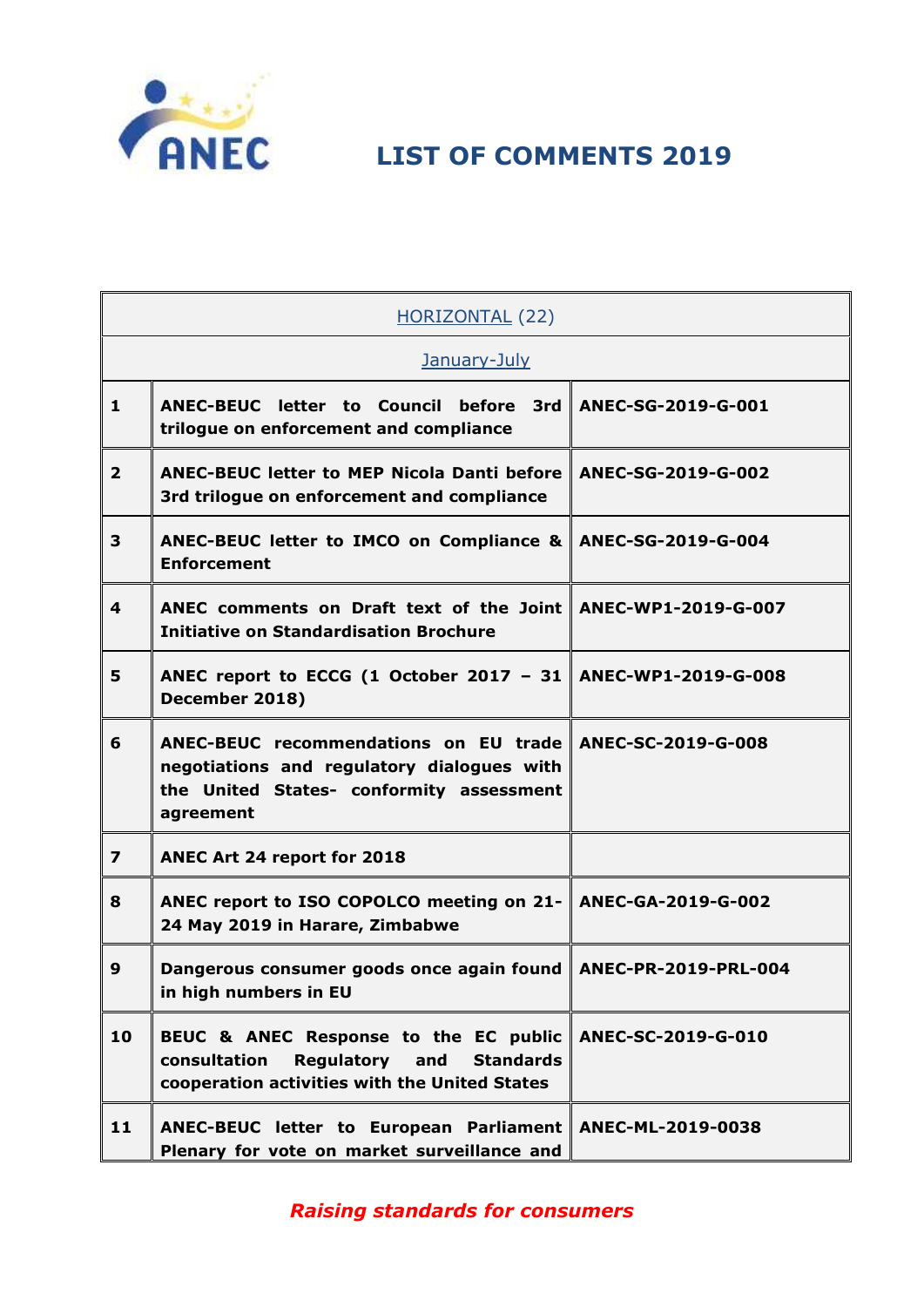

|                 | compliance Regulation                                                                                                                                                                                                                |                                            |
|-----------------|--------------------------------------------------------------------------------------------------------------------------------------------------------------------------------------------------------------------------------------|--------------------------------------------|
| 12              | ANEC comments on CLC BT resolution- ANEC-WP1-2019-G-014<br><b>Commenting at BT level</b>                                                                                                                                             |                                            |
| 13              | ANEC Press Release: European Parliament ANEC-PR-2019-PRL-006<br>approves reform of market controls                                                                                                                                   |                                            |
| 14              | ANEC position paper on draft Annual Union ANEC-SC-2019-G-011<br><b>Work Programme for Standardisation 2020</b>                                                                                                                       |                                            |
| 15              | ANEC comments on summary JIS Action 9 - $\parallel$ ANEC-WP1-2019-G-017<br>consolidated version                                                                                                                                      |                                            |
| 16              | ANEC input on the systematic review of ANEC-CHILD-2019-G-081<br>ISO/IEC Guide 51:2014 (Ed 3) 'Safety<br>aspects - Guidelines for their inclusion in<br>standards'                                                                    |                                            |
| 17 <sup>2</sup> | ANEC President speaking points for High- ANEC-SG-2019-G-006<br>level<br><b>Conference</b><br><b>European</b><br><b>on</b><br>Standardization "Standards Advance and<br>Deepen the Single Market", Bucharest, 7th<br><b>June 2019</b> |                                            |
|                 | July-December                                                                                                                                                                                                                        |                                            |
| 18              | ANEC suggestions for national answers on<br><b>Draft ISO Strategy 2030</b>                                                                                                                                                           | ANEC-ML-2019-0066                          |
| 19              | ANEC reply to CEN TC 10 WG 8 on<br><b>Consultation on the revision of the Machinery</b><br><b>Directive</b>                                                                                                                          | ANEC-ML-2019-0068                          |
| 20              | <b>Preliminary ANEC comments to SIS on their</b><br>proposal for a new ISO standard about<br>design and safety requirements of sex toys                                                                                              | <b>1 August 2019</b><br>ANEC-ML-2019-071   |
| 21              | ANEC reply to the CEN Machinery Nucleus on<br>the Consultation on the revision of the<br><b>Machinery Directive</b>                                                                                                                  | <b>2 August 2019</b><br>ANEC-ML-2019-0068b |
| 22              | ANEC response to stakeholder consultation<br>on European Commission Guidance on<br>practical aspects of the implementation of<br><b>Regulation (EU) 1025/2012 (the</b><br><b>Standardisation Regulation)</b>                         | ANEC-WP1-2019-G-021                        |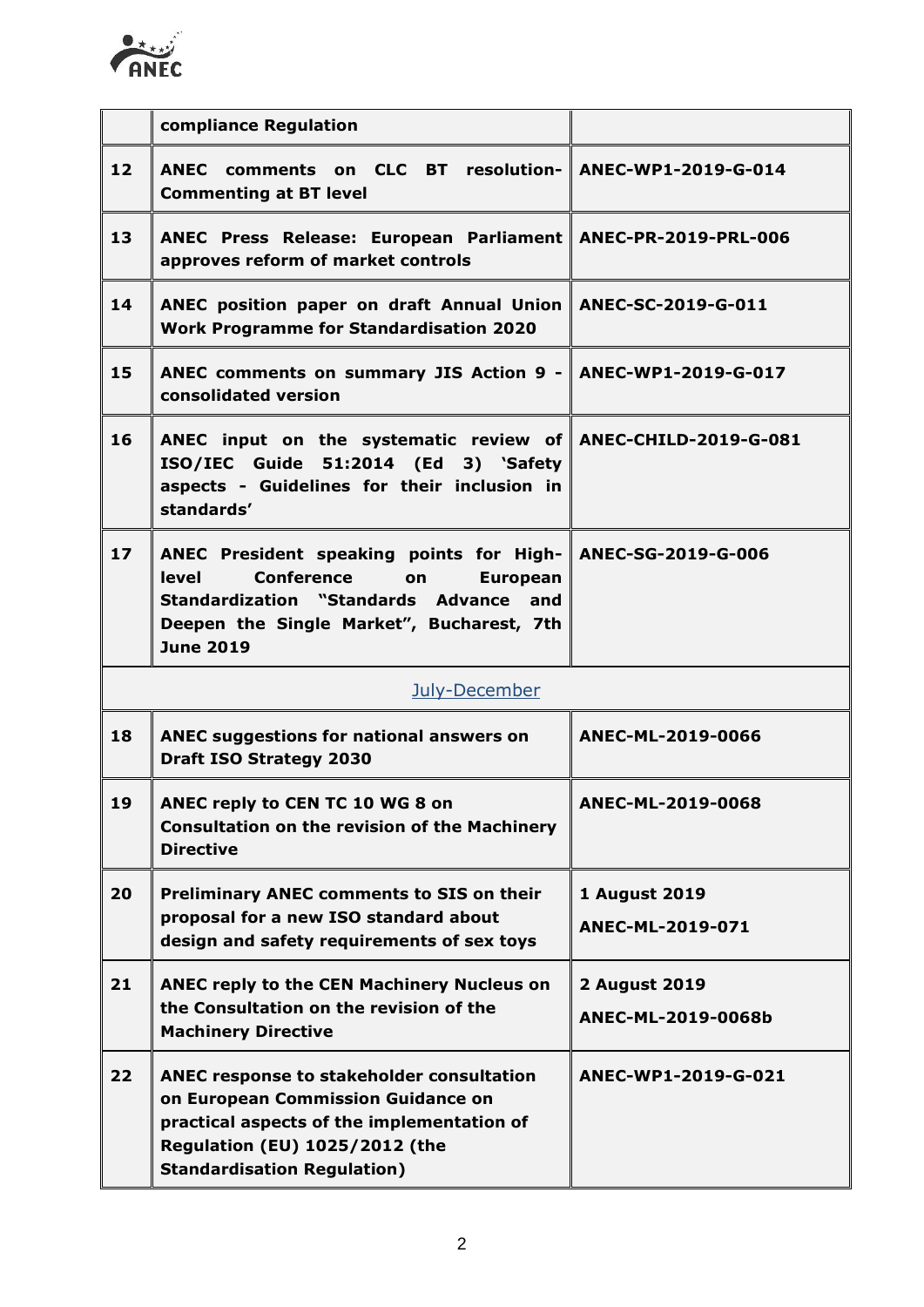

| CHILD SAFETY (97)       |                                                                                                                                                                                                                                        |                                                                              |  |
|-------------------------|----------------------------------------------------------------------------------------------------------------------------------------------------------------------------------------------------------------------------------------|------------------------------------------------------------------------------|--|
|                         | January-July                                                                                                                                                                                                                           |                                                                              |  |
| $\mathbf{1}$            | Input to CEN TC 52 document N 2196, Draft<br>decision 406 by correspondence, Adoption of<br>a new Work Item for an amendment to EN<br>71-7:2014+A2:2018 "Safety of toys - Part 7:<br>Finger paints - Requirements and test<br>methods" | 7 January 2019<br>ANEC-CHILD-2019-G-003 +<br>anx                             |  |
| $\overline{2}$          | Support for CEN TC 33 document N 3685<br>Draft Decision D 1336c/2019 Re-appointment<br>of the Convenor of CEN/TC 33/WG 3, Window<br>blinds and shutters                                                                                | <b>10 January 2019</b><br><b>ANEC-CHILD-2019-G-004</b>                       |  |
| 3                       | Support for TCA of FprCEN/TR 16411 Child<br>care articles - Compiled interpretations of<br><b>CEN/TC 252 standards</b>                                                                                                                 | <b>18 January 2019</b><br><b>ANEC-CHILD-2019-G-005</b>                       |  |
| 4                       | Support for TCA of FprCEN/TR 15371-2<br>Safety of toys - Interpretations - Part 2:<br>Replies to requests for interpretation of the<br>chemical standards in the EN 71-series                                                          | <b>18 January 2019</b><br><b>ANEC-CHILD-2019-G-006</b>                       |  |
| 5                       | <b>Comment and favourable opinion on prEN</b><br>14344 'Child care articles - Child seats for<br>cycles - Safety requirements and test<br>methods'                                                                                     | <b>21 January 2019</b><br><b>ANEC-TRAF-2018-G-062</b><br>ANEC-2019-ENQ-F-001 |  |
| 6                       | <b>Comments on CEN TC 136 WG17 document</b><br>N0016, First working draft for an EN for<br>trampoline parks                                                                                                                            | <b>24 January 2019</b><br>ANEC-CHILD-2019-G-007                              |  |
| $\overline{\mathbf{z}}$ | Feedback to DG GROW on the consultation of<br>Annex III organisations on the draft<br>standardisation request for drones for use in<br>the Open category of operations                                                                 | <b>25 January 2019</b><br>ANEC-DOMAP-2019-G-004                              |  |
| 8                       | Input on CEN BT document BT N 11411 and<br>CLC BT document BT162/DG11128/DC, draft<br>standardisation mandate on drones                                                                                                                | <b>25 January 2019</b><br>ANEC-DOMAP-2019-G-007                              |  |
| 9                       | Feedback to DG JUST on the referencing in<br>the OJEU of three standards for textile child                                                                                                                                             | <b>28 January 2019</b>                                                       |  |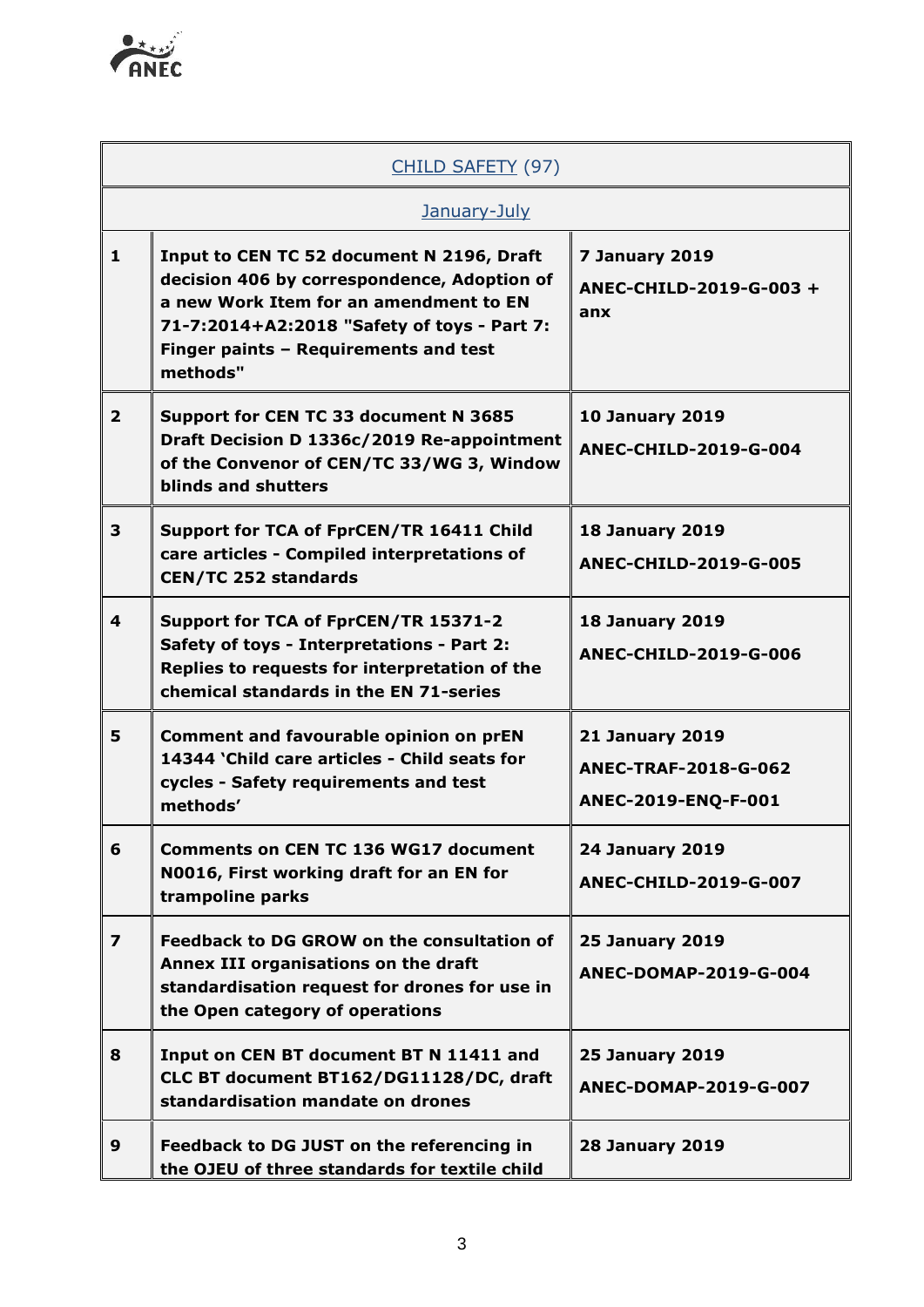

|                 | care articles (EN 167779-1 'cot duvets', EN<br>16780 'cot bumpers' and EN 16781 'sleep<br>bags for use in a cot')                                                                                                       | ANEC-WP1-2019-G-001                                                           |
|-----------------|-------------------------------------------------------------------------------------------------------------------------------------------------------------------------------------------------------------------------|-------------------------------------------------------------------------------|
| 10              | <b>Comments on the draft minutes of the</b><br>November 2018 meeting of CEN TC 136 WG22<br>'Gymnastic equipment'                                                                                                        | <b>30 January 2019</b><br>ANEC-ML-2019-0015                                   |
| 11              | <b>Comments and favourable opinion on the</b><br>enquiry of prEN 14350 'Child care articles -<br>Drinking equipment - Safety requirements<br>and test methods'                                                          | <b>31 January 2019</b><br><b>ANEC-CHILD-2019-G-008</b><br>ANEC-2019-ENQ-F-003 |
| 12              | Input on CEN TC 52 WG3 document N979 on<br>floating leisure articles and toys, disagreeing<br>with the French proposal                                                                                                  | <b>31 January 2019</b><br>ANEC-CHILD-2019-G-009                               |
| 13              | Feedback on the EC consultation concerning a<br>draft act for setting limit values for<br>aluminium in toys                                                                                                             | 1 February 2019<br><b>ANEC-CHILD-2019-G-010</b>                               |
| 14              | Feedback on the EC consultation concerning a<br>draft act for setting limit values for<br>formaldehyde in toys                                                                                                          | 1 February 2019<br><b>ANEC-CHILD-2019-G-011</b>                               |
| 15              | <b>Support from Consumers International and</b><br>ANEC for ISO 8124-4:2014 FDAM 2 'Safety of<br>toys - Part 4: Swings, slides and similar<br>activity toys for indoor and outdoor family<br>domestic use', Amendment 2 | 1 February 2019<br><b>ANEC-CHILD-2019-G-012</b>                               |
| 16              | Support for CEN TC 52 WG3 document N980,<br>French proposal for aligning warnings with<br>the Toy Safety Directive body                                                                                                 | 1 February 2019<br><b>ANEC-CHILD-2019-G-013</b>                               |
| 17 <sup>2</sup> | Disagreement with CEN TC 248 document<br>N1797, draft decision to create a NWIP for a<br>Test method for the determination of thermal<br>resistance of textile child care articles                                      | 12 February 2019<br><b>ANEC-CHILD-2019-G-015</b>                              |
| 18              | Lessons learnt from the scientific literature to<br>prevent injuries due to trampolines,<br>presentation by ANEC (Dr. G. Ellsaesser) at<br>February 2019 meeting of CEN TC 136 WG17                                     | 14 February 2019<br><b>ANEC-CHILD-2019-G-016</b>                              |
| 19              | Support for document EXP-2019-001,<br>Guidance document N°10 on musical                                                                                                                                                 | 15 February 2019                                                              |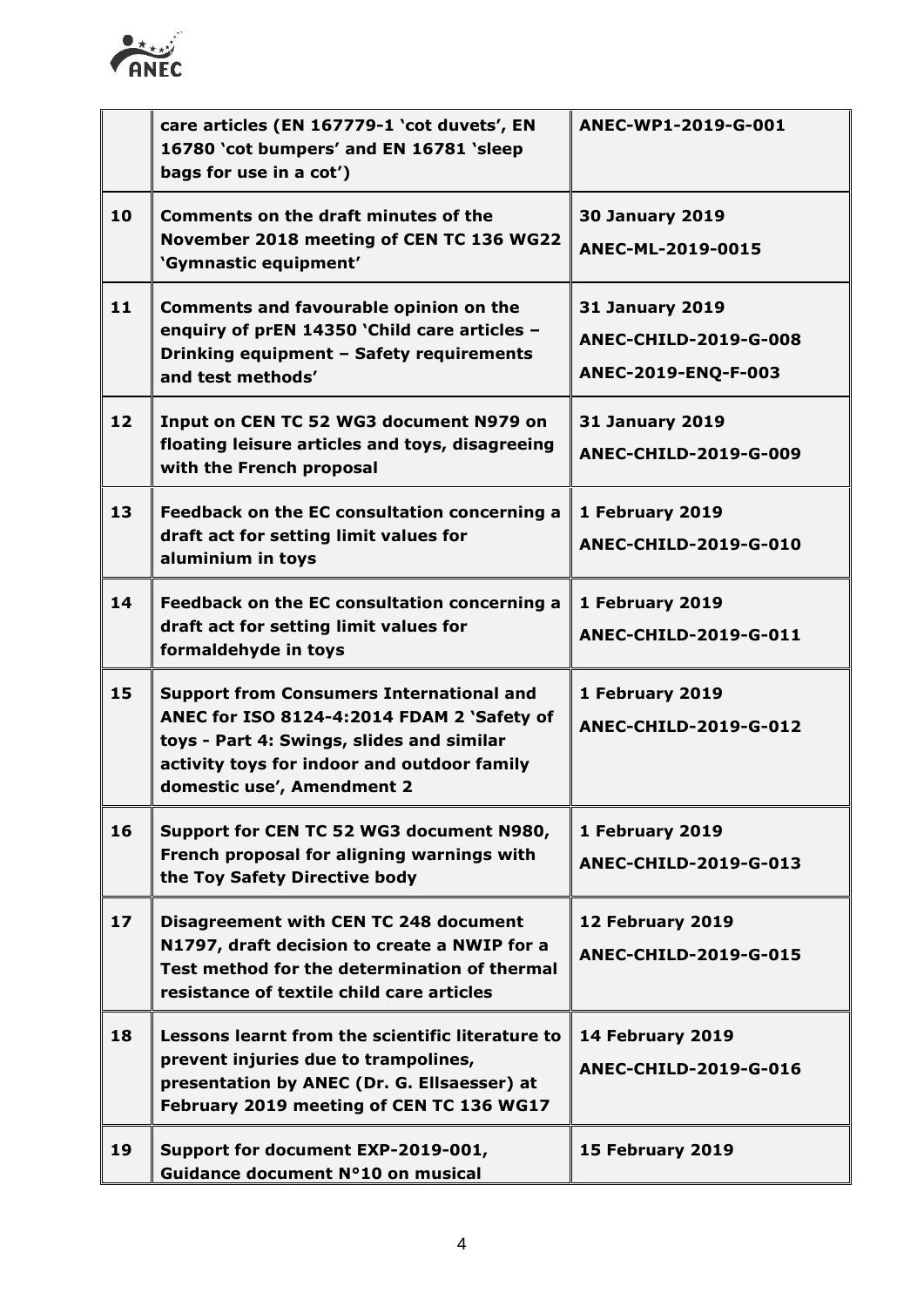

|    | instruments on the application of Directive<br>2009/48/EC on the safety of toys                                                                                                                                  | <b>ANEC-CHILD-2019-G-017</b>                                    |
|----|------------------------------------------------------------------------------------------------------------------------------------------------------------------------------------------------------------------|-----------------------------------------------------------------|
| 20 | Support for CEN TC 252 document N 1647,<br>Draft decision C464/2019, Extension of DOW<br>to be included in the future EN 13209-1:2019<br>'Child care articles - Child carriers - Part 1:<br>Framed back carrier' | 21 February 2019<br><b>ANEC-CHILD-2019-G-026</b>                |
| 21 | Comments on CEN/TC 122/WG 1/TG 1<br>document N 103, Draft for a CEN technical<br>report on the results of project phase 1 on<br>the "Demands and Availability of<br>anthropometric data of children in Europe"   | 22 February 2019<br><b>ANEC-CHILD-2019-G-024</b>                |
| 22 | <b>Misleading Certificates for playground</b><br>equipment - Questions for test houses and<br>SC1: updated 2018 ANEC paper for CEN TC<br>136 SC1 meeting                                                         | 22 February 2019<br><b>ANEC-CHILD-2019-G-027</b>                |
| 23 | <b>Comments to CEN and CENELEC BTs on</b><br>revised draft standardisation request - Toy<br>Safety (2009/48/EC)                                                                                                  | 25 February 2019<br><b>ANEC-CHILD-2019-G-025</b>                |
| 24 | Annual Report from ANEC for the plenary<br>meeting of CEN TC 136 "Sports, playground<br>and other recreational equipment", to be held<br>in April 2019                                                           | 27 February 2019<br><b>ANEC-CHILD-2019-G-028</b>                |
| 25 | Annual Report from ANEC for the plenary<br>meeting of CEN TC 136 SC1 "Playground<br>equipment for children", to be held in April<br>2019                                                                         | 27 February 2019<br>ANEC-CHILD-2019-G-029                       |
| 26 | <b>Support with comment and favourable</b><br>opinion on the formal vote of FprEN 1130<br>'Children's furniture - Cribs - Safety<br>requirements and test methods'                                               | 28 February 2019<br>ANEC-CHILD-2019-G-031<br>ANEC-2019-FV-F-003 |
| 27 | Preliminary input on breathability hazards,<br>for discussion at March meeting of CEN TC<br><b>252 WG6 TG2</b>                                                                                                   | 1 March 2019<br><b>ANEC-CHILD-2019-G-030</b>                    |
| 28 | Support for CEN TC 207 document N1886,<br>Decision N 718 (C 2019/4) to launch a 2nd<br>Enquiry on prEN 17191 "Children's Furniture<br>- Seating for children - Safety requirements                               | 1 March 2019<br><b>ANEC-CHILD-2019-G-034</b>                    |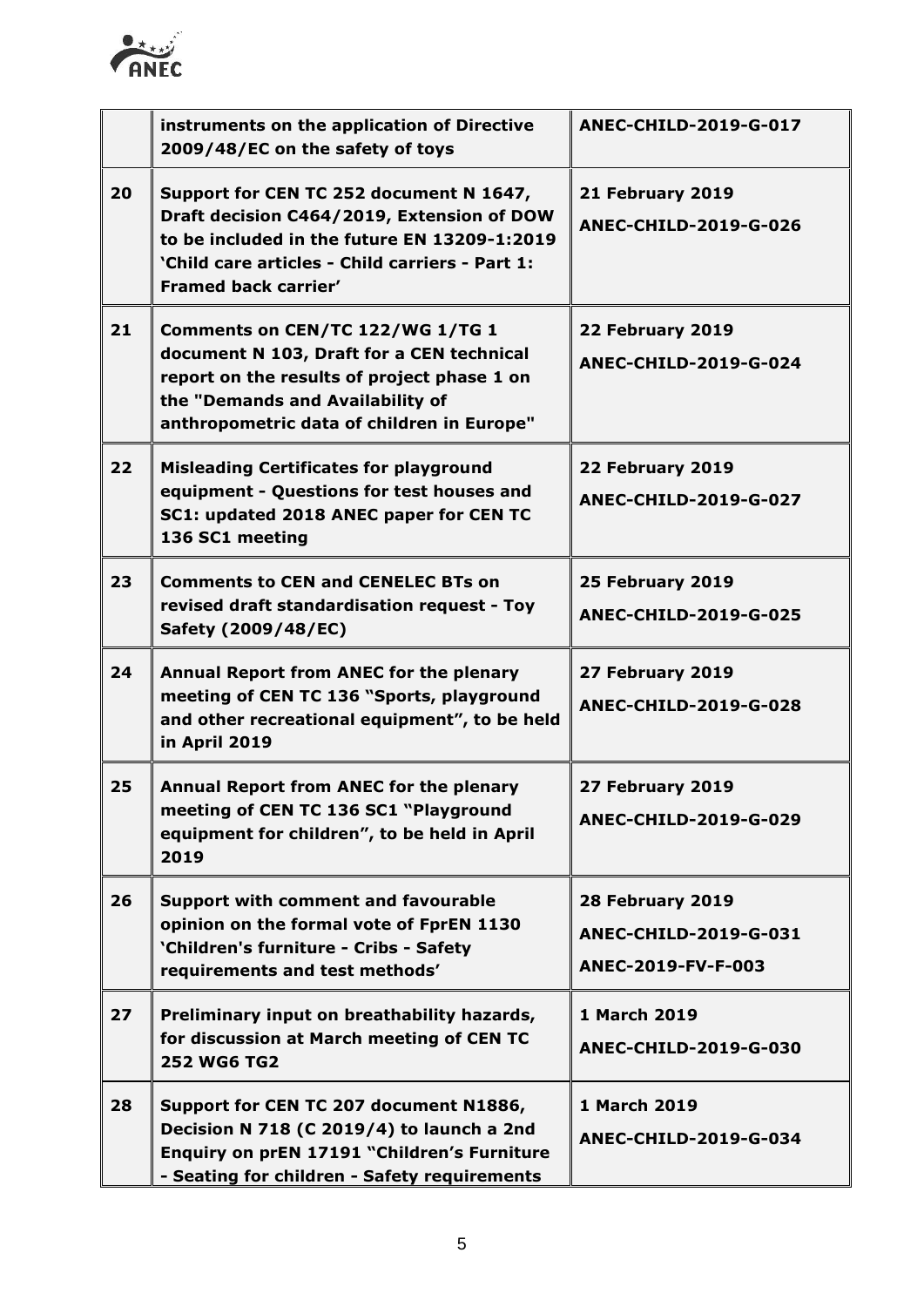

|    | and test methods"                                                                                                                                                                                                                                                                               |                                                      |
|----|-------------------------------------------------------------------------------------------------------------------------------------------------------------------------------------------------------------------------------------------------------------------------------------------------|------------------------------------------------------|
| 29 | Comments on draft CEN/CLC input to EC on<br>revised draft standardisation request 'Toys'                                                                                                                                                                                                        | 4 March 2019<br><b>ANEC-CHILD-2019-G-035</b>         |
| 30 | <b>Support with comment on draft Business Plan</b><br>2019 of CEN TC 52 'Safety of Toys'                                                                                                                                                                                                        | <b>5 March 2019</b><br><b>ANEC-CHILD-2019-G-036</b>  |
| 31 | Preliminary input on Use of voice, fingerprint,<br>or facial recognition technologies in childcare<br>articles, for discussion at March meeting of<br><b>CEN TC 252 WG6 TG2</b>                                                                                                                 | <b>7 March 2019</b><br><b>ANEC-CHILD-2019-G-042</b>  |
| 32 | Support for CEN TC 252 document N 1646,<br>Draft decision C463/2019 - Technical<br>changes after the FV on FprEN 13209-1 "Child<br>care articles - Child carriers - Part 1: Framed<br>back carrier"                                                                                             | <b>7 March 2019</b><br><b>ANEC-CHILD-2019-G-043</b>  |
| 33 | <b>Support with comments for CEN TC 248</b><br>document N1802, draft decision D1/2019 to<br>activate a PWI for the revision of EN<br>14682:2014 `Safety of children's clothing -<br>Cords and drawstrings on children's clothing<br>- Specifications'                                           | <b>8 March 2019</b><br><b>ANEC-CHILD-2019-G-039</b>  |
| 34 | <b>Support with comments for CEN TC 248</b><br>document N1803, draft decision D2/2019 to<br>activate a PWI for the revision of CEN TR<br>16792:2014 `Safety of children's clothing -<br>recommendations for the design and<br>manufacture of children's clothing -<br><b>Mechanical safety'</b> | <b>8 March 2019</b><br><b>ANEC-CHILD-2019-G-040</b>  |
| 35 | ANEC Position Paper: Input to the 2 <sup>nd</sup> 5-years<br>report on the application of the Toy Safety<br><b>Directive</b>                                                                                                                                                                    | <b>12 March 2019</b><br><b>ANEC-CHILD-2019-G-041</b> |
| 36 | <b>Comments to EC DG GROW on revised draft</b><br>standardisation request - Toy Safety<br>(2009/48/EC)                                                                                                                                                                                          | <b>12 March 2019</b><br><b>ANEC-CHILD-2019-G-048</b> |
| 37 | Input to CEN TC 248 document N1822,<br>Decision 14/2019, Preliminary comments for<br>the revision of EN 16781 "Textile child care<br>articles - Safety requirements and test                                                                                                                    | <b>22 March 2019</b><br><b>ANEC-CHILD-2019-G-051</b> |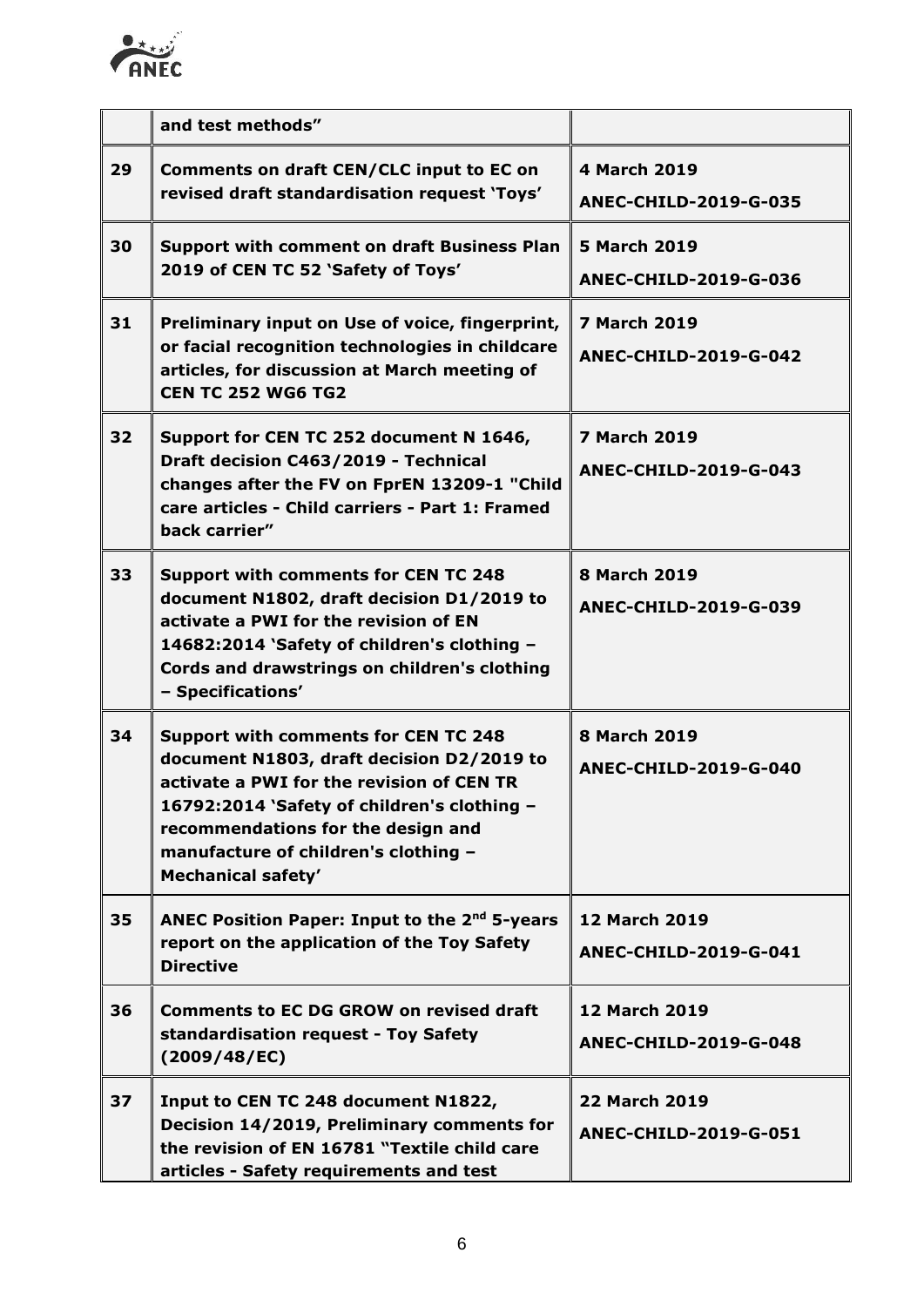

|    | methods for children's sleep bags"                                                                                                                                                                                                                                                        |                                                                      |
|----|-------------------------------------------------------------------------------------------------------------------------------------------------------------------------------------------------------------------------------------------------------------------------------------------|----------------------------------------------------------------------|
| 38 | Support for CEN TC 207 document N1885,<br>Decision 717 (C 2019/3) - Activation PWI for<br>an amendment to EN 14749:2016 `Furniture -<br>Domestic and kitchen storage units and<br>kitchen-worktops - Safety requirements and<br>test methods' in relation to stability of TV<br>furniture | <b>22 March 2019</b><br><b>ANEC-CHILD-2019-G-052</b>                 |
| 39 | Spring forward, don't fall back! - ANEC press<br>release on new standard EN 71-14 for<br>domestic trampolines                                                                                                                                                                             | <b>27 March 2019</b><br>ANEC-PR-2019-PRL-003                         |
| 40 | Input to CEN TC 136 SC1 in relation to the<br>Report of the joint market surveillance action<br>on playgrounds                                                                                                                                                                            | 2 April 2019<br>ANEC-ML-2019-0040                                    |
| 41 | Comments on the enquiry of EN 14988/prA1<br>"Children's high chairs - Requirements and<br>test methods"                                                                                                                                                                                   | 11 April 2019<br><b>ANEC-CHILD-2019-G-056</b>                        |
| 42 | Comments and favourable opinion on the<br>second enquiry of prEN 17232 "Water play<br>equipment and features - Safety<br>requirements, test methods and operational<br>requirements"                                                                                                      | 11 April 2019<br><b>ANEC-CHILD-2019-G-055</b><br>ANEC-2019-ENQ-F-008 |
| 43 | <b>Request to PPE Sector Forum concerning</b><br>follow-up on PPE hazardous substances guide                                                                                                                                                                                              | 15 April 2019<br>ANEC-ML-2019-0044                                   |
| 44 | <b>Comments and favourable opinion on the</b><br>enquiry of prEN 1930 rev 'Child care articles<br>- Safety barriers - Safety requirements and<br>test methods'                                                                                                                            | 18 April 2019<br><b>ANEC-CHILD-2019-G-049</b><br>ANEC-2019-ENQ-F-010 |
| 45 | Support for CEN TC 252 document N1654,<br>draft Decision C463 to send prEN 12790-1<br>'Child care articles - Reclined cradles - Part<br>1: Reclined cradles for children up to when<br>they try to sit up' to 2 <sup>nd</sup> enquiry                                                     | 26 April 2019<br><b>ANEC-CHILD-2019-G-061</b>                        |
| 46 | Support for CEN TC 252 document N1655,<br>draft Decision C464 to send prEN 12790-2<br>'Child care articles - Reclined cradles - Part<br>2: Reclined cradles for children up to when                                                                                                       | 26 April 2019<br><b>ANEC-CHILD-2019-G-062</b>                        |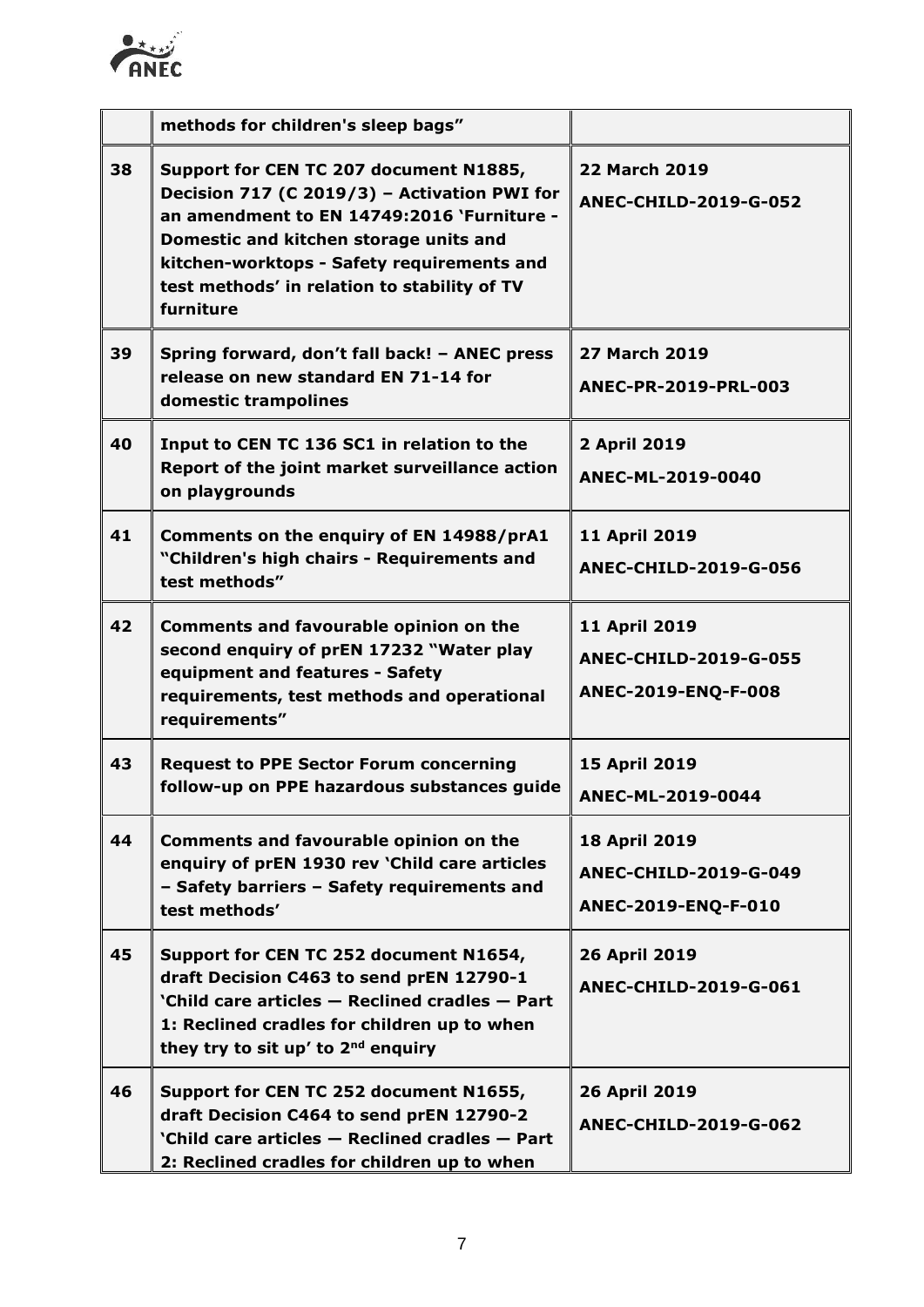

|    | they start to walk' to 2 <sup>nd</sup> enquiry                                                                                                                                                                                                              |                                               |
|----|-------------------------------------------------------------------------------------------------------------------------------------------------------------------------------------------------------------------------------------------------------------|-----------------------------------------------|
| 47 | Support for CEN TC 207 document N1897,<br>Draft decision CEN/TC 207 Nº 719 (C<br>2019/5) - Approval of a 2nd Tolerance<br>Request for prEN 17191 "Children's Furniture<br>- Seating for children - Safety requirements<br>and test methods"                 | 26 April 2019<br><b>ANEC-CHILD-2019-G-063</b> |
| 48 | Disagreement with CEN TC 49 document<br>N1083, Draft Decision 4/2019 - Letter from<br>CEN/TC 49 to CEN/TC 398 concerning a<br>potential new work item "Child protective<br>products - Consumer fitted hob guards -<br>Safety requirements and test methods" | 26 April 2019<br>ANEC-DOMAP-2019-G-041        |
| 49 | <b>Reply to CENELEC TC 61 document</b><br>CLC/TC61(SEC)2414 concerning CEN TC398<br>N0147 Consultation on potential NWI hob<br>guards                                                                                                                       | 29 April 2019<br>ANEC-DOMAP-2019-G-042        |
| 50 | Support for CEN TC398 document N0147,<br><b>Consultation on a Potential new work item</b><br>"Child protective products - Consumer fitted<br>hob guards - Safety requirements and test<br>methods"                                                          | 29 April 2019<br><b>ANEC-CHILD-2019-G-058</b> |
| 51 | Response to the proposal to use alternative<br>warnings given in the standards of CEN/TC<br>252 'Child care articles', for discussion at the<br><b>CEN TC 252 WG6 meeting</b>                                                                               | 3 May 2019<br><b>ANEC-CHILD-2019-G-064</b>    |
| 52 | <b>ANEC Annual Report for the plenary meeting</b><br>of CEN TC 252 'Child care articles'                                                                                                                                                                    | 3 May 2019<br><b>ANEC-CHILD-2019-G-065</b>    |
| 53 | <b>Comments on Draft Toy-ADCO Guidance</b><br>document on 'Puffer Toys'                                                                                                                                                                                     | 3 May 2019<br><b>ANEC-CHILD-2019-G-070</b>    |
| 54 | Support for CEN TC 252 WG6 document N<br>485, PWI 00252113 'Child care articles -<br>Chemical hazards - Requirements and test<br>methods' (TG 1)                                                                                                            | 3 May 2019<br>ANEC-CHILD-2019-G-071           |
| 55 | Comments on the enquiry of prEN 71-2<br>'Safety of toys - Part 2: Flammability'                                                                                                                                                                             | 6 May 2019<br><b>ANEC-CHILD-2019-G-060</b>    |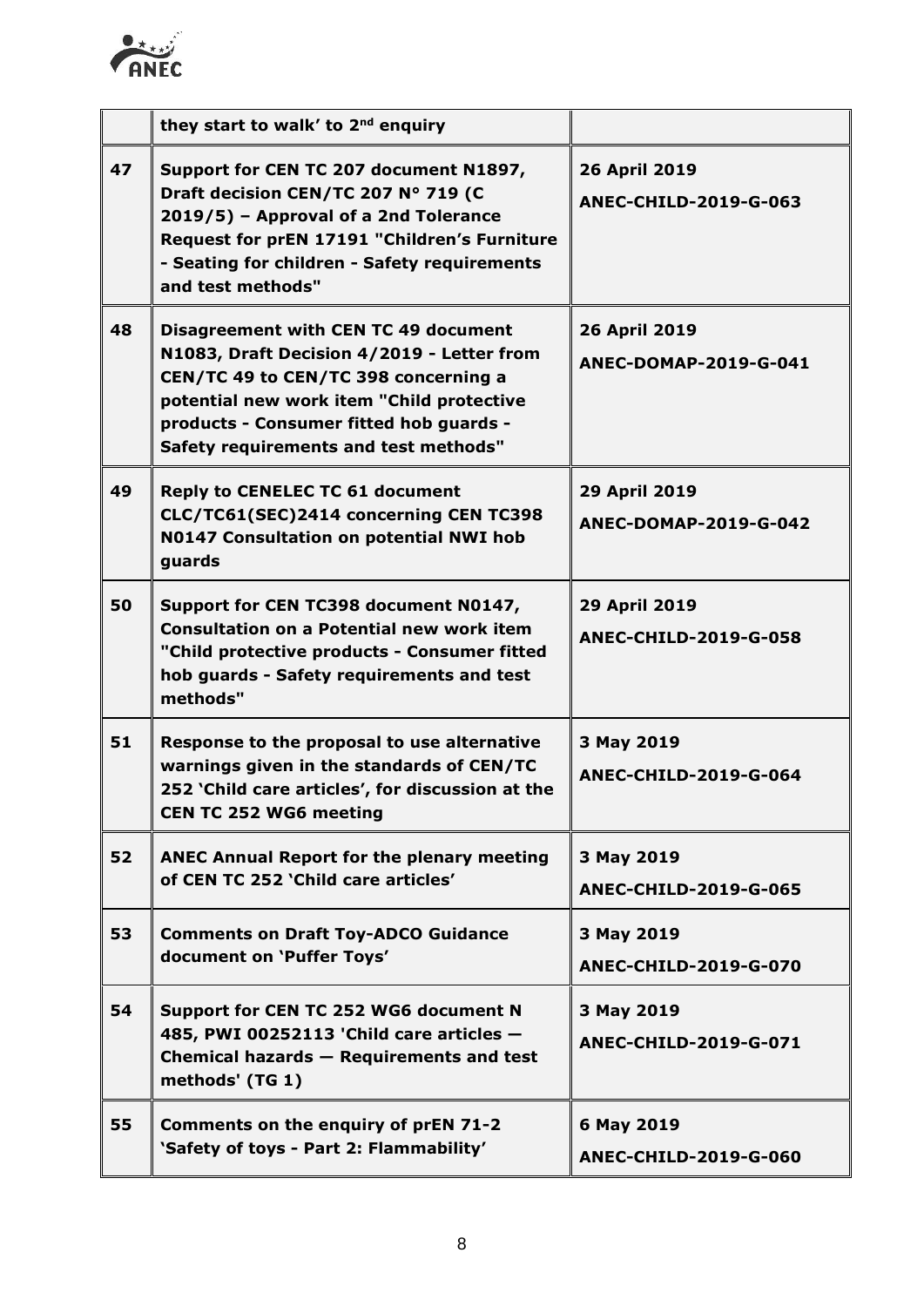

| 56 | Support for CEN TC 52 WG10 draft<br>recommendation 25 to establish a Task-<br>Group 'Ride-on-toys'                                                                                                                                                         | 23 May 2019<br><b>ANEC-CHILD-2019-G-079</b>                               |
|----|------------------------------------------------------------------------------------------------------------------------------------------------------------------------------------------------------------------------------------------------------------|---------------------------------------------------------------------------|
| 57 | ANEC input on the systematic review of<br>ISO/IEC Guide 51:2014 (Ed 3) 'Safety<br>aspects - Guidelines for their inclusion in<br>standards'                                                                                                                | 28 May 2019<br><b>ANEC-CHILD-2019-G-081</b>                               |
| 58 | <b>Disagreement with CEN BT draft Decision</b><br>C081/2019 - Transfer of EN 12221 'Changing<br>units' from CEN/TC 252 'Child care articles' to<br><b>CEN/TC 207 'Furniture'</b>                                                                           | 3 June 2019<br><b>ANEC-CHILD-2019-G-080</b>                               |
| 59 | Support and comments on CEN TC 136 SC1<br>document N 1405, activation of the revision<br>of EN 1176-10 'fully enclosed play equipment'                                                                                                                     | 3 June 2019<br><b>ANEC-CHILD-2019-G-083</b>                               |
| 60 | <b>Comments and favourable opinion on the</b><br>enquiry of prEN 1273 'Child use and care<br>articles - Baby walking frames - Safety<br>requirements and test methods'                                                                                     | <b>7 June 2019</b><br><b>ANEC-CHILD-2019-G-072</b><br>ANEC-2019-ENQ-F-015 |
| 61 | <b>Comments and not-favourable opinion on</b><br>prEN 1176-7 'Playground equipment and<br>surfacing - Part 7: Guidance on installation,<br>inspection, maintenance and operation'                                                                          | 12 June / 11 June 2019<br>ANEC-CHILD-2019-G-086<br>ANEC-2019-ENQ-NF-002   |
| 62 | <b>Comments and input on draft NSB</b><br>Questionnaire to help CEN TC 136 SC1 decide<br>on future Strategy, Objectives & priorities on<br>the implementation of the revision of the EN<br>1176 series of standards for children's<br>playground equipment | 17 June 2019<br>ANFC-MI-2019-0058                                         |
| 63 | <b>Comments and favourable opinion on the</b><br>enquiry of prEN 13210-1 'Child care articles -<br>Part 1: Children's harnesses, reins - Safety<br>requirements and test methods'                                                                          | 17 June 2019<br><b>ANEC-CHILD-2019-G-087</b><br>ANEC-2019-ENQ-F-016       |
| 64 | <b>Comments and favourable opinion on the</b><br>enquiry of prEN 13210-2 'Child care articles -<br>Part 2: Children's harnesses incorporating<br>backpacks and reins - Safety requirements<br>and test methods'                                            | 17 June 2019<br><b>ANEC-CHILD-2019-G-088</b><br>ANEC-2019-ENQ-F-017       |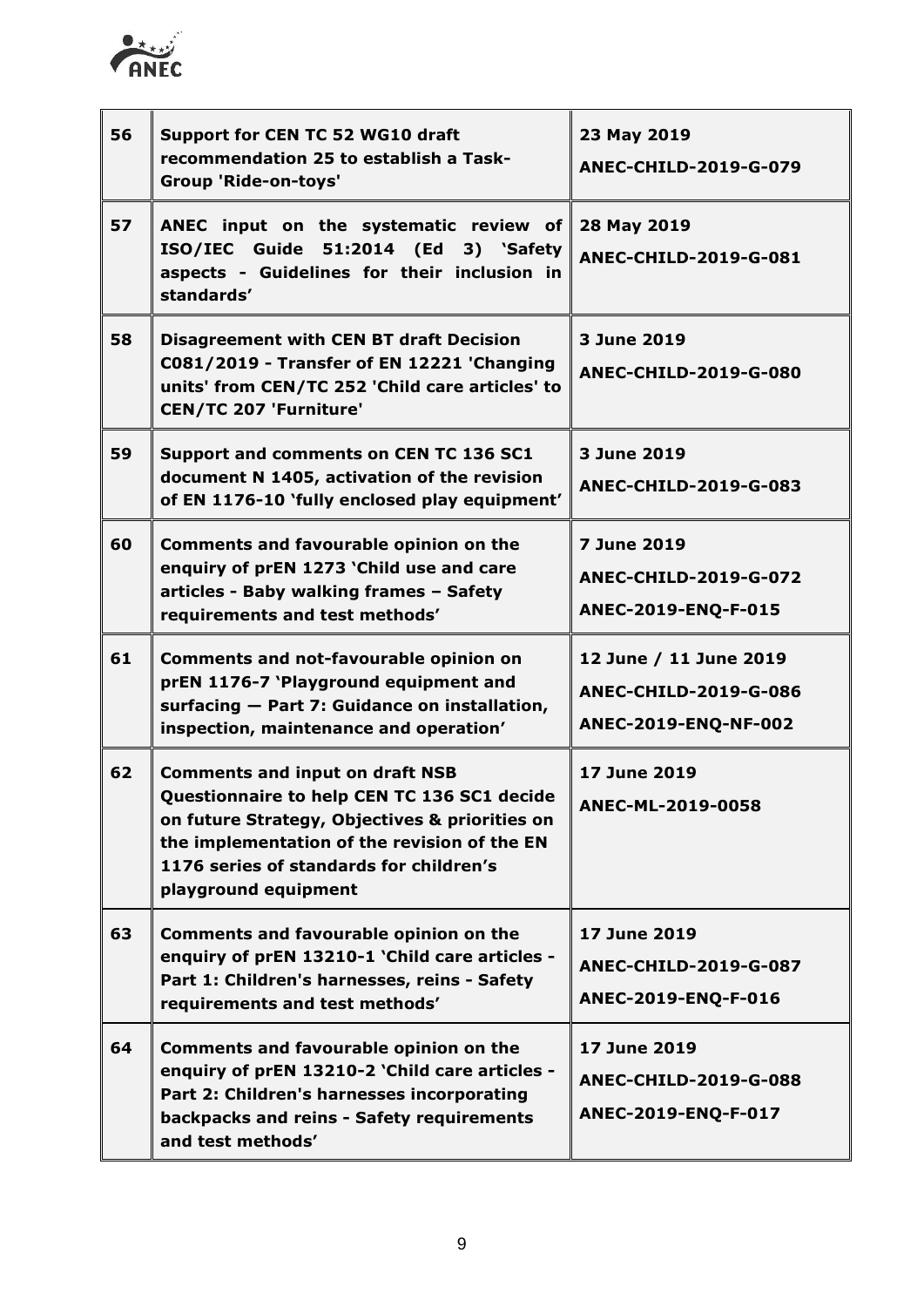

| 65 | <b>Further comments on draft NSB</b><br>Questionnaire to help CEN TC 136 SC1 decide<br>on future Strategy, Objectives & priorities on<br>the implementation of the revision of the EN<br>1176 series of standards for children's<br>playground equipment | 21 June 2019<br>ANEC-ML-2019-0060                                 |
|----|----------------------------------------------------------------------------------------------------------------------------------------------------------------------------------------------------------------------------------------------------------|-------------------------------------------------------------------|
| 66 | <b>Feedback to PROSAFE on draft leaflet on</b><br>button cell batteries                                                                                                                                                                                  | 27 June 2019<br>ANEC-ML-2019-0063                                 |
|    | July-December                                                                                                                                                                                                                                            |                                                                   |
| 67 | Support and favourable opinion for the formal<br>vote of FprEN 14960-2 "Inflatable play<br>equipment - Part 2: Additional safety<br>requirements for inflatable bouncing pillows<br>intended for permanent installation"                                 | 1 July 2019<br><b>ANEC-CHILD-2019-G-092</b><br>ANEC-2019-FV-F-009 |
| 68 | Support and favourable opinion for the formal<br>vote of FprEN 1176-5 'Playground equipment<br>and surfacing - Part 5: Additional specific<br>safety requirements and test methods for<br>carousels                                                      | 1 July 2019<br><b>ANEC-CHILD-2019-G-093</b><br>ANEC-2019-FV-F-010 |
| 69 | Input for the July 2019 meeting of CEN TC<br>248 WG20 'Safety of children's clothing'                                                                                                                                                                    | 1 July 2019<br><b>ANEC-CHILD-2019-G-097</b>                       |
| 70 | <b>Request for clarification to CCMC concerning</b><br>outcome of CEN BT draft Decision C081/2019<br>- Transfer of EN 12221 'Changing units' from<br>CEN/TC 252 'Child care articles' to CEN/TC<br>207 'Furniture'                                       | 2 July 2019<br>ANEC-ML-2019-0064                                  |
| 71 | Support for Draft decision CEN/TC 207 N°<br>720 (C 2019/6) - Adoption of a New Work<br>Item for the amendment of EN 16890:2017<br>"Children's furniture - Mattresses for cots and<br>cribs - Safety requirements and test<br>methods"                    | 2 July 2019<br>ANEC-CHILD-2019-G-091                              |
| 72 | Article on ANEC activities in relation to child<br>safety, for special edition of UNI Magazine                                                                                                                                                           | 2 July 2019<br>ANEC-CHILD-2019-G-096                              |
| 73 | Support for CEN BT document N 11638, Draft<br>BT C108/2019, CEN/TC 207 'Furniture' -                                                                                                                                                                     | 3 July 2019<br>ANEC-CHILD-2019-G-094                              |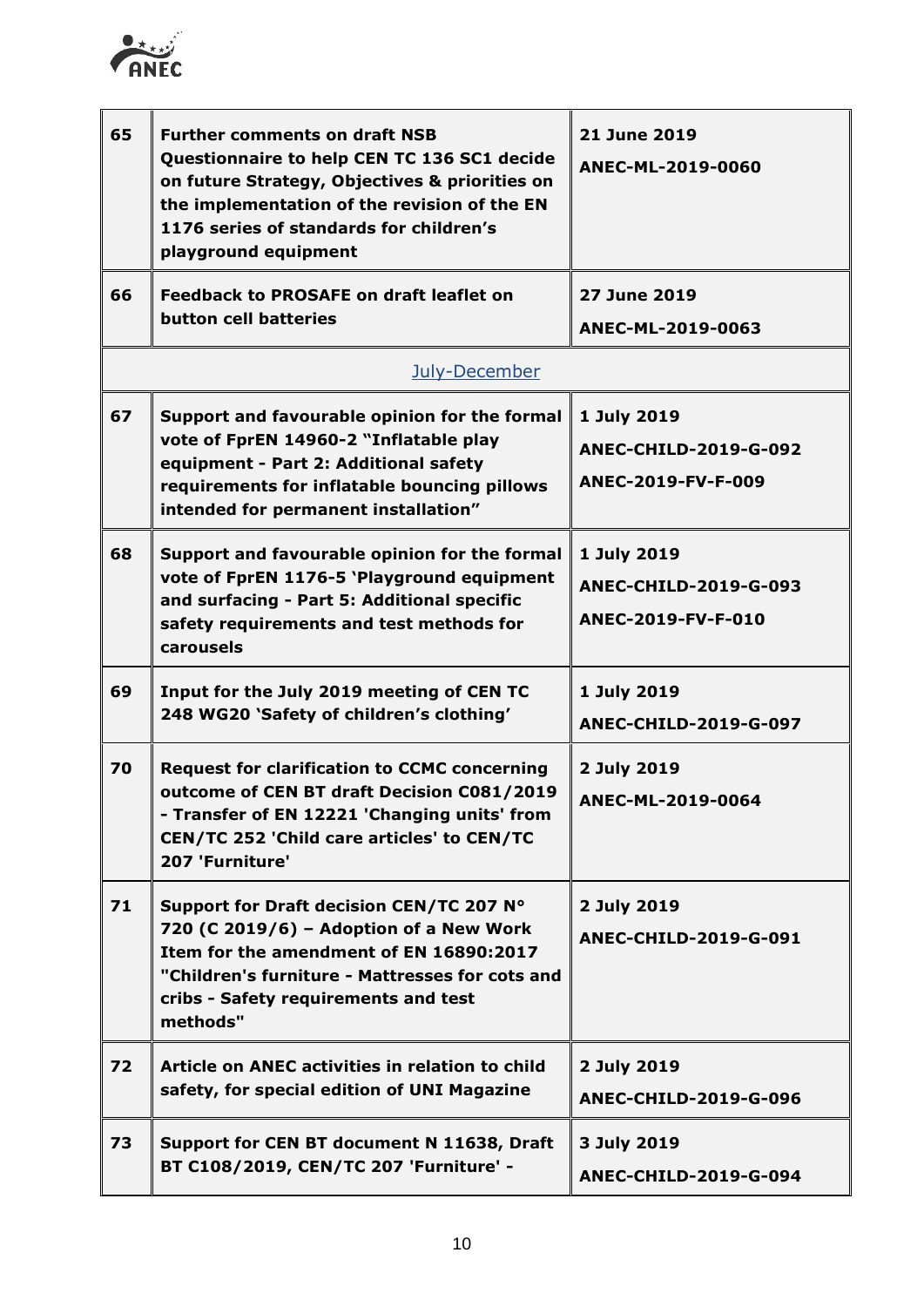

|    | Request for 2nd tolerance for prEN 17191<br>'Children's Furniture - Seating for children -<br>Safety requirements and test methods'                                                                                                                                                                                                      |                                                       |
|----|------------------------------------------------------------------------------------------------------------------------------------------------------------------------------------------------------------------------------------------------------------------------------------------------------------------------------------------|-------------------------------------------------------|
| 74 | <b>Support with comment for CEN TC 248</b><br>document N1867, Draft Decision 23/2019 A<br>PWI for the revision of CEN /TR 16741 -<br><b>Textiles and textile products - Guidance on</b><br>health and environmental issues related to<br>chemical content of textile products intended<br>for clothing, interior textiles and upholstery | 3 July 2019<br><b>ANEC-CHILD-2019-G-095</b>           |
| 75 | Support for CEN TC 207 draft Decision N° 743<br>(C 2019/18) to keep the allocation of EN<br>12221 'Changing units' with CEN TC 252<br>'Child care articles'                                                                                                                                                                              | 5 July 2019<br>ANEC-CHILD-2019-G-099                  |
| 76 | <b>Support from Consumers International and</b><br>ANEC for ISO 8124-1:2018/DAM 2 "Safety of<br>toys - Part 1: Safety aspects related to<br>mechanical and physical properties -<br><b>AMENDMENT 2: Various 2"</b>                                                                                                                       | 5 July 2019<br><b>ANEC-CHILD-2019-G-100</b>           |
| 77 | <b>Comments to EC DG GROW's version 5 of Toy-</b><br>ADCO Draft guidance document on soother<br>holders                                                                                                                                                                                                                                  | 12 July 2019<br>ANEC-CHILD-2019-G-103                 |
| 78 | Support for CEN TC 207 document N 1954,<br>Draft decision CEN/TC 207 Nº 744 (C<br>2019/19) - Technical change after Formal<br>Vote on FprEN 1130:2019 "Children's<br>furniture - Cribs - Safety requirements and<br>test methods"                                                                                                        | 29 July 2019<br>ANEC-CHILD-2019-G-104                 |
| 79 | Report for the plenary meeting of CEN TC 402<br>"Domestic swimming pools"                                                                                                                                                                                                                                                                | <b>2 August 2019</b><br><b>ANEC-CHILD-2019-G-106</b>  |
| 80 | Support for CEN TC 252 document N 1685,<br>enquiry on the draft standard PWI 00252113<br>"Child care articles - Chemical hazards -<br><b>Requirements and test methods"</b>                                                                                                                                                              | <b>19 August 2019</b><br>ANEC-CHILD-2019-G-111        |
| 81 | Support for CEN BT document N 11712, Draft<br><b>Decision BT C155/2019, CEN/TC 207</b><br>'Furniture' - EN 1130:2019 "Children's<br>furniture - Cribs - Safety requirements and                                                                                                                                                          | <b>21 August 2019</b><br><b>ANEC-CHILD-2019-G-115</b> |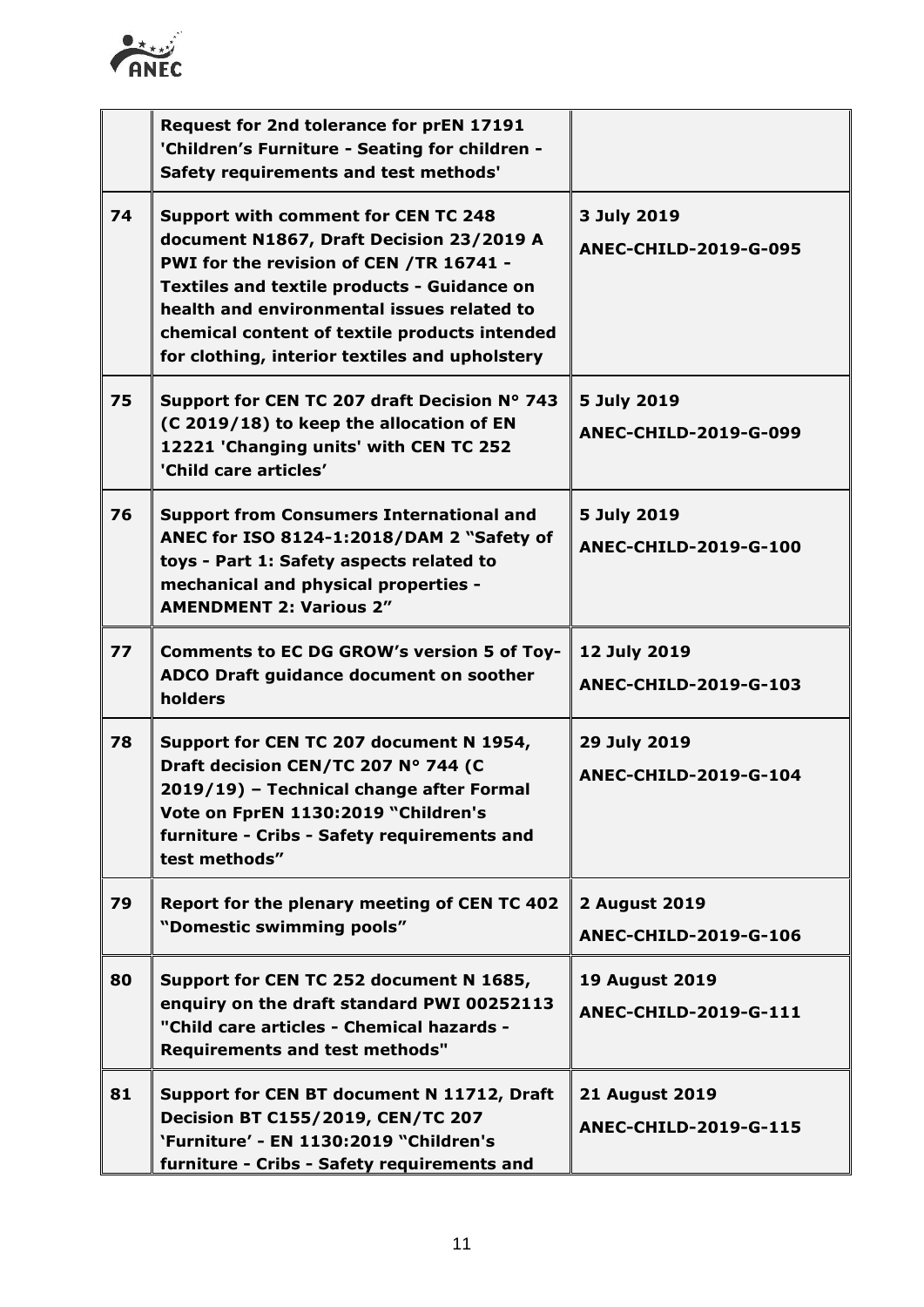

|    | test methods" - Approval of technical<br>changes after Formal Vote and prior to<br>publication                                                                                                                               |                                                                               |
|----|------------------------------------------------------------------------------------------------------------------------------------------------------------------------------------------------------------------------------|-------------------------------------------------------------------------------|
| 82 | Comments to CEN TC 122 WG1 TG1 on the<br><b>Working Draft for a Technical Report on</b><br>"Demands and Availability of anthropometric<br>data of children in Europe"                                                        | <b>23 August 2019</b><br><b>ANEC-CHILD-2019-G-108</b>                         |
| 83 | Support for the nomination of a new<br>Chairman to CEN TC 136 'Sports, playground<br>and other recreational facilities and<br>equipment'                                                                                     | <b>23 August 2019</b><br>ANEC-CHILD-2019-G-113                                |
| 84 | Support for the re-nomination of the<br>Chairman of CEN TC 136 SC1 'Playground<br>equipment for children'                                                                                                                    | <b>23 August 2019</b><br><b>ANEC-CHILD-2019-G-114</b>                         |
| 85 | Comments and favourable opinion on the 2nd<br>enquiry of prEN 12790-1 'Child care articles -<br>Reclined cradles - Part 1: Reclined cradles for<br>children up to when they try to sit up'                                   | <b>28 August 2019</b><br><b>ANEC-CHILD-2019-G-118</b><br>ANEC-2019-ENQ-F-020  |
| 86 | <b>Comments and Not-favourable opinion on the</b><br>2 <sup>nd</sup> enquiry of prEN 12790-2 'Child use and<br>care articles - Reclined cradles - Part 2:<br>Reclined cradles for children up to when they<br>start to walk' | <b>28 August 2019</b><br><b>ANEC-CHILD-2019-G-119</b><br>ANEC-2019-ENQ-NF-004 |
| 87 | Reply to the systematic review of EN<br>16433:2014 'Internal blinds - Protection from<br>strangulation hazards - Test methods', asking<br>to confirm the standard                                                            | 2 September 2019<br>ANEC-CHILD-2019-G-109                                     |
| 88 | Reply to the systematic review of EN<br>16434:2014 'Internal blinds - Protection from<br>strangulation hazards - Requirements and<br>test methods for safety devices', asking to<br>confirm the standard                     | 2 September 2019<br><b>ANEC-CHILD-2019-G-110</b>                              |
| 89 | Disagreement with CEN TC 252 WG1 proposal<br>to remove the requirement for marking of the<br>maximum level of water for bath cradles (EN<br>17072)                                                                           | 2 September 2019<br>ANEC-CHILD-2019-G-116                                     |
| 90 | Reply to CEN TC 136 WG 22 document N 731,<br>Action 10/2019, Opinions on the future of EN                                                                                                                                    | 3 September 2019                                                              |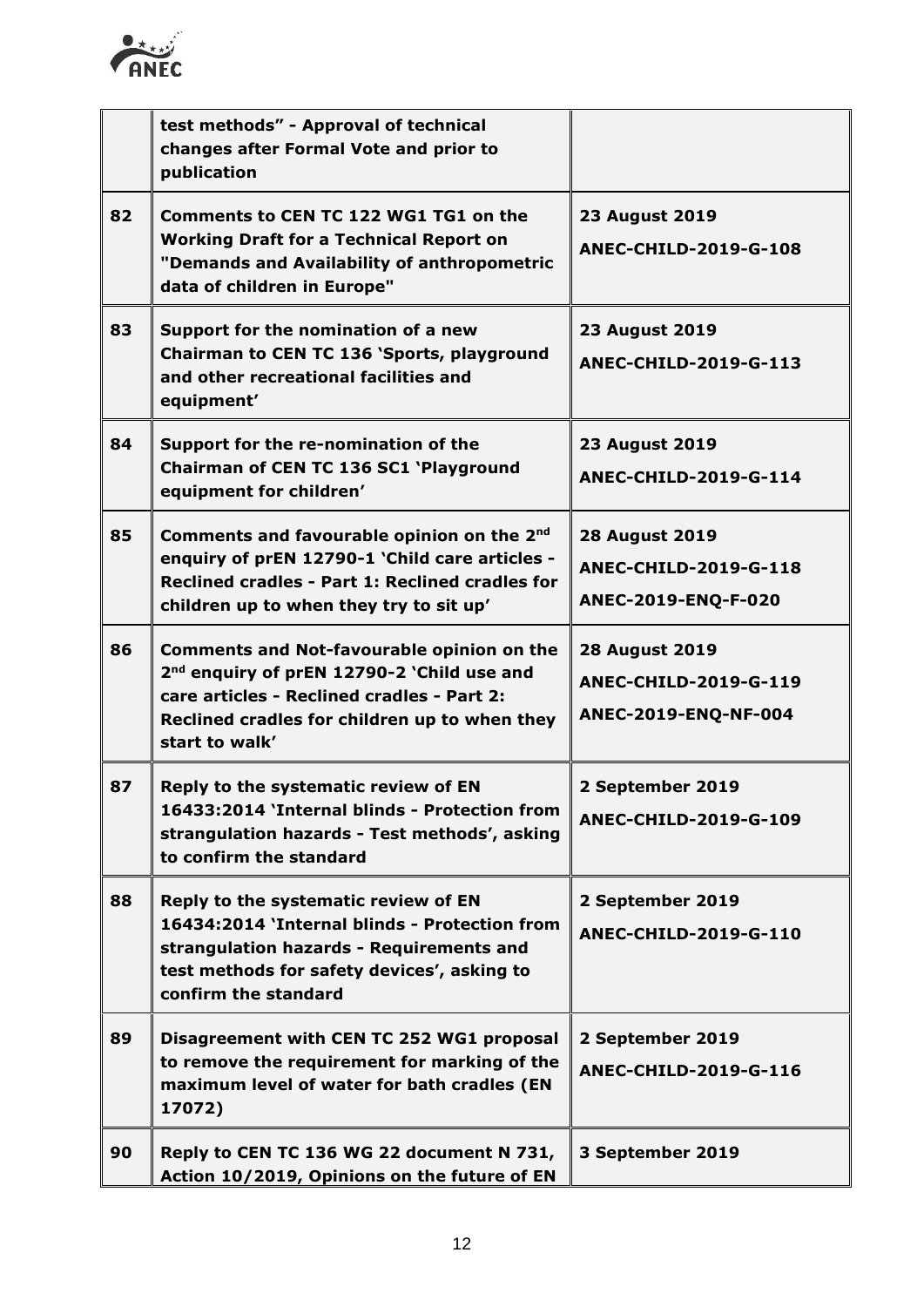

|    | 16579:2018 'Portable and Permanent<br>Socketed Goals - Functional, safety<br>requirements and test methods'                                      | ANEC-CHILD-2019-G-117                            |
|----|--------------------------------------------------------------------------------------------------------------------------------------------------|--------------------------------------------------|
| 91 | Comments on CEN TC 402 document N257,<br><b>CEN TC 402 'Domestic Pools and Spas',</b><br><b>Business plan draft 6</b>                            | 3 September 2019<br>ANEC-CHILD-2019-G-112        |
| 92 | Input for the September meeting of CEN TC<br>248 WG34 'Textile childcare articles'                                                               | 5 September 2019<br>ANEC-ML-2019-0075            |
| 93 | <b>Comments to SRAHG 'Toys' on the revised</b><br>annex of the draft Standardization Request<br>related to the Safety of Toys                    | 5 September 2019<br>ANEC-CHILD-2019-G-127        |
| 94 | Support for document EXP/2019/032, draft<br><b>Guidance Document on 'Age classification of</b><br>puffer toys'                                   | 6 September 2019<br>ANEC-CHILD-2019-G-124        |
| 95 | Comment on document EXP/2019/030, draft<br><b>Guidance Document on soother holders</b>                                                           | 6 September 2019<br><b>ANEC-CHILD-2019-G-125</b> |
| 96 | <b>Preliminary feedback on document</b><br>EXP/2019/031, draft Guidance Document on<br>Decorative products and products for<br>collectors        | 6 September 2019<br><b>ANEC-CHILD-2019-G-126</b> |
| 97 | Comments on the 2 <sup>nd</sup> enquiry of prEN 17191<br>'Children's Furniture - Seating for children -<br>Safety requirements and test methods' | 6 September 2019<br>ANEC-CHILD-2019-G-122        |
|    |                                                                                                                                                  |                                                  |
|    |                                                                                                                                                  |                                                  |
|    |                                                                                                                                                  |                                                  |
|    |                                                                                                                                                  |                                                  |

| ACCESSIBILITY (56) |
|--------------------|
| January-June       |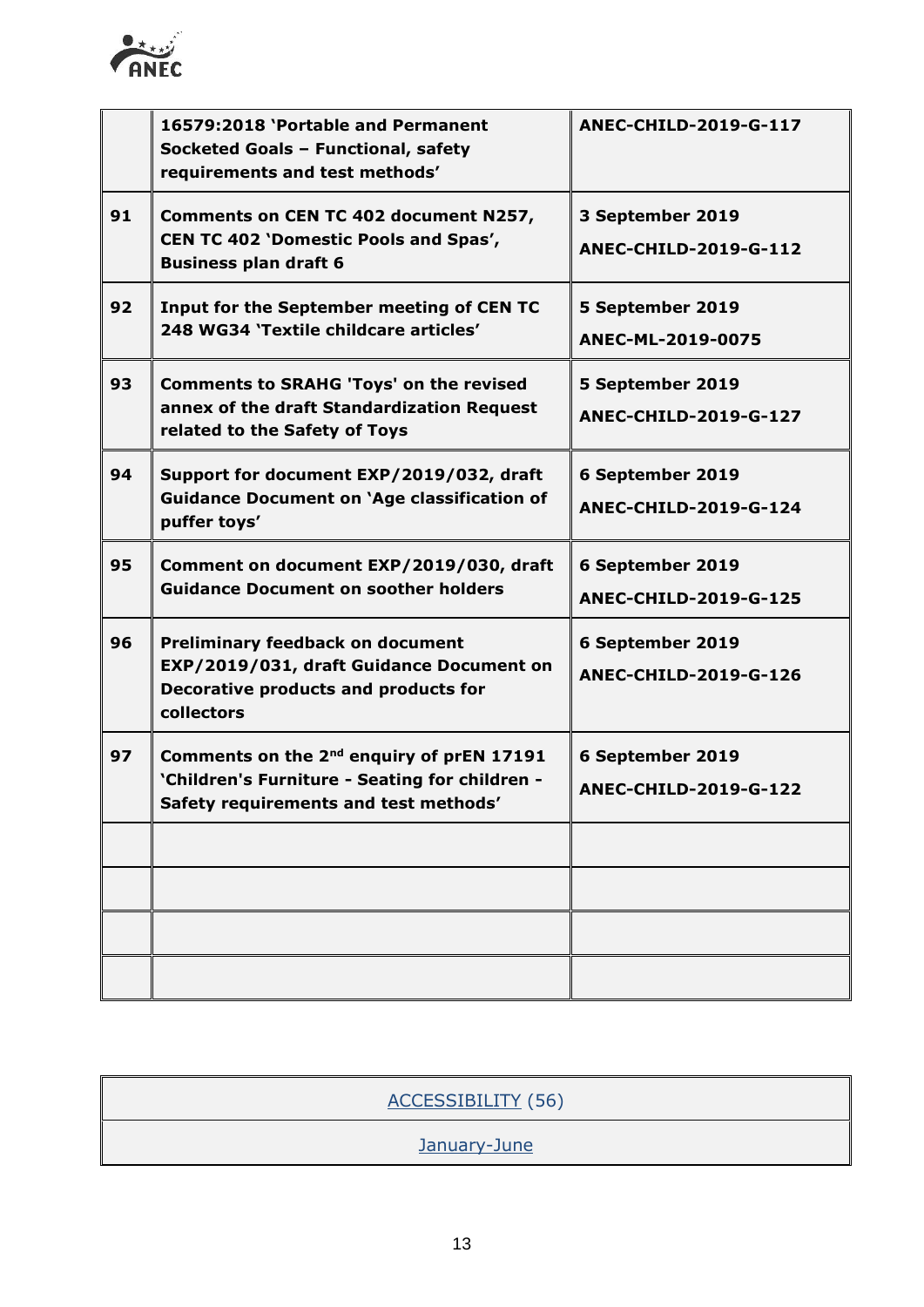

| $\mathbf{1}$            | ANEC comments on enlargement of the scope<br>of ISO 21542 'Building construction --<br>Accessibility and usability of the built<br>environment'                                                                                                                                                              | <b>ANEC-ACCESS-2019-G-001</b><br><b>08 January 2019</b>                       |
|-------------------------|--------------------------------------------------------------------------------------------------------------------------------------------------------------------------------------------------------------------------------------------------------------------------------------------------------------|-------------------------------------------------------------------------------|
| $\overline{2}$          | <b>ANEC comments on decision to launch formal</b><br>vote on EN 81-40 'Safety rules for the<br>construction and installation of lifts - Special<br>lifts for the transport of persons and goods $-$<br>Part 40: Stairlifts and inclined lifting<br>platforms intended for persons with impaired<br>mobility' | <b>ANEC-ACCESS-2019-G-002</b><br><b>08 January 2019</b>                       |
| 3                       | <b>ANEC comments on decision to launch formal</b><br>vote on EN 81-41 'Safety rules for the<br>construction and installation of lifts - Special<br>lifts for the transport of persons and goods $-$<br>Part 41: Vertical lifting platforms intended for<br>use by persons with impaired mobility'            | <b>ANEC-ACCESS-2019-G-003</b><br><b>08 January 2019</b>                       |
| 4                       | ANEC comments to ISO/WD 22458 'Inclusive<br>service - Identifying and responding to<br>consumers in vulnerable situations'                                                                                                                                                                                   | <b>ANEC-ACESS-2018-G-104</b><br><b>24 January 2019</b>                        |
| 5                       | Support and favourable opinion for the<br>enquiry of EN 60335-1:2012/prAC (prA14)<br>'Household and similar electrical appliances -<br>Safety - Part 1: General requirements'                                                                                                                                | <b>23 January 2019</b><br><b>ANEC-DOMAP-2019-G-005</b><br>ANEC-2019-ENQ-F-002 |
| 6                       | ANEC comments on ISO/WD 22458 'Inclusive<br>service - Identifying and responding to<br>consumers in vulnerable situations'                                                                                                                                                                                   | <b>24 January 2019</b><br><b>ANEC-ACESS-2019-G-004</b>                        |
| $\overline{\mathbf{z}}$ | ANEC comments on establishment of an<br>internal liaison between ISO/PC 311 and<br>ISO/TC 314 'Ageing societies'                                                                                                                                                                                             | <b>24 January 2019</b><br><b>ANEC-ACCESS-2019-G-005</b>                       |
| 8                       | <b>ANEC comments on WD EN 301 549:</b><br><b>Accessibility requirements for ICT products</b><br>and services V.3.1.1-draft 3.5                                                                                                                                                                               | <b>29 January 2019</b><br><b>ANEC-ACCESS-2019-G-006</b>                       |
| 9                       | ANEC comments on ISO/TC 173 NWIP on<br><b>Reporting the Cognitive Accessibility of</b><br><b>Products and Technologies</b>                                                                                                                                                                                   | 01 February 2019<br><b>ANEC-ACCESS-2019-G-007</b>                             |
| 10                      | ANEC comments on CEN/TC 293 decision on<br>WG 10 Revision of EN 12182 and rename it to                                                                                                                                                                                                                       | 01 February 2019                                                              |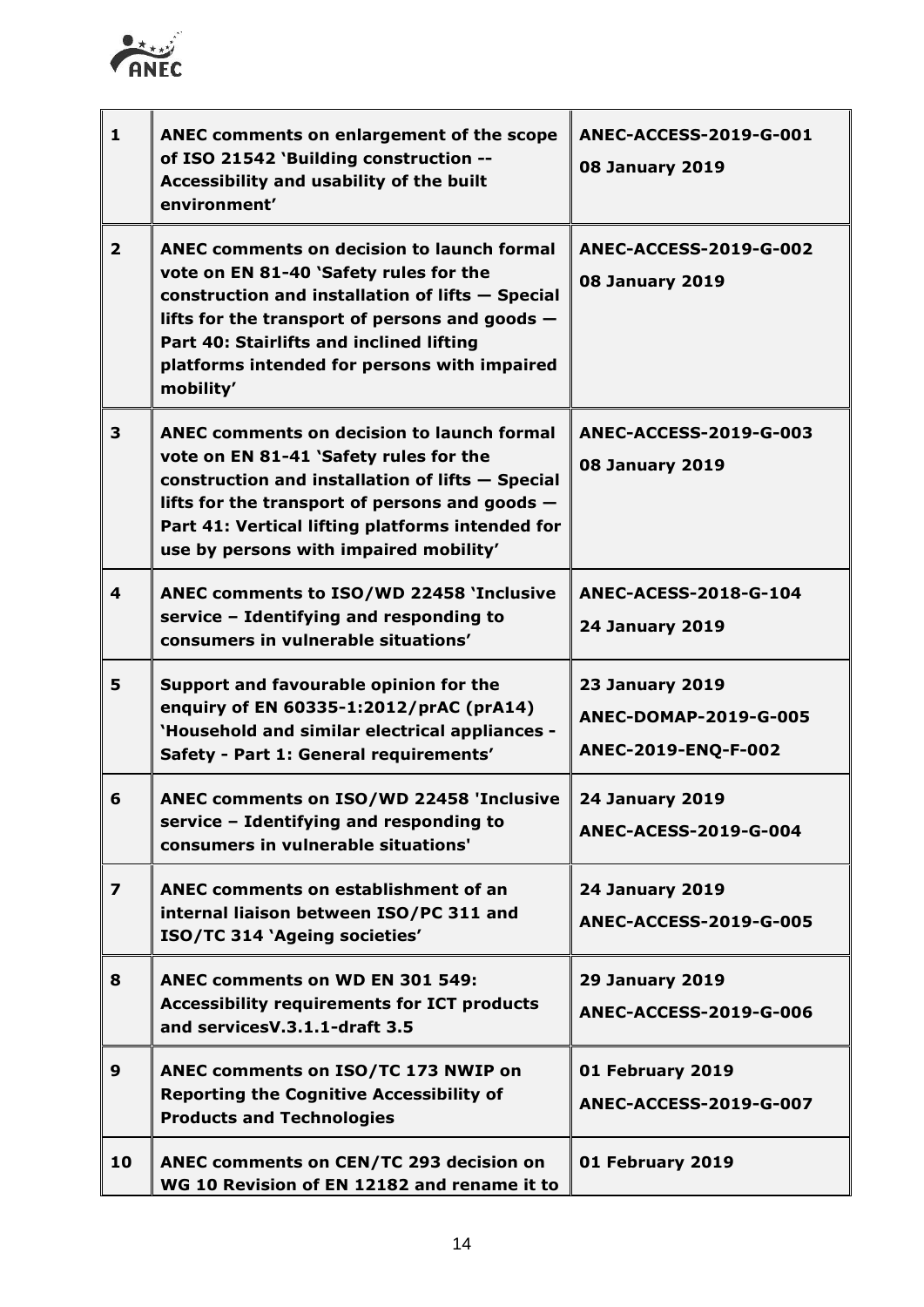

|    | <b>CEN/TC 293 WG 10 General requirements</b>                                                                                                                                                                                                                                                                            | <b>ANEC-ACCESS-2019-G-008</b>                                           |
|----|-------------------------------------------------------------------------------------------------------------------------------------------------------------------------------------------------------------------------------------------------------------------------------------------------------------------------|-------------------------------------------------------------------------|
| 11 | <b>ANEC Report TG "Lifts, escalators and moving</b><br>walks", ISO/ TC 59 SC 16 WG 1 Accessibility<br>and usability of the built environment,<br><b>Revision of ISO 21542:2011</b>                                                                                                                                      | <b>ANEC-ACCESS-2019-G-016</b>                                           |
| 12 | <b>ANEC comments on CEN TC 10 9 months</b><br>tolerance request for EN 81-70 'Safety rules<br>for the construction and installation of lifts -<br>Particular applications for passenger and<br>goods passenger lifts - Part 70: Accessibility<br>to lifts for persons including persons with<br>disability'             | <b>ANEC-ACCESS-2019-G-017</b>                                           |
| 13 | Support and favourable opinion on the formal<br>vote of FprEN 60335-2-111 'Household and<br>similar electrical appliances - Safety - Part 2-<br>111: Particular requirements for electric<br>ondol mattress with a non-flexible heated<br>part'                                                                         | 28 February 2019<br>ANEC-DOMAP-2019-G-016<br>ANEC-2019-FV-F-002         |
| 14 | Disagreement and not-favourable opinion on<br>the formal vote of EN 60335-2-23/FprA11<br>'Household and similar electrical appliances -<br>Safety - Part 2-23: Particular requirements<br>for appliances for skin or hair care'                                                                                         | 28 February 2019<br><b>ANEC-DOMAP-2019-G-017</b><br>ANEC-2019-FV-NF-001 |
| 15 | Citation of EN 81-70 'Safety rules for the<br>construction and installation of lifts.<br>Particular applications for passenger and<br>goods passenger lifts. Accessibility to lifts for<br>persons including persons with disability' in<br>the Official Journal of the European Union as<br><b>Harmonised Standard</b> | ANEC-ML-2019-0032                                                       |
| 16 | <b>ANEC contribution to CEN TC 10 WG 7</b><br><b>Contrast Task Group: Literature Review</b><br><b>Summary</b>                                                                                                                                                                                                           | 04 March 2019<br><b>ANEC-ACCESS-2019-G-018</b>                          |
| 17 | Support and favourable opinion for the<br>enquiry (parallel vote on CDV) of prEN IEC<br>60335-2-1:2019 (FRAG4) 'Household and<br>similar electrical appliances - Safety - Part 1:<br>General requirements'                                                                                                              | <b>18 March 2019</b><br>ANEC-DOMAP-2019-G-019clc<br>ANEC-2019-ENQ-F-006 |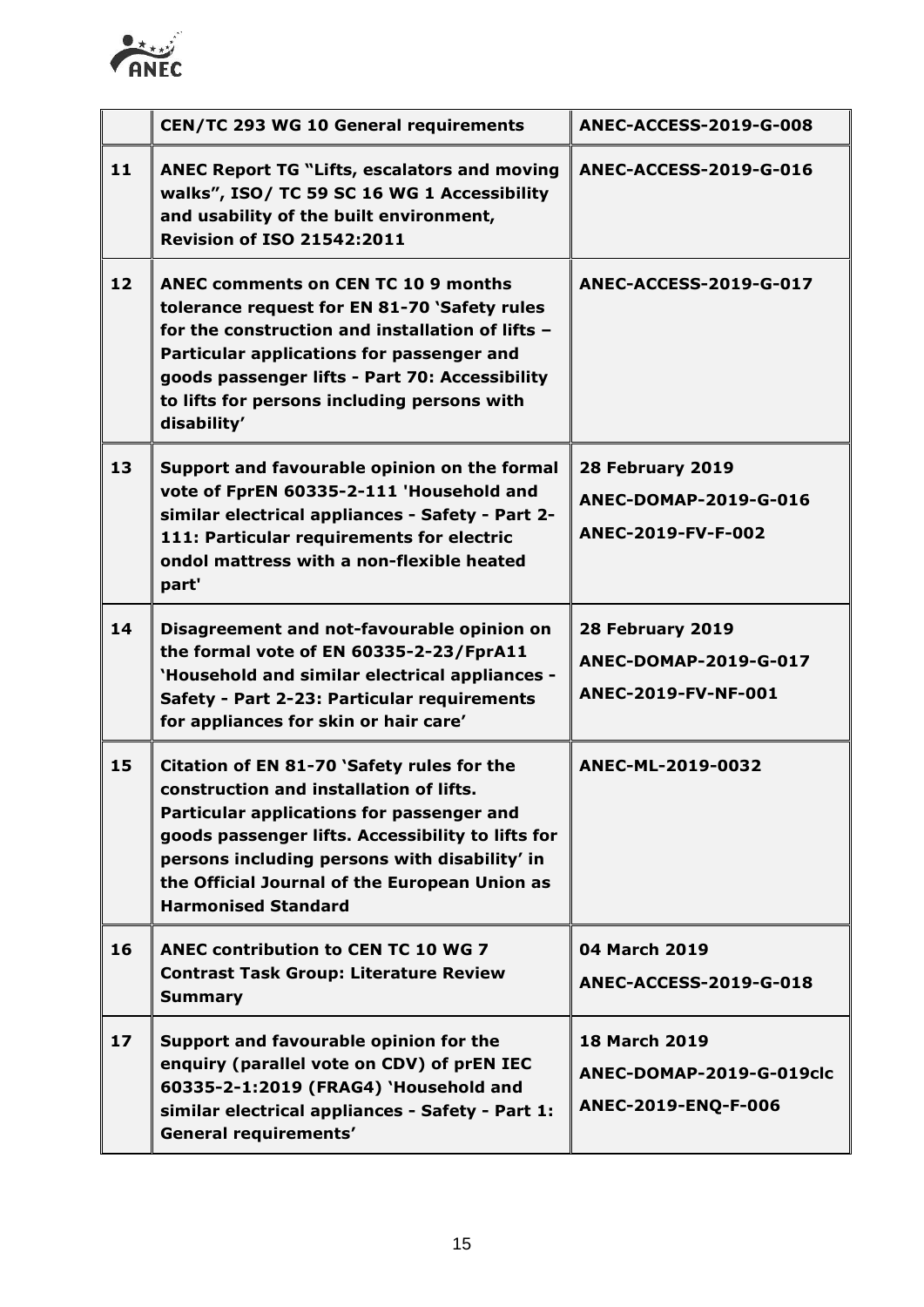

| 18 | <b>Support from Consumers International and</b><br>ANEC on IEC TC 61 document 61/5733/CDV -<br>IEC 60335-1/FRAG4 ED6 Household and<br>similar electrical appliances - Safety - Part 1:<br><b>General requirements</b>                                                                                                                                                         | <b>18 March 2019</b><br>ANEC-DOMAP-2019-G-019iec                    |
|----|-------------------------------------------------------------------------------------------------------------------------------------------------------------------------------------------------------------------------------------------------------------------------------------------------------------------------------------------------------------------------------|---------------------------------------------------------------------|
| 19 | Support and favourable opinion for the formal<br>vote of FprEN 60335-2-21 'Household and<br>similar electrical appliances - Safety - Part 2-<br>21: Particular requirements for storage water<br>heaters' (IEC 60335-2-21:2012, modified)                                                                                                                                     | <b>18 March 2019</b><br>ANEC-DOMAP-2019-G-022<br>ANEC-2019-FV-F-005 |
| 20 | <b>Support with comment from Consumers</b><br><b>International and ANEC on IEC TC 61</b><br>document 61/5786/FDIS - IEC 60335-2-11<br><b>ED8 'Household and similar electrical</b><br>appliances - Safety - Part 2-11: Particular<br>requirements for tumble dryers'                                                                                                          | <b>18 March 2019</b><br>ANEC-DOMAP-2019-G-023                       |
| 21 | Report from Consumers International and<br>ANEC for the April 2019 meeting of IEC ACOS                                                                                                                                                                                                                                                                                        | <b>29 March 2019</b><br>ANEC-DOMAP-2019-G-025                       |
| 22 | Support from Consumers International and<br>ANEC on IEC TC 61 document 61/5763/DC,<br>Proposal from MT 4 for an amendment to IEC<br>60335-2-78, Household and similar electrical<br>appliances - Safety - Part 2-78: Particular<br>requirements for outdoor barbecues                                                                                                         | <b>29 March 2019</b><br>ANEC-DOMAP-2019-G-026                       |
| 23 | Support from Consumers International and<br>ANEC on IEC TC 61 document 61/5765/DC,<br>Proposal from MT 4 for temperature limits<br>and resistance to heat and fire as an<br>amendment to IEC 60335-1, Household and<br>similar electrical appliances - Safety - Part 1:<br><b>General requirements</b>                                                                        | <b>29 March 2019</b><br>ANEC-DOMAP-2019-G-027                       |
| 24 | Support from Consumers International and<br>ANEC on IEC TC 61 document 61/5766/DC,<br>Proposal from MT 4 for temperature limits<br>and resistance to heat and fire as an<br>amendment to IEC 60335-2-6, Household and<br>similar electrical appliances - Safety - Part<br>2:6 Particular requirements for stationary<br>cooking ranges, hobs, ovens and similar<br>appliances | <b>29 March 2019</b><br>ANEC-DOMAP-2019-G-028                       |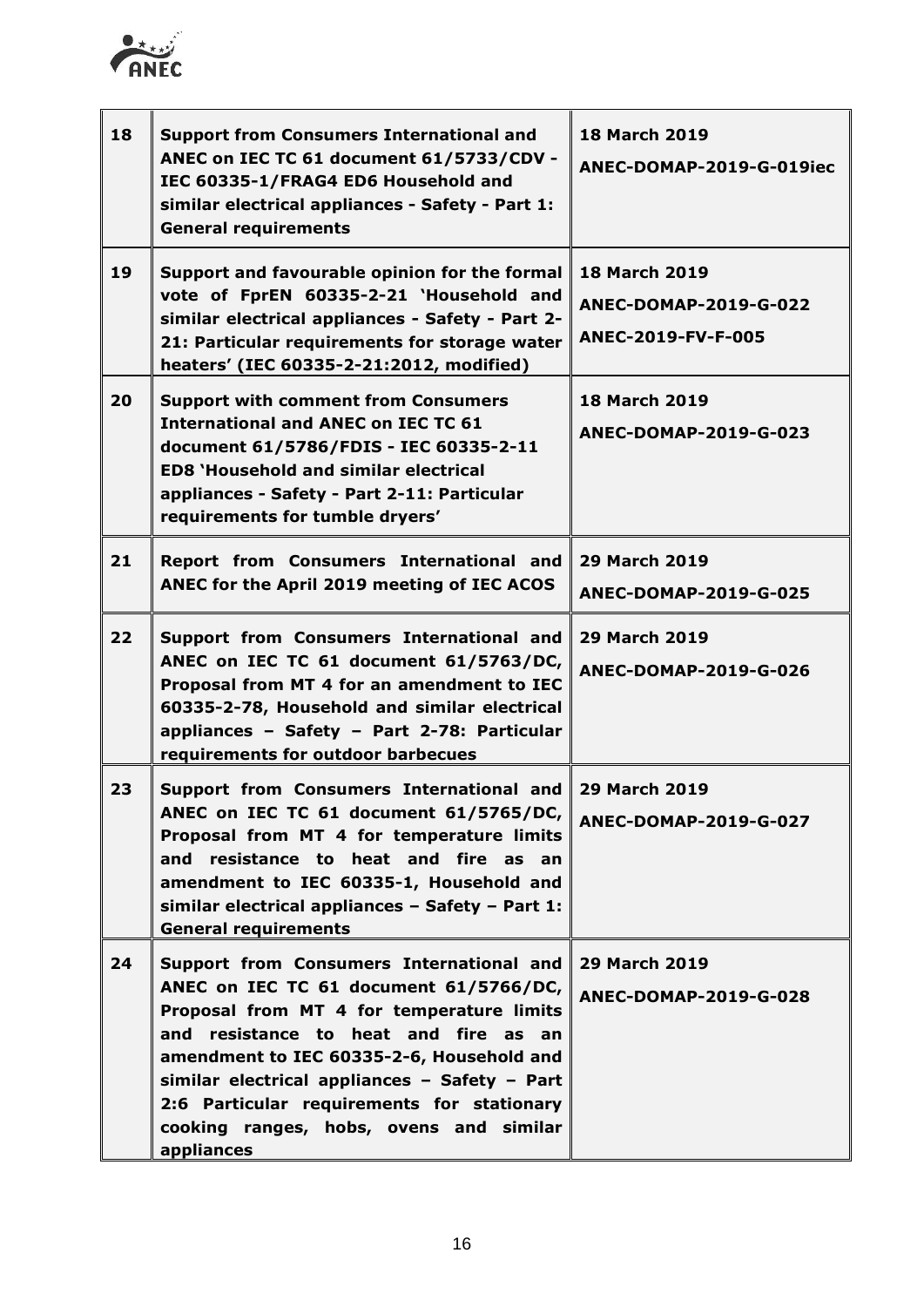

| 25 | Support from Consumers International and<br>ANEC on IEC TC 61 document 61/5767/DC,<br>Proposal from MT 4 for temperature limits<br>and resistance to heat and fire as an<br>amendment to IEC 60335-2-9, Household and<br>similar electrical appliances - Safety - Part 2-<br>9: Particular requirements for grills, toasters<br>and similar portable cooking appliances | <b>29 March 2019</b><br>ANEC-DOMAP-2019-G-029  |
|----|-------------------------------------------------------------------------------------------------------------------------------------------------------------------------------------------------------------------------------------------------------------------------------------------------------------------------------------------------------------------------|------------------------------------------------|
| 26 | Support from Consumers International and<br>ANEC on IEC TC 61 document 61/5768/DC,<br>Proposal from MT 4 for temperature limits<br>and resistance to heat and fire as an<br>amendment to IEC 60335-2-11, Household<br>and similar electrical appliances - Safety -<br>Part 2-11: Particular requirements for tumble<br>dryers                                           | <b>29 March 2019</b><br>ANEC-DOMAP-2019-G-030  |
| 27 | Support with comment from Consumers<br>International and ANEC on IEC TC 61<br>document 61/5771/DC, Proposal from MT 4<br>for temperature limits and resistance to heat<br>and fire as an amendment to IEC 60335-2-30,<br>Household and similar electrical appliances -<br>Safety - Part 2-30: Particular requirements<br>for room heaters                               | <b>29 March 2019</b><br>ANEC-DOMAP-2019-G-031  |
| 28 | <b>Comments from Consumers International and</b><br>ANEC on IEC TC 61 document 61/5776/DC,<br>Proposal from MT 4 for an amendment to IEC<br>60335-2-3, Household and similar electrical<br>appliances - Safety - Part 2-3: Particular<br>requirements for electric irons                                                                                                | <b>29 March 2019</b><br>ANEC-DOMAP-2019-G-032  |
| 29 | Support in general with comment from<br><b>Consumers International and ANEC on IEC TC</b><br>61 document 61/5774/DC, Review of IEC TC<br><b>61 Strategic Business Plan</b>                                                                                                                                                                                              | <b>29 March 2019</b><br>ANEC-DOMAP-2019-G-033  |
| 30 | ANEC comments on ISO/TC 59 SC 16<br>"Accessibility and usability of the built<br>environment" new scope                                                                                                                                                                                                                                                                 | 03 April 2019<br><b>ANEC-ACCESS-2019-G-019</b> |
| 31 | ANEC support for CEN TC 10 activation of<br><b>NWI</b> for revised<br><b>EN</b><br>115-2 'Safety of<br>escalators and moving walks - Part 2: Rules<br>for the improvement of safety of existing<br>escalators and moving walks'                                                                                                                                         | 05 April 2019<br><b>ANEC-ACCESS-2019-G-020</b> |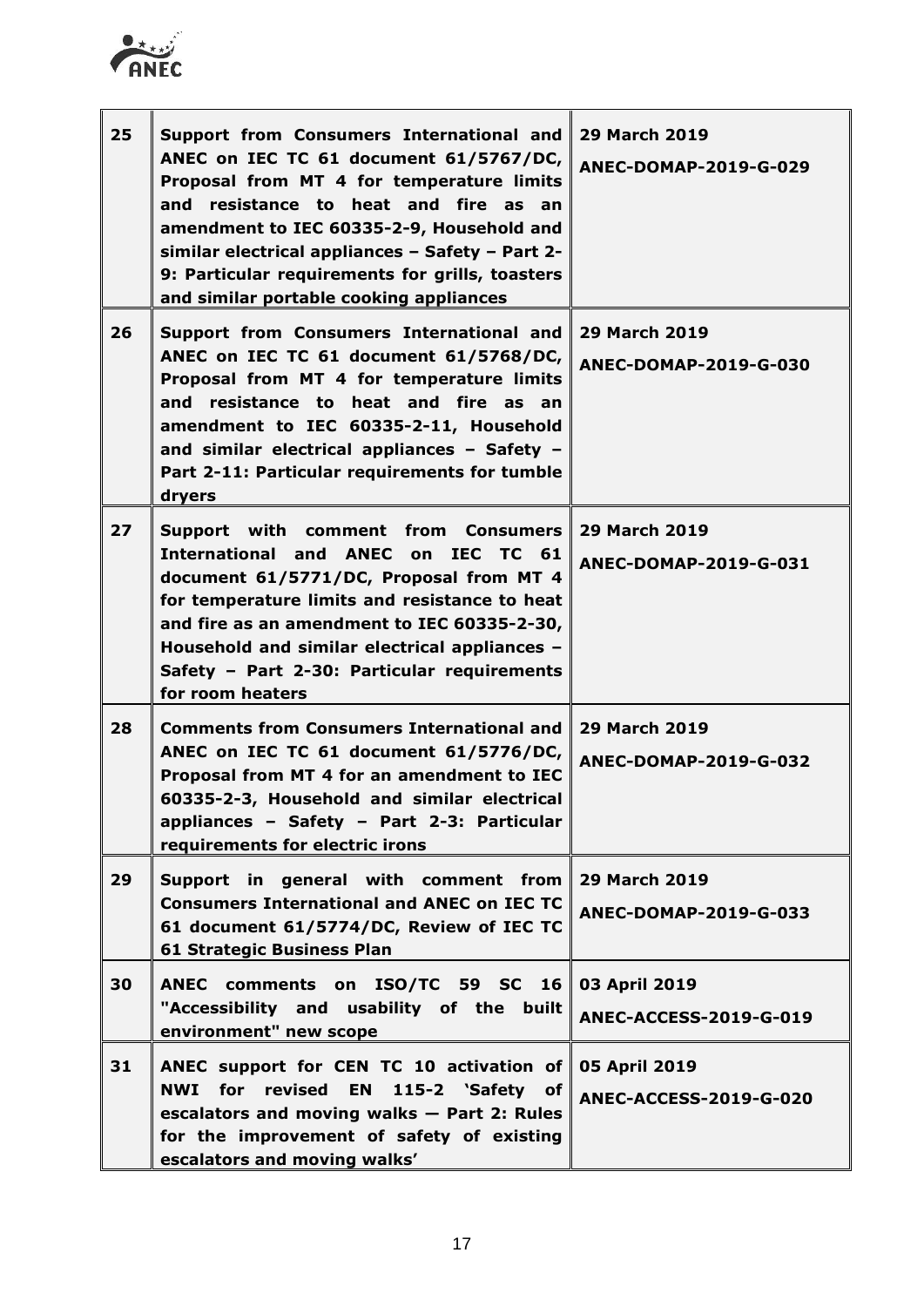

| 32 | <b>ANEC</b><br>comments on WD EN 301 549:<br>Accessibility requirements for ICT products<br>and services V.3.1.1-draft 5.0 (N356 or<br>N357)                                                                                                                                                                                                 | <b>16 April 2019</b><br><b>ANEC-ACCESS-2019-G-024</b> |
|----|----------------------------------------------------------------------------------------------------------------------------------------------------------------------------------------------------------------------------------------------------------------------------------------------------------------------------------------------|-------------------------------------------------------|
| 33 | ANEC comments on CEN TC 10 approval of $\parallel$<br><b>Interpretation</b><br>001<br><b>EN</b><br>81-70<br>to<br>on<br>accessibility of lifts                                                                                                                                                                                               | <b>16 April 2019</b><br><b>ANEC-ACCESS-2019-G-025</b> |
| 34 | ANEC comments on prEN 81-76:2019 "Safety ANEC-ACCESS-2019-G-026<br>rules for the construction and installation of<br>lifts - Particular applications for passengers<br>and goods passenger lifts "                                                                                                                                           |                                                       |
| 35 | ANEC comments on ISO/TC 173 Resolution to ANEC-ACCESS-2019-G-029<br>align standards on cognitive accessibility into<br>a series                                                                                                                                                                                                              |                                                       |
| 36 | ANEC comments on draft 5.2 of rev 1 of ISO ANEC-ACCESS-2019-G-032<br>21542 on access to the built environment                                                                                                                                                                                                                                |                                                       |
| 37 | ANEC comments on CEN TC 10 Decision on ANEC-ACCESS-2019-G-034<br>transition period for revised EN 81-40 'Safety<br>rules for the construction and installation of<br>lifts - Special lifts for the transport of<br>persons and goods - Part 40: Stairlifts and<br>inclined lifting platforms intended for persons<br>with impaired mobility' |                                                       |
| 38 | ANEC comments on CEN TC 10 Decision on ANEC-ACCESS-2019-G-035<br>transition period for revised EN 81-41 'Safety<br>rules for the construction and installation of<br>- Special lifts for the transport of<br>lifts ·<br>persons and goods - Part 41: Vertical lifting<br>platforms intended for use by persons with<br>impaired mobility     |                                                       |
| 39 | ANEC comments on ISO 21542 rev. WG 1<br>consultation on open comments to N394                                                                                                                                                                                                                                                                | ANEC-ACCESS-2019-G-036                                |
| 40 | ANEC comments on ISO/CD 23456-1 Dynamic   <br>signs in physical environments -- Part 1:<br><b>General requirements</b>                                                                                                                                                                                                                       | <b>ANEC-ACCESS-2019-G-044</b>                         |
|    | July-December                                                                                                                                                                                                                                                                                                                                |                                                       |
| 41 | <b>ANEC comments on CEN/TC 293 "Assistive</b><br>products and accessibility" CIB-NWI PrEN<br><b>Guideline for interoperability between</b><br>mainstream products and assistive                                                                                                                                                              | ANEC-ACCESS-2019-G-049.                               |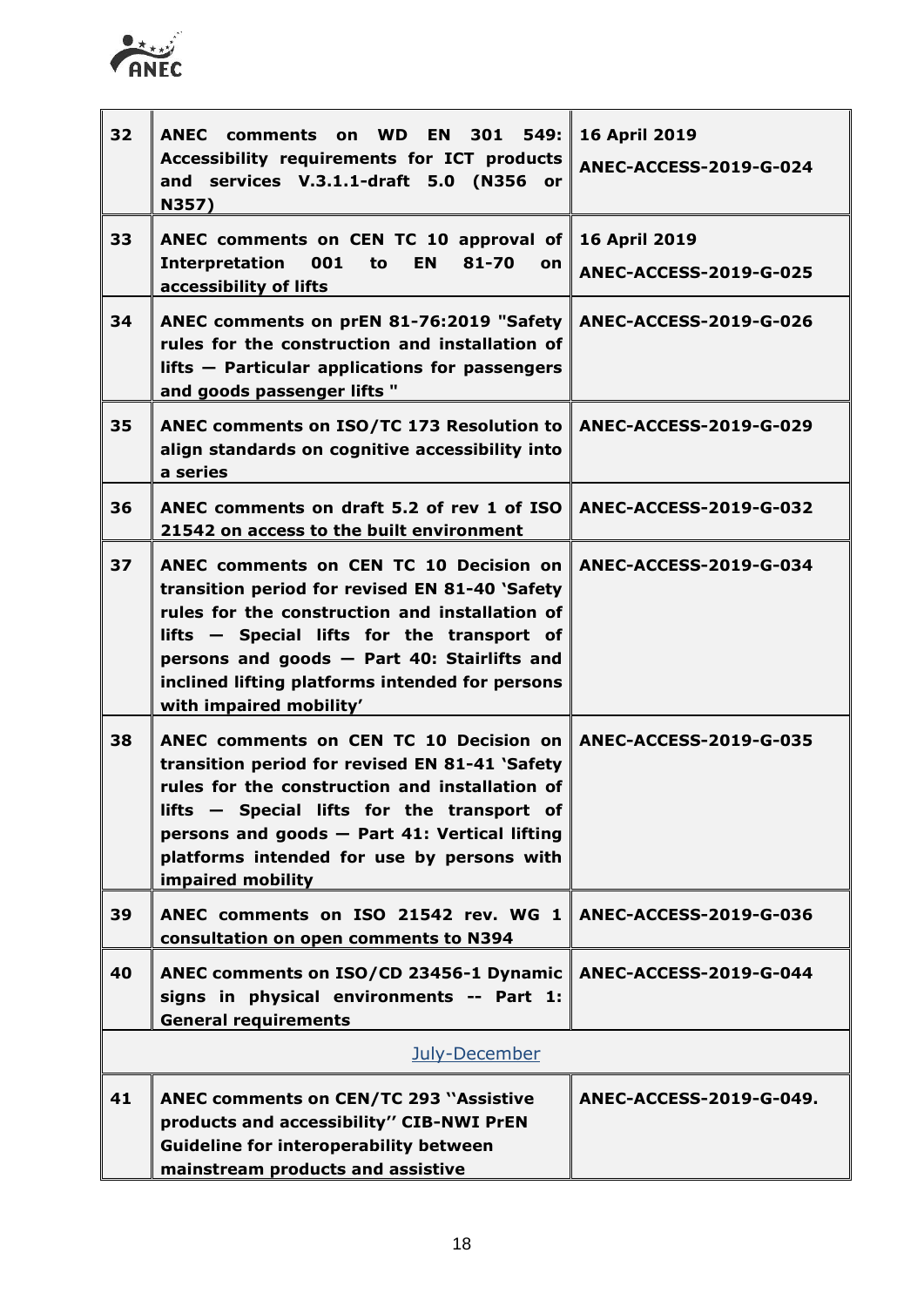

|    | technology                                                                                                                                                                                                           |                                                |
|----|----------------------------------------------------------------------------------------------------------------------------------------------------------------------------------------------------------------------|------------------------------------------------|
| 42 | <b>ANEC comments on ETSI Enquiry of EN 301</b><br>549 V3.1.1 (2019-06) 'Accessibility<br>requirements for ICT products and services'                                                                                 | <b>ANEC-ACCESS-2019-G-050</b>                  |
| 43 | <b>Comments from CI and ANEC on IEC TC 61</b><br>document 61/5851/DC Review of TC 61<br><b>Strategic Business Plan</b>                                                                                               | <b>15 August 2019</b><br>ANEC-DOMAP-2019-G-057 |
| 44 | Support from CI and ANEC for IEC TC 61<br>document 61/5864/DC Proposal of MT 4 for<br>an amendment to IEC 60335-2-115 -<br>Particular requirements for beauty care<br>appliances                                     | <b>15 August 2019</b><br>ANEC-DOMAP-2019-G-059 |
| 45 | Support from CI and ANEC for IEC TC 61<br>document 61/5865/DC Proposal of MT 4 for<br>an amendment to IEC 60335-2-6: Particular<br>requirements for stationary cooking ranges,<br>hobs, ovens and similar appliances | <b>15 August 2019</b><br>ANEC-DOMAP-2019-G-060 |
| 46 | <b>Comments from CI and ANEC on IEC TC 61</b><br>document 61/5873/DC Proposal of German<br>NC for an amendment to IEC 60335-2-53:<br>Particular requirements for sauna heating<br>appliances and infrared cabins     | <b>15 August 2019</b><br>ANEC-DOMAP-2019-G-062 |
| 47 | ANEC input to the Public Consultation on the<br>revision of the Machinery Directive                                                                                                                                  | <b>23 August 2019</b><br>ANEC-DOMAP-2019-G-056 |
| 48 | ANEC contribution to CEN/TC 10/WG 7-<br>Discussion of draft report on colour contrast<br>(N 020)                                                                                                                     | <b>ANEC-ACCESS-2019-G-053</b>                  |
| 49 | ANEC comments on ISO/CD 21542 (rev06) -<br>access to the built environment                                                                                                                                           | ANEC-ACCESS-2019-G-054                         |
| 50 | <b>ANEC comments on CEN-CLC JTC 11 1st</b><br>approach to TR1, Accessibility and usability<br>of the built environment - Technical<br>performance criteria                                                           | ANEC-ACCESS-2019-G-056                         |
| 51 | <b>ANEC comments on CEN-CLC JTC 11 1st</b><br>approach to TR2, Accessibility and usability<br>of the built environment - Conformity                                                                                  | <b>ANEC-ACCESS-2019-G-057</b>                  |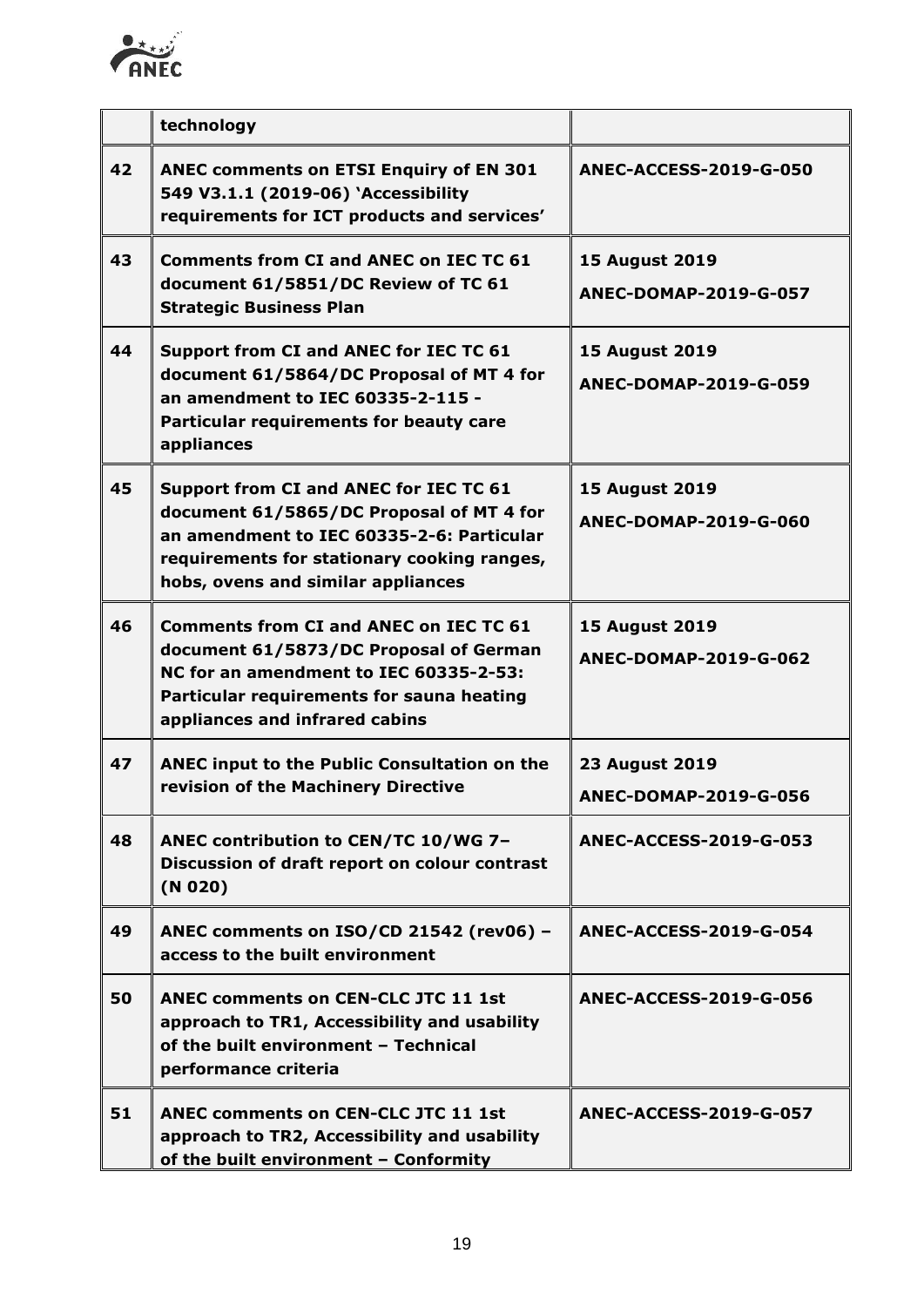

|    | assessment                                                                                                                                                                                                          |                                                                  |
|----|---------------------------------------------------------------------------------------------------------------------------------------------------------------------------------------------------------------------|------------------------------------------------------------------|
| 52 | <b>ANEC comments on CEN-CLC JTC 11 NWI</b><br>proposal of TR2 - Accessibility and usability<br>of the built environment - Conformity<br>assessment                                                                  | <b>ANEC-ACCESS-2019-G-058</b>                                    |
| 53 | <b>ANEC comments on ISO/FDIS 24509</b><br>'Ergonomics - Accessible design - A method<br>for estimating minimum legible font size for<br>people at any age'                                                          | <b>ANEC-ACCESS-2019-G-059</b>                                    |
| 54 | <b>ANEC comments on CEN-CLC Enquiry of EN</b><br>301 549 V3.1.1 (2019-06) 'Accessibility<br>requirements for ICT products and services'                                                                             | <b>ANEC-ACCESS-2019-G-061</b>                                    |
| 55 | Comments and not-favourable opinion on the<br>UAP of EN 60335-2-61:2003/FprAA<br>'Household and similar electrical appliances -<br>Safety - Part 2-61: Particular requirements<br>for thermal-storage room heaters' | 6 September 2019<br>ANEC-DOMAP-2019-G-064<br>ANEC-2019-FV-NF-002 |
| 56 | Support for CENELEC TC 61 document CLC/TC<br>61(SEC) 2460 to transfer EN 60335-2-91,-2-<br>92,-2-94 and -2-100 to CENELEC TC 116<br>'Safety of motor-operated electric tools'                                       | 6 September 2019<br>ANEC-DOMAP-2019-G-065                        |

| DOMESTIC APPLIANCES (58) |                                                                                                                                                                               |                                                                               |  |
|--------------------------|-------------------------------------------------------------------------------------------------------------------------------------------------------------------------------|-------------------------------------------------------------------------------|--|
|                          | January-July                                                                                                                                                                  |                                                                               |  |
| 1                        | <b>Support with comment for CLC/TC</b><br>216(Secretariat)262/RV, Updated Business<br>Plan of CENELEC TC 216 'Gas detectors'                                                  | <b>16 January 2019</b><br>ANEC-DOMAP-2019-G-003                               |  |
| $\overline{2}$           | Support and favourable opinion for the<br>enquiry of EN 60335-1:2012/prAC (prA14)<br>'Household and similar electrical appliances -<br>Safety - Part 1: General requirements' | <b>23 January 2019</b><br><b>ANEC-DOMAP-2019-G-005</b><br>ANEC-2019-ENQ-F-002 |  |
| 3                        | Input for the agenda of the February 2019<br>meeting of the LVD Working Party                                                                                                 | <b>23 January 2019</b><br>ANEC-ML-2019-0008                                   |  |
| 4                        | Feedback to DG GROW on the consultation of<br>Annex III organisations on the draft                                                                                            | <b>25 January 2019</b>                                                        |  |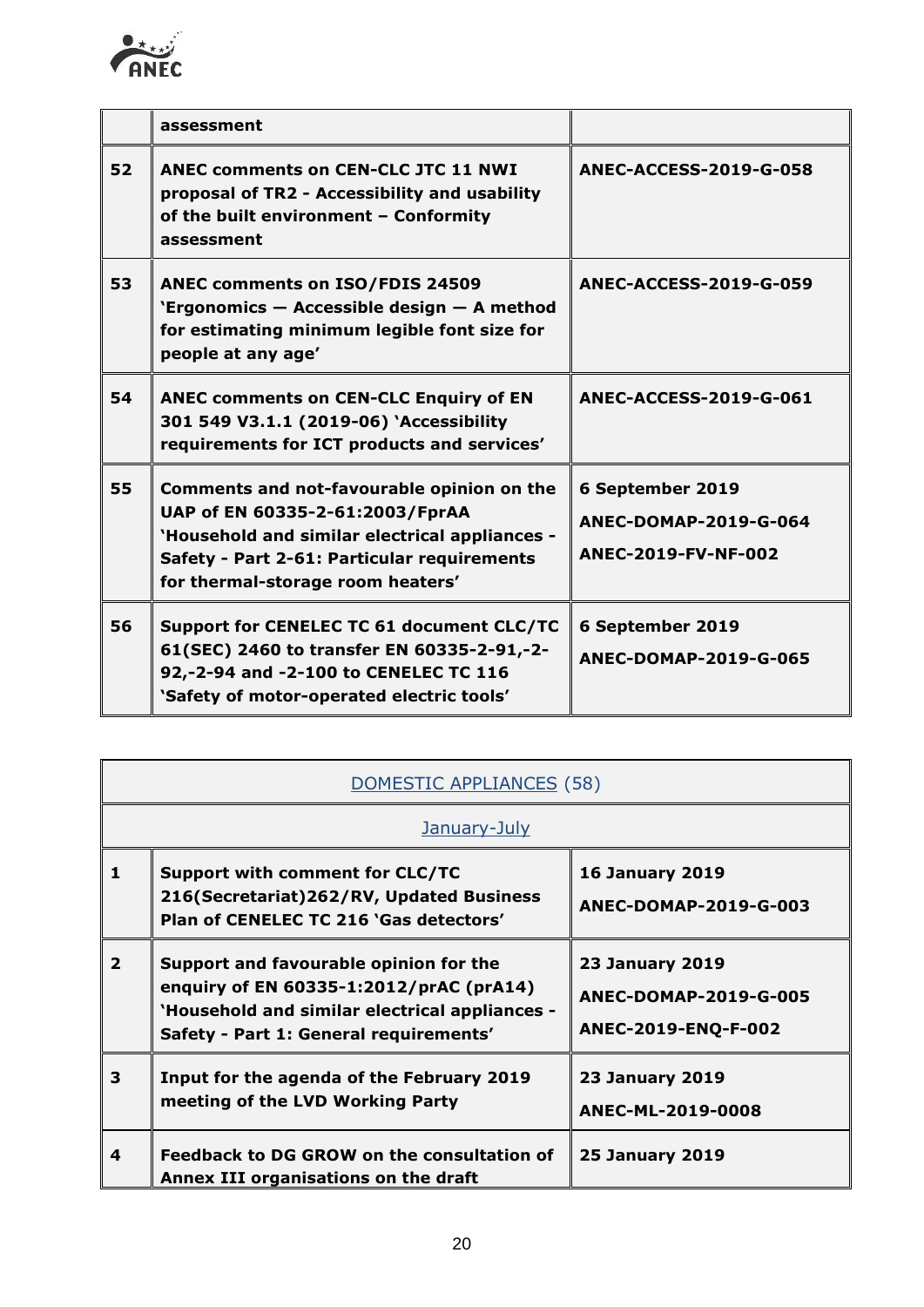

|                         | standardisation request for drones for use in<br>the Open category of operations                                                                                                                                                                                                                             | ANEC-DOMAP-2019-G-004                                            |
|-------------------------|--------------------------------------------------------------------------------------------------------------------------------------------------------------------------------------------------------------------------------------------------------------------------------------------------------------|------------------------------------------------------------------|
| 5                       | Input on CEN BT document BT N 11411 and<br>CLC BT document BT162/DG11128/DC, draft<br>standardisation mandate on drones                                                                                                                                                                                      | <b>25 January 2019</b><br>ANEC-DOMAP-2019-G-007                  |
| 6                       | Input to the stakeholder survey for the<br>evaluation of the Low Voltage Directive<br>2014/35/EU                                                                                                                                                                                                             | <b>31 January 2019</b><br>ANEC-DOMAP-2019-G-009                  |
| $\overline{\mathbf{z}}$ | <b>New ISO standard will help consumers</b><br>choose - ANEC press release on the adoption<br>of ISO 21041 'Guidance on unit pricing'                                                                                                                                                                        | <b>31 January 2019</b><br>ANEC-PR-2019-PRL-001                   |
| 8                       | Reply to the inception impact assessment on<br>the revision of the Machinery Directive                                                                                                                                                                                                                       | 11 February 2019<br>ANEC-DOMAP-2019-G-013                        |
| $\mathbf{9}$            | <b>Support from Consumers International and</b><br>ANEC for IEC TC 61 document 61/5757/FDIS,<br>IEC 60335-2-23/AMD1 ED6 'Household and<br>similar electrical appliances - Safety - Part 2-<br>23: Particular requirements for appliances for<br>skin or hair care'                                           | 14 February 2019<br>ANEC-DOMAP-2019-G-014                        |
| 10                      | <b>Support from Consumers International and</b><br>ANEC for IEC TC 61 document 61/5758/FDIS,<br>IEC 60335-2-54/AMD2 ED4 Household and<br>similar electrical appliances - Safety - Part 2-<br>54: Particular requirements for surface<br>cleaning appliances for household use<br>employing liquids or steam' | 20 February 2019<br>ANEC-DOMAP-2019-G-015                        |
| 11                      | Support and favourable opinion on the formal<br>vote of FprEN 60335-2-111 'Household and<br>similar electrical appliances - Safety - Part 2-<br>111: Particular requirements for electric<br>ondol mattress with a non-flexible heated<br>part'                                                              | 28 February 2019<br>ANEC-DOMAP-2019-G-016<br>ANEC-2019-FV-F-002  |
| 12                      | Disagreement and not-favourable opinion on<br>the formal vote of EN 60335-2-23/FprA11<br>'Household and similar electrical appliances -<br>Safety - Part 2-23: Particular requirements<br>for appliances for skin or hair care'                                                                              | 28 February 2019<br>ANEC-DOMAP-2019-G-017<br>ANEC-2019-FV-NF-001 |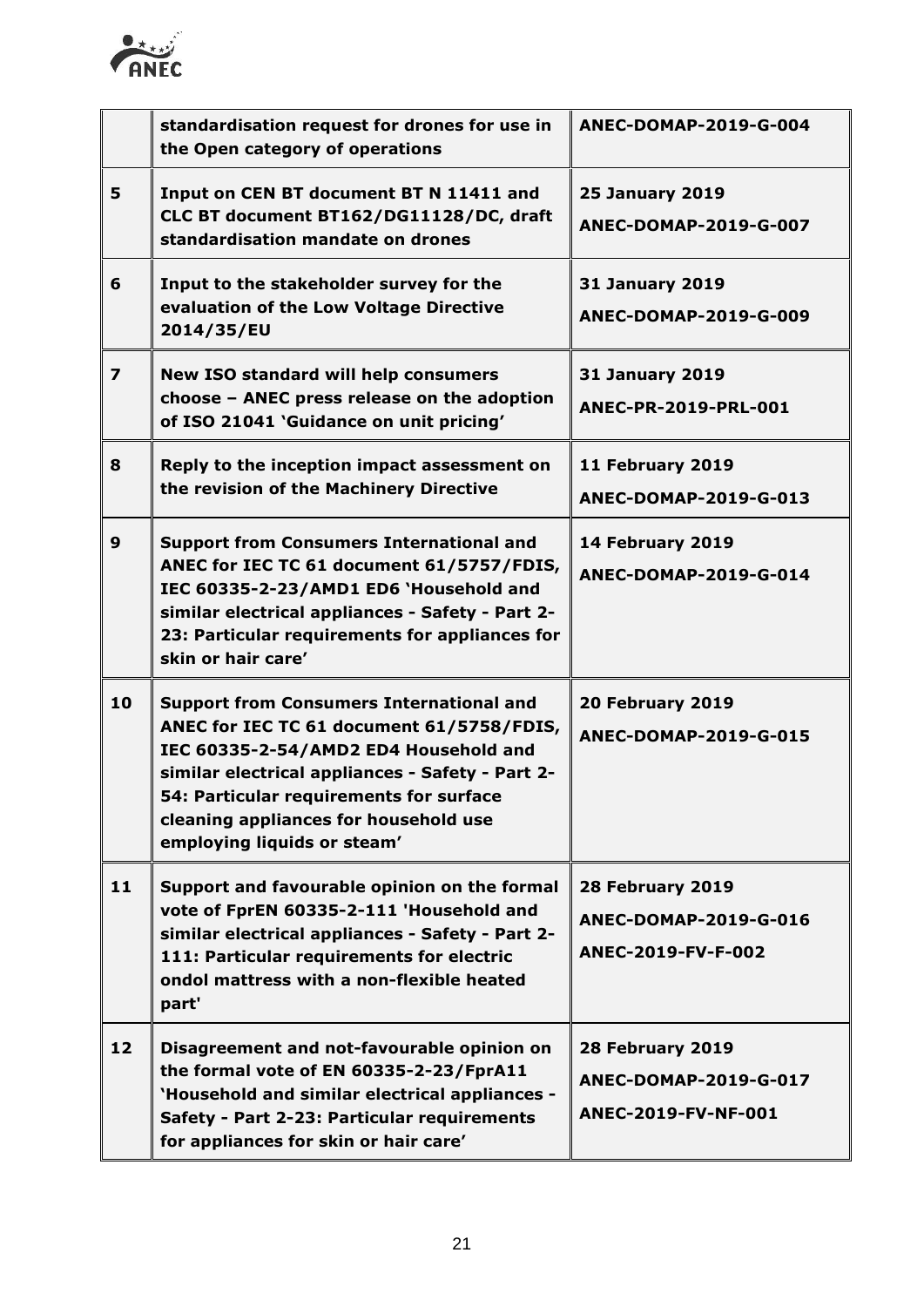

 $\mathbf{r}$ 

| 13 | Support and favourable opinion for the<br>enquiry (parallel vote on CDV) of prEN IEC<br>60335-2-1:2019 (FRAG2) 'Household and<br>similar electrical appliances - Safety - Part 1:<br><b>General requirements'</b>                                        | <b>18 March 2019</b><br>ANEC-DOMAP-2019-G-018clc<br>ANEC-2019-ENQ-F-005 |
|----|----------------------------------------------------------------------------------------------------------------------------------------------------------------------------------------------------------------------------------------------------------|-------------------------------------------------------------------------|
| 14 | <b>Support from Consumers International and</b><br>ANEC on IEC TC 61 document 61/5732/CDV -<br>IEC 60335-1/FRAG2 ED6 Household and<br>similar electrical appliances - Safety - Part 1:<br><b>General requirements</b>                                    | <b>18 March 2019</b><br>ANEC-DOMAP-2019-G-018iec                        |
| 15 | Support and favourable opinion for the<br>enquiry (parallel vote on CDV) of prEN IEC<br>60335-2-1:2019 (FRAG4) 'Household and<br>similar electrical appliances - Safety - Part 1:<br><b>General requirements'</b>                                        | <b>18 March 2019</b><br>ANEC-DOMAP-2019-G-019clc<br>ANEC-2019-ENQ-F-006 |
| 16 | <b>Support from Consumers International and</b><br>ANEC on IEC TC 61 document 61/5733/CDV -<br>IEC 60335-1/FRAG4 ED6 Household and<br>similar electrical appliances - Safety - Part 1:<br><b>General requirements</b>                                    | <b>18 March 2019</b><br>ANEC-DOMAP-2019-G-019iec                        |
| 17 | Support and favourable opinion for the<br>enquiry (parallel vote on CDV) of prEN IEC<br>60335-2-1:2019 (FRAG5) 'Household and<br>similar electrical appliances - Safety - Part 1:<br><b>General requirements'</b>                                        | <b>18 March 2019</b><br>ANEC-DOMAP-2019-G-020clc<br>ANEC-2019-ENQ-F-007 |
| 18 | <b>Support from Consumers International and</b><br>ANEC on IEC TC 61 document 61/5734/CDV -<br>IEC 60335-1/FRAG5 ED6 Household and<br>similar electrical appliances - Safety - Part 1:<br><b>General requirements</b>                                    | <b>18 March 2019</b><br>ANEC-DOMAP-2019-G-020iec                        |
| 19 | Support and favourable opinion for the formal<br>vote of EN 60335-2-7:2010/FprA2:2019<br>'Household and similar electrical appliances -<br>Safety - Part 2-7: Particular requirements for<br>washing machines (IEC 60335-2-<br>7:2008/A2:2016, modified) | <b>18 March 2019</b><br>ANEC-DOMAP-2019-G-021<br>ANEC-2019-FV-F-004     |
| 20 | Support and favourable opinion for the formal<br>vote of FprEN 60335-2-21 'Household and<br>similar electrical appliances - Safety - Part 2-                                                                                                             | <b>18 March 2019</b><br>ANEC-DOMAP-2019-G-022                           |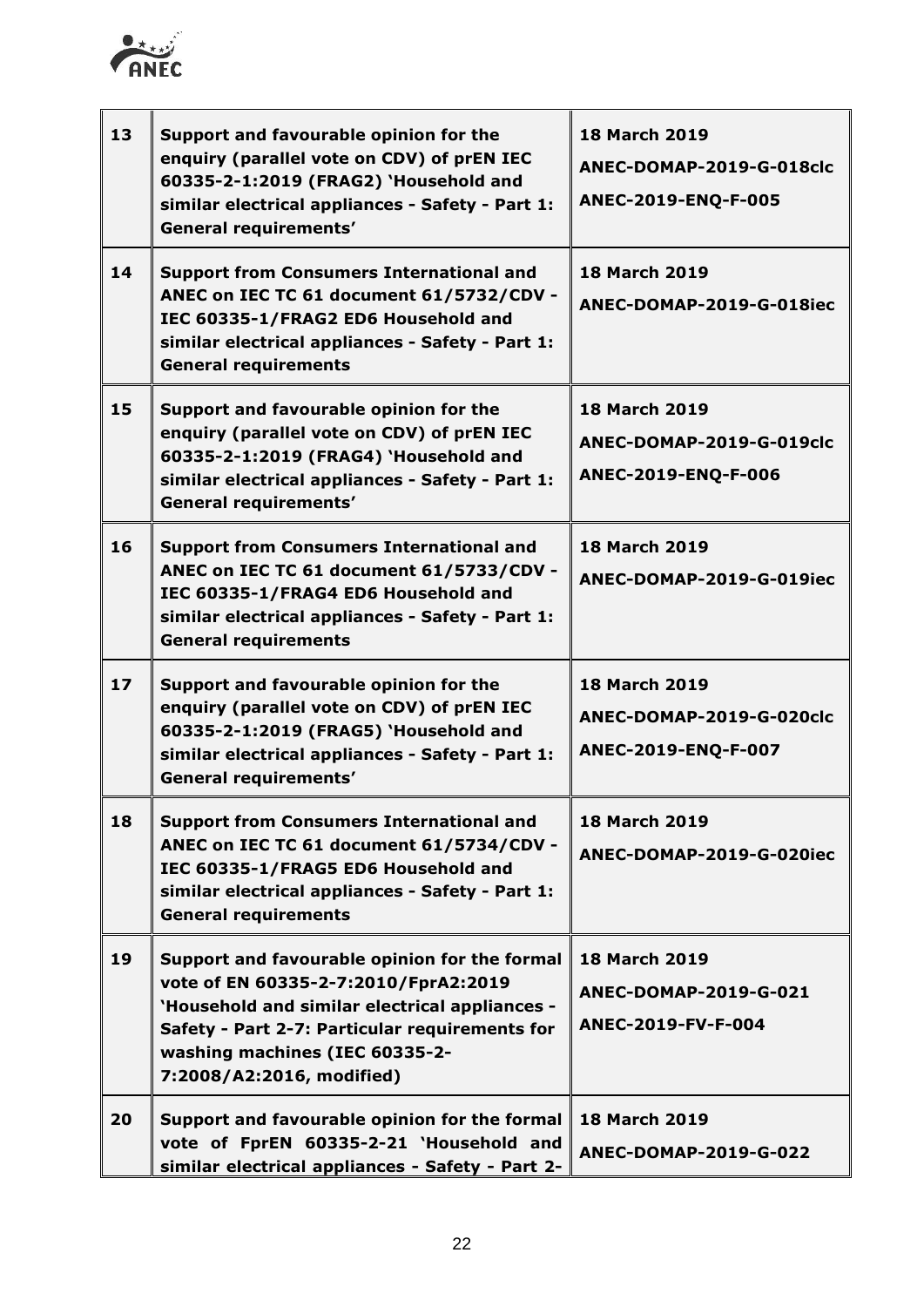

|    | 21: Particular requirements for storage water<br>heaters' (IEC 60335-2-21:2012, modified)                                                                                                                                                                                                                                                                                     | ANEC-2019-FV-F-005                            |
|----|-------------------------------------------------------------------------------------------------------------------------------------------------------------------------------------------------------------------------------------------------------------------------------------------------------------------------------------------------------------------------------|-----------------------------------------------|
| 21 | <b>Support with comment from Consumers</b><br><b>International and ANEC on IEC TC 61</b><br>document 61/5786/FDIS - IEC 60335-2-11<br><b>ED8 'Household and similar electrical</b><br>appliances - Safety - Part 2-11: Particular<br>requirements for tumble dryers'                                                                                                          | <b>18 March 2019</b><br>ANEC-DOMAP-2019-G-023 |
| 22 | Report from Consumers International and<br>ANEC for the April 2019 meeting of IEC ACOS                                                                                                                                                                                                                                                                                        | <b>29 March 2019</b><br>ANEC-DOMAP-2019-G-025 |
| 23 | Support from Consumers International and<br>ANEC on IEC TC 61 document 61/5763/DC,<br>Proposal from MT 4 for an amendment to IEC<br>60335-2-78, Household and similar electrical<br>appliances - Safety - Part 2-78: Particular<br>requirements for outdoor barbecues                                                                                                         | <b>29 March 2019</b><br>ANEC-DOMAP-2019-G-026 |
| 24 | Support from Consumers International and<br>ANEC on IEC TC 61 document 61/5765/DC,<br>Proposal from MT 4 for temperature limits<br>resistance to heat and fire as an<br>and<br>amendment to IEC 60335-1, Household and<br>similar electrical appliances - Safety - Part 1:<br><b>General requirements</b>                                                                     | <b>29 March 2019</b><br>ANEC-DOMAP-2019-G-027 |
| 25 | Support from Consumers International and<br>ANEC on IEC TC 61 document 61/5766/DC,<br>Proposal from MT 4 for temperature limits<br>and resistance to heat and fire as an<br>amendment to IEC 60335-2-6, Household and<br>similar electrical appliances - Safety - Part<br>2:6 Particular requirements for stationary<br>cooking ranges, hobs, ovens and similar<br>appliances | <b>29 March 2019</b><br>ANEC-DOMAP-2019-G-028 |
| 26 | Support from Consumers International and<br>ANEC on IEC TC 61 document 61/5767/DC,<br>Proposal from MT 4 for temperature limits<br>and resistance to heat and fire as an<br>amendment to IEC 60335-2-9, Household and<br>similar electrical appliances - Safety - Part 2-<br>9: Particular requirements for grills, toasters<br>and similar portable cooking appliances       | <b>29 March 2019</b><br>ANEC-DOMAP-2019-G-029 |
| 27 | Support from Consumers International and   29 March 2019                                                                                                                                                                                                                                                                                                                      |                                               |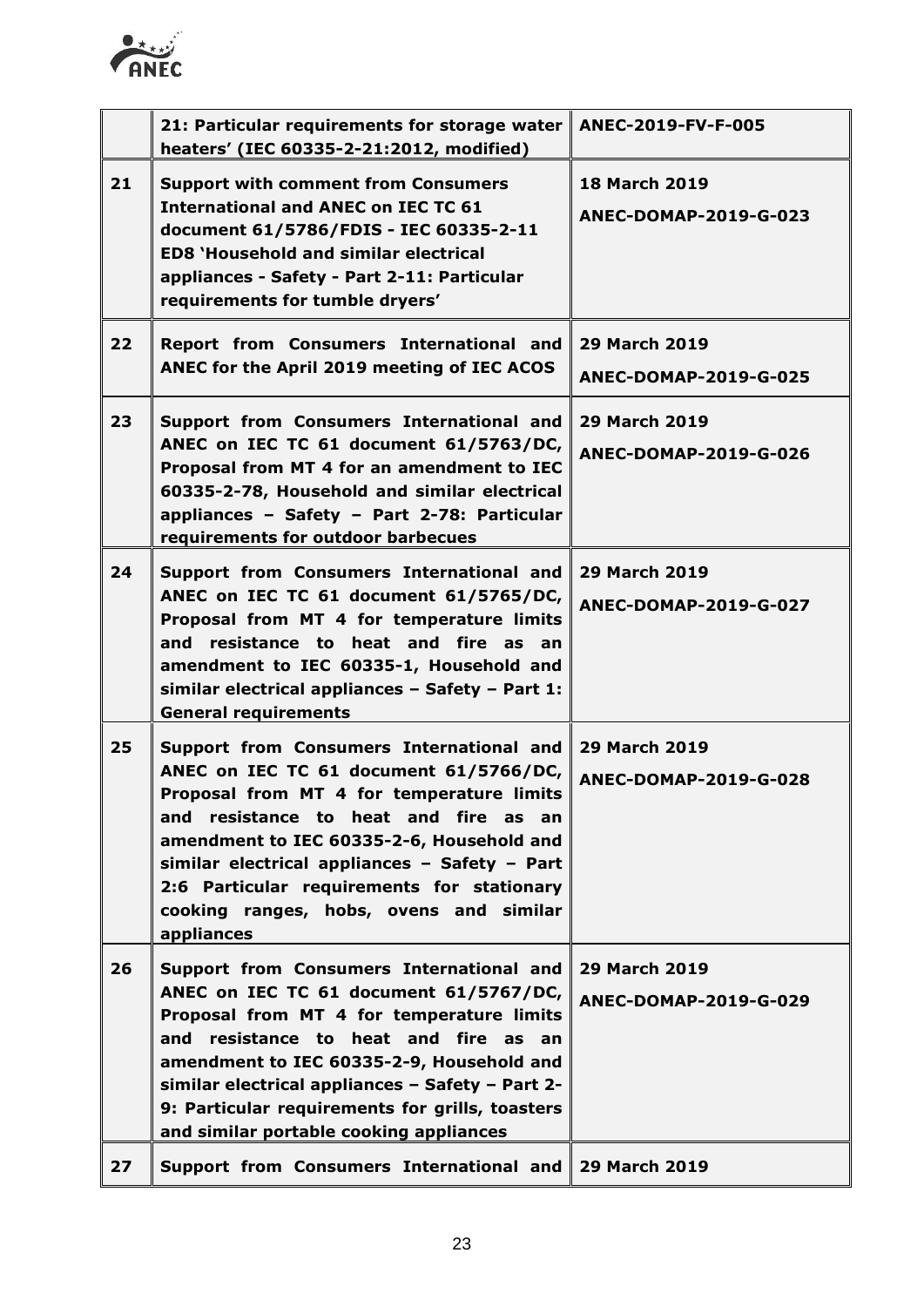

|    | ANEC on IEC TC 61 document 61/5768/DC, ANEC-DOMAP-2019-G-030<br>Proposal from MT 4 for temperature limits<br>and resistance to heat and fire as an<br>amendment to IEC 60335-2-11, Household<br>and similar electrical appliances - Safety -<br>Part 2-11: Particular requirements for tumble<br>dryers                                   |                                                      |
|----|-------------------------------------------------------------------------------------------------------------------------------------------------------------------------------------------------------------------------------------------------------------------------------------------------------------------------------------------|------------------------------------------------------|
| 28 | Support with comment from Consumers<br>International and ANEC on IEC TC 61<br>document 61/5771/DC, Proposal from MT 4<br>for temperature limits and resistance to heat<br>and fire as an amendment to IEC 60335-2-30,<br>Household and similar electrical appliances -<br>Safety - Part 2-30: Particular requirements<br>for room heaters | <b>29 March 2019</b><br><b>ANEC-DOMAP-2019-G-031</b> |
| 29 | <b>Comments from Consumers International and</b><br>ANEC on IEC TC 61 document 61/5776/DC,<br>Proposal from MT 4 for an amendment to IEC<br>60335-2-3, Household and similar electrical<br>appliances - Safety - Part 2-3: Particular<br>requirements for electric irons                                                                  | <b>29 March 2019</b><br>ANEC-DOMAP-2019-G-032        |
| 30 | Support in general with comment from<br><b>Consumers International and ANEC on IEC TC</b><br>61 document 61/5774/DC, Review of IEC TC<br><b>61 Strategic Business Plan</b>                                                                                                                                                                | <b>29 March 2019</b><br>ANEC-DOMAP-2019-G-033        |
| 31 | <b>Support from Consumers International and</b><br>ANEC on IEC TC 61 document 61/5764/DC,<br><b>Proposal of the Japanese National Committee</b><br>for an amendment to IEC 60335-1, Household<br>and similar electrical appliances - Safety -<br>Part 1; General requirements, Clause 7.12                                                | <b>29 March 2019</b><br>ANEC-DOMAP-2019-G-034        |
| 32 | <b>Support in principle from Consumers</b><br><b>International and ANEC on IEC TC 61</b><br>document 61/5777/DC, Proposal of WG 40<br>for an amendment to IEC 60335-2-5,<br>Household and similar electrical appliances -<br>Safety - Part 2-5: Particular requirements for<br>dishwashers                                                | <b>29 March 2019</b><br><b>ANEC-DOMAP-2019-G-035</b> |
| 33 | <b>Support in principle from Consumers</b><br><b>International and ANEC on IEC TC 61</b><br>document 61/5778A/DC, Corrected proposal<br>of WG 40 for an amendment to IEC 60335-2-                                                                                                                                                         | <b>29 March 2019</b><br>ANEC-DOMAP-2019-G-036        |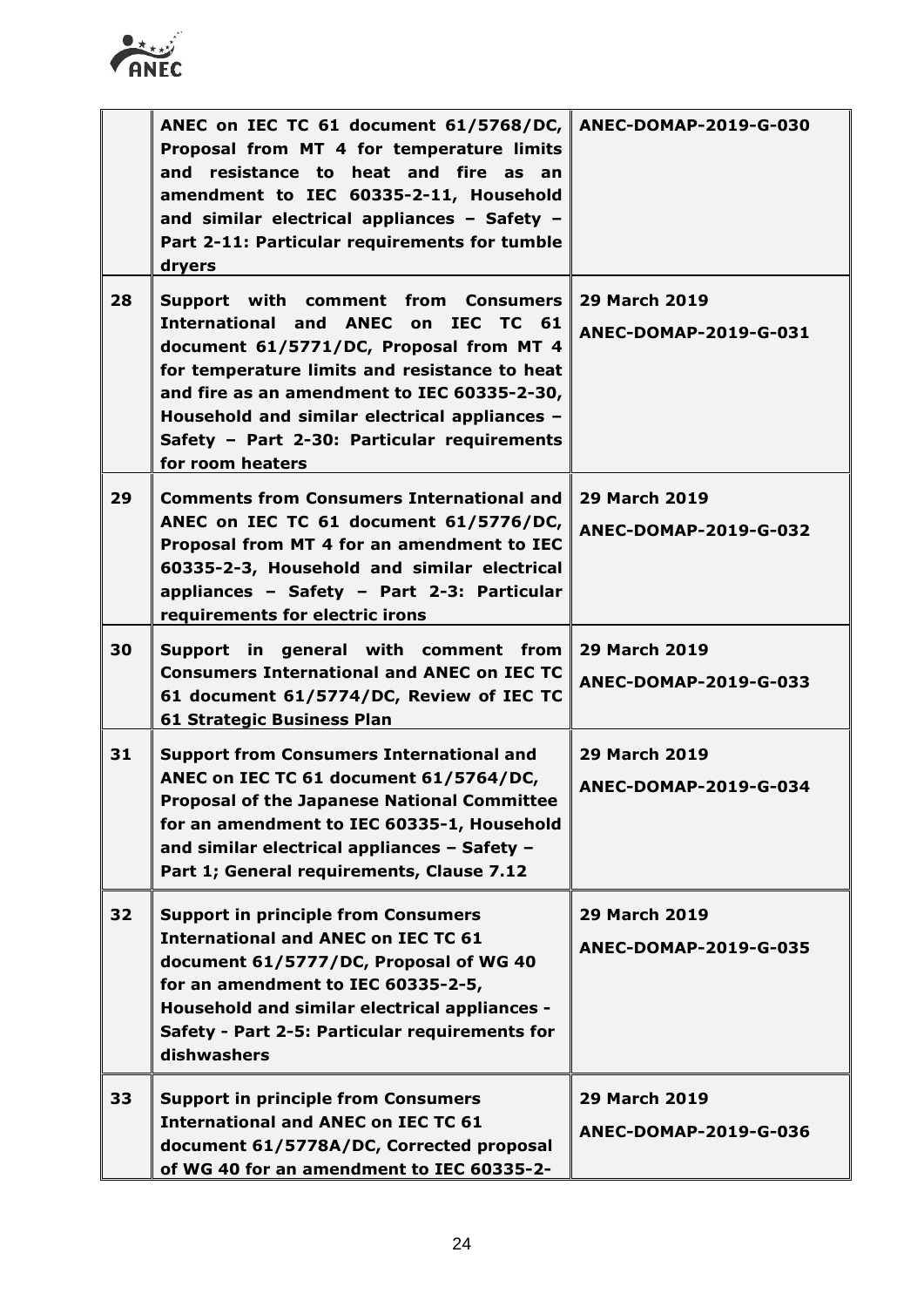

|    | 5: Household and similar electrical appliances<br>- Safety - Part 2-5: Particular requirements<br>for dishwashers.                                                                                                                                                                                                                    |                                                               |
|----|---------------------------------------------------------------------------------------------------------------------------------------------------------------------------------------------------------------------------------------------------------------------------------------------------------------------------------------|---------------------------------------------------------------|
| 34 | <b>Disagreement from Consumers International</b><br>and ANEC with IEC TC 61 document<br>61/5779/DC, Proposal of the Chinese<br><b>National Committee for an amendment to IEC</b><br>60335-2-15, Household and similar electrical<br>appliances - Safety - Part 2-15: Particular<br>requirements for appliances for heating<br>liquids | <b>29 March 2019</b><br>ANEC-DOMAP-2019-G-037                 |
| 35 | <b>ANEC contribution to the Public consultation</b><br>on the evaluation of the Low Voltage<br>Directive 2014/35/EU                                                                                                                                                                                                                   | 2 April 2019<br>ANEC-DOMAP-2019-G-024                         |
| 36 | ANEC comments on prEN 50679' Household<br>and similar electrical appliances with a radio<br>communication interface and/or a radio<br>determination interface - Safety'                                                                                                                                                               | ANEC-DIGITAL-2019-G-045                                       |
| 37 | Support and favourable opinion for the<br>enquiry EN 50636-2-107:2015/prA2 "Safety<br>of household and similar appliances - Part 2-<br>107: Particular requirements for robotic<br>battery powered electrical lawnmowers"                                                                                                             | 12 April 2019<br>ANEC-DOMAP-2019-G-038<br>ANEC-2019-ENQ-F-009 |
| 38 | Support and favourable opinion for UAP of EN<br>60335-2-6:2015/FprAA 'Household and<br>similar electrical appliances - Safety - Part 2-<br>6: Particular requirements for stationary<br>cooking ranges, hobs, ovens and similar<br>appliances'                                                                                        | 12 April 2019<br>ANEC-DOMAP-2019-G-039<br>ANEC-2019-FV-F-007  |
| 39 | Disagreement with CLC TC 61 document<br>(SEC) 2420, Draft Text of FprAD:201X of EN<br>60335-2-14:2006 Household and similar<br>electrical appliances - Safety - Part 2-14:<br>Particular requirements for kitchen machines'                                                                                                           | <b>18 April 2019</b><br>ANEC-DOMAP-2019-G-040                 |
| 40 | Disagreement with CEN TC 49 document<br>N1083, Draft Decision 4/2019 - Letter from<br>CEN/TC 49 to CEN/TC 398 concerning a<br>potential new work item "Child protective<br>products - Consumer fitted hob guards -                                                                                                                    | 26 April 2019<br>ANEC-DOMAP-2019-G-041                        |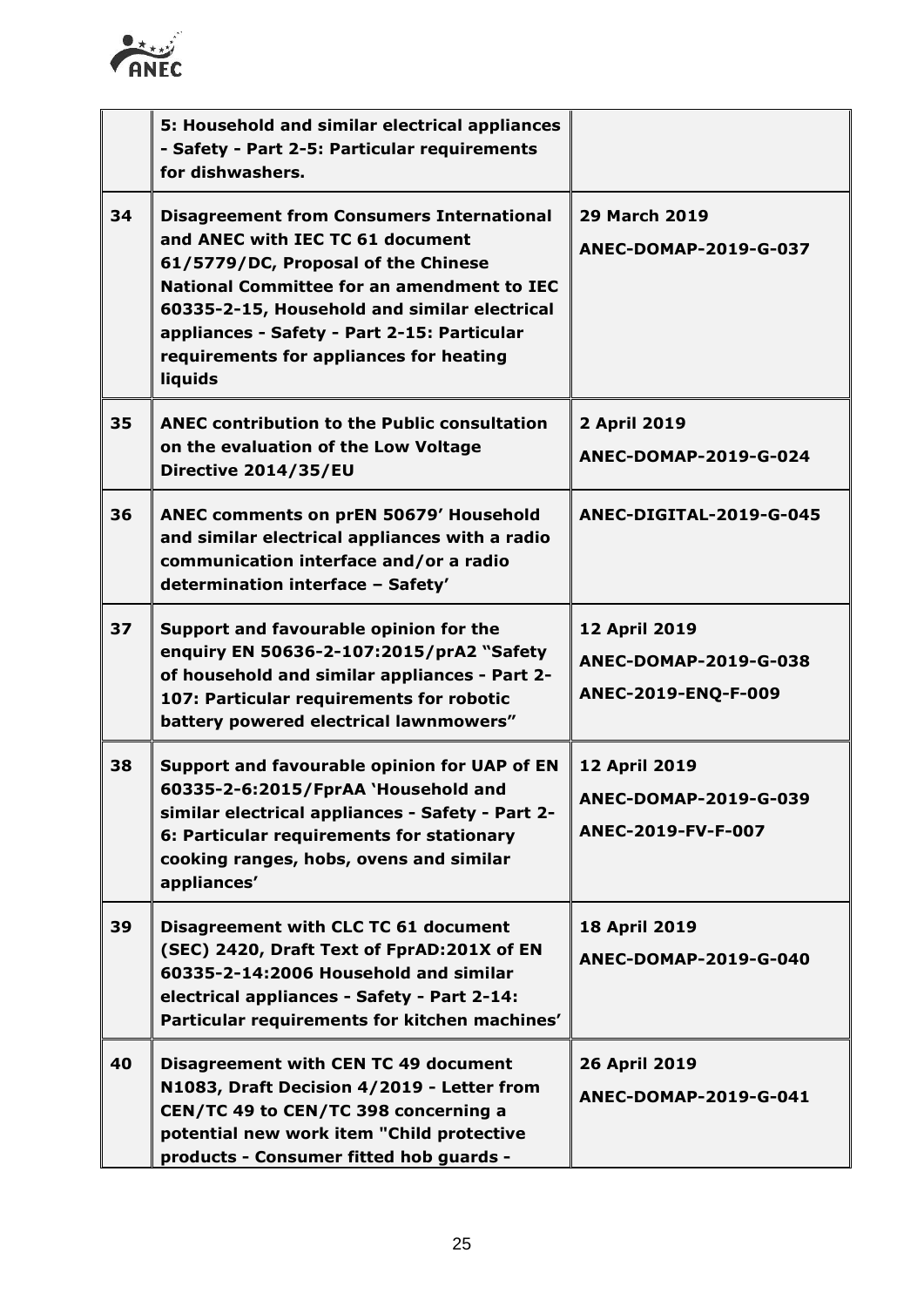

|    | Safety requirements and test methods"                                                                                                                                                                                             |                                                                   |  |
|----|-----------------------------------------------------------------------------------------------------------------------------------------------------------------------------------------------------------------------------------|-------------------------------------------------------------------|--|
|    |                                                                                                                                                                                                                                   |                                                                   |  |
| 41 | <b>Reply to CENELEC TC 61 document</b><br>CLC/TC61(SEC)2414 concerning CEN TC398<br>N0147 Consultation on potential NWI hob<br>guards                                                                                             | 29 April 2019<br>ANEC-DOMAP-2019-G-042                            |  |
| 42 | Comment on CEN TC 295 N602, draft<br><b>Business Plan of CEN TC 295 'Residential</b><br>solid fuel burning appliances'                                                                                                            | 29 April 2019<br>ANEC-SUST-2019-G-019                             |  |
| 43 | Support and favourable opinion for the<br>enquiry of EN 60335-2-5:2015/prAA<br>'Household and similar electrical appliances -<br>Safety - Part 2-5: Particular requirements for<br>dishwashers'                                   | 13 May 2019<br>ANEC-DOMAP-2019-G-045<br>ANEC-2019-ENQ-F-011       |  |
| 44 | <b>Request to CENELEC TC 216 concerning</b><br>follow-up of action points from May 2018<br>meeting concerning (pr)EN 50291-1 'CO<br>detectors'                                                                                    | 16 May 2019<br>ANEC-ML-2019-0050                                  |  |
| 45 | <b>Feedback to PROSAFE on draft leaflet on</b><br>button cell batteries                                                                                                                                                           | <b>27 June 2019</b><br>ANEC-ML-2019-0063                          |  |
|    | July-December                                                                                                                                                                                                                     |                                                                   |  |
| 46 | Support and favourable opinion for the formal<br>vote of EN 50636-2-107:2015/FprA2 "Safety<br>of household and similar appliances - Part 2-<br>107: Particular requirements for robotic<br>battery powered electrical lawnmowers" | 3 July 2019<br><b>ANEC-DOMAP-2019-G-052</b><br>ANEC-2019-FV-F-012 |  |
| 47 | ANEC reply to the CEN Machinery Nucleus on<br>the Consultation on the revision of the<br><b>Machinery Directive</b>                                                                                                               | <b>2 August 2019</b><br>ANEC-ML-2019-0068b                        |  |
| 48 | <b>Comments from CI and ANEC on IEC TC 61</b><br>document 61/5851/DC Review of TC 61<br><b>Strategic Business Plan</b>                                                                                                            | <b>15 August 2019</b><br>ANEC-DOMAP-2019-G-057                    |  |
| 49 | <b>Comments from CI and ANEC on IEC TC 61</b><br>document 61/5860/DC Proposal of China NC<br>for an amendment to IEC 60335-2-15:<br>Particular requirements for appliances for<br>heating liquids                                 | <b>15 August 2019</b><br>ANEC-DOMAP-2019-G-058                    |  |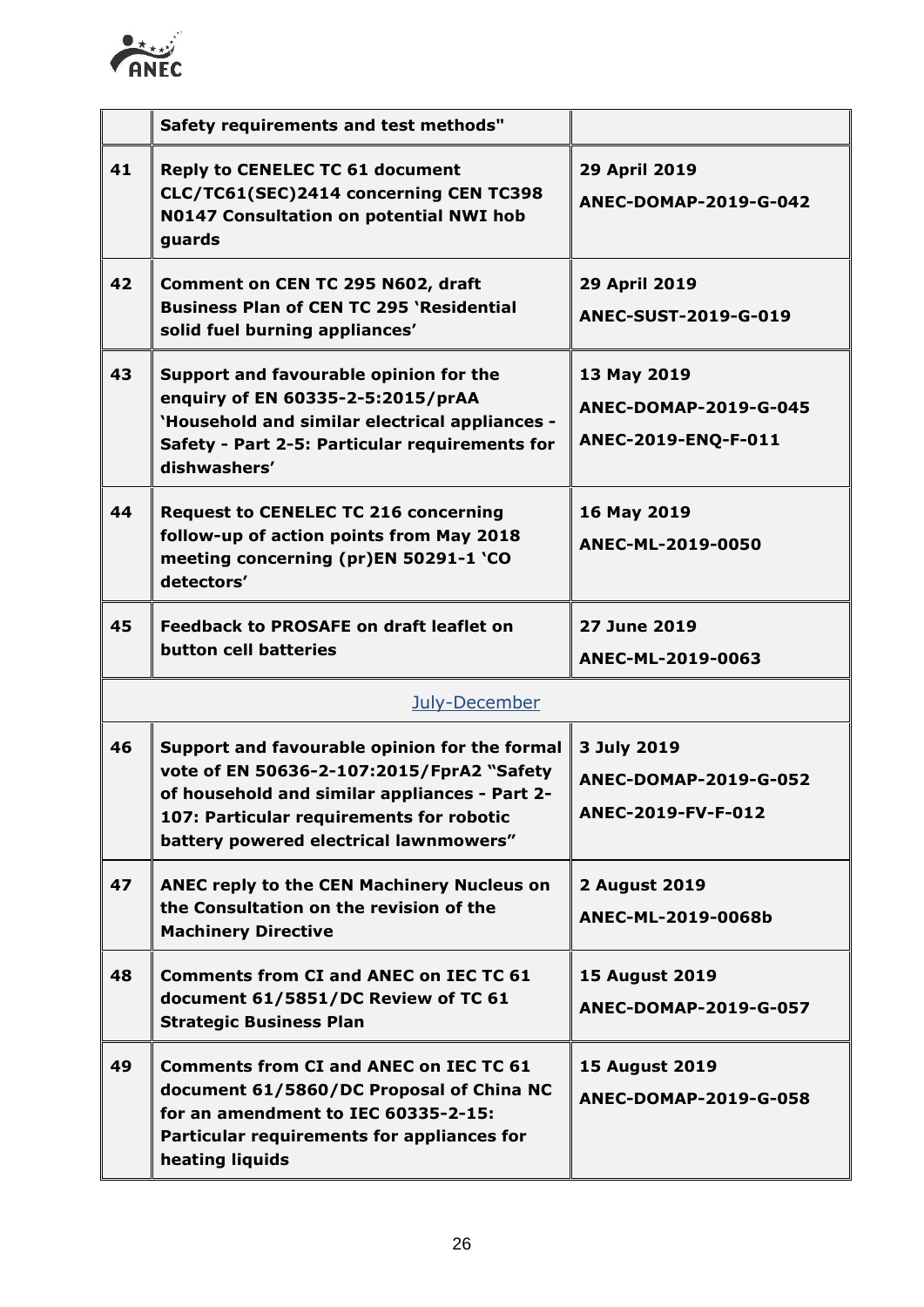

| 50 | Support from CI and ANEC for IEC TC 61<br>document 61/5864/DC Proposal of MT 4 for<br>an amendment to IEC 60335-2-115 -<br>Particular requirements for beauty care<br>appliances                                     | <b>15 August 2019</b><br>ANEC-DOMAP-2019-G-059                   |
|----|----------------------------------------------------------------------------------------------------------------------------------------------------------------------------------------------------------------------|------------------------------------------------------------------|
| 51 | Support from CI and ANEC for IEC TC 61<br>document 61/5865/DC Proposal of MT 4 for<br>an amendment to IEC 60335-2-6: Particular<br>requirements for stationary cooking ranges,<br>hobs, ovens and similar appliances | <b>15 August 2019</b><br>ANEC-DOMAP-2019-G-060                   |
| 52 | Support from CI and ANEC for IEC TC 61<br>document 61/5867A/DC Revised Proposal of<br>TC 61/WG 40 for an amendment to IEC<br>60335-2-5: Particular requirements for<br>dishwashers                                   | <b>15 August 2019</b><br><b>ANEC-DOMAP-2019-G-061</b>            |
| 53 | <b>Comments from CI and ANEC on IEC TC 61</b><br>document 61/5873/DC Proposal of German<br>NC for an amendment to IEC 60335-2-53:<br>Particular requirements for sauna heating<br>appliances and infrared cabins     | <b>15 August 2019</b><br>ANEC-DOMAP-2019-G-062                   |
| 54 | Support from CI and ANEC for IEC TC 61<br>document 61/5869/DC Proposal of German<br>NC for an amendment to IEC 60335-2-15:<br>Particular requirements for appliances for<br>heating liquids                          | <b>15 August 2019</b><br>ANEC-DOMAP-2019-G-063                   |
| 55 | ANEC input to the Public Consultation on the<br>revision of the Machinery Directive                                                                                                                                  | <b>23 August 2019</b><br>ANEC-DOMAP-2019-G-056                   |
| 56 | <b>ANEC comments on CEN-CENELEC Focus</b><br><b>Group on Artificial Intelligence Use Case</b><br>Submission Form-CLC TC 61 on household<br>appliances                                                                | ANEC-DIGITAL-2019-G-099                                          |
| 57 | Comments and not-favourable opinion on the<br>UAP of EN 60335-2-61:2003/FprAA<br>'Household and similar electrical appliances -<br>Safety - Part 2-61: Particular requirements<br>for thermal-storage room heaters'  | 6 September 2019<br>ANEC-DOMAP-2019-G-064<br>ANEC-2019-FV-NF-002 |
| 58 | Support for CENELEC TC 61 document CLC/TC<br>61(SEC) 2460 to transfer EN 60335-2-91,-2-                                                                                                                              | 6 September 2019                                                 |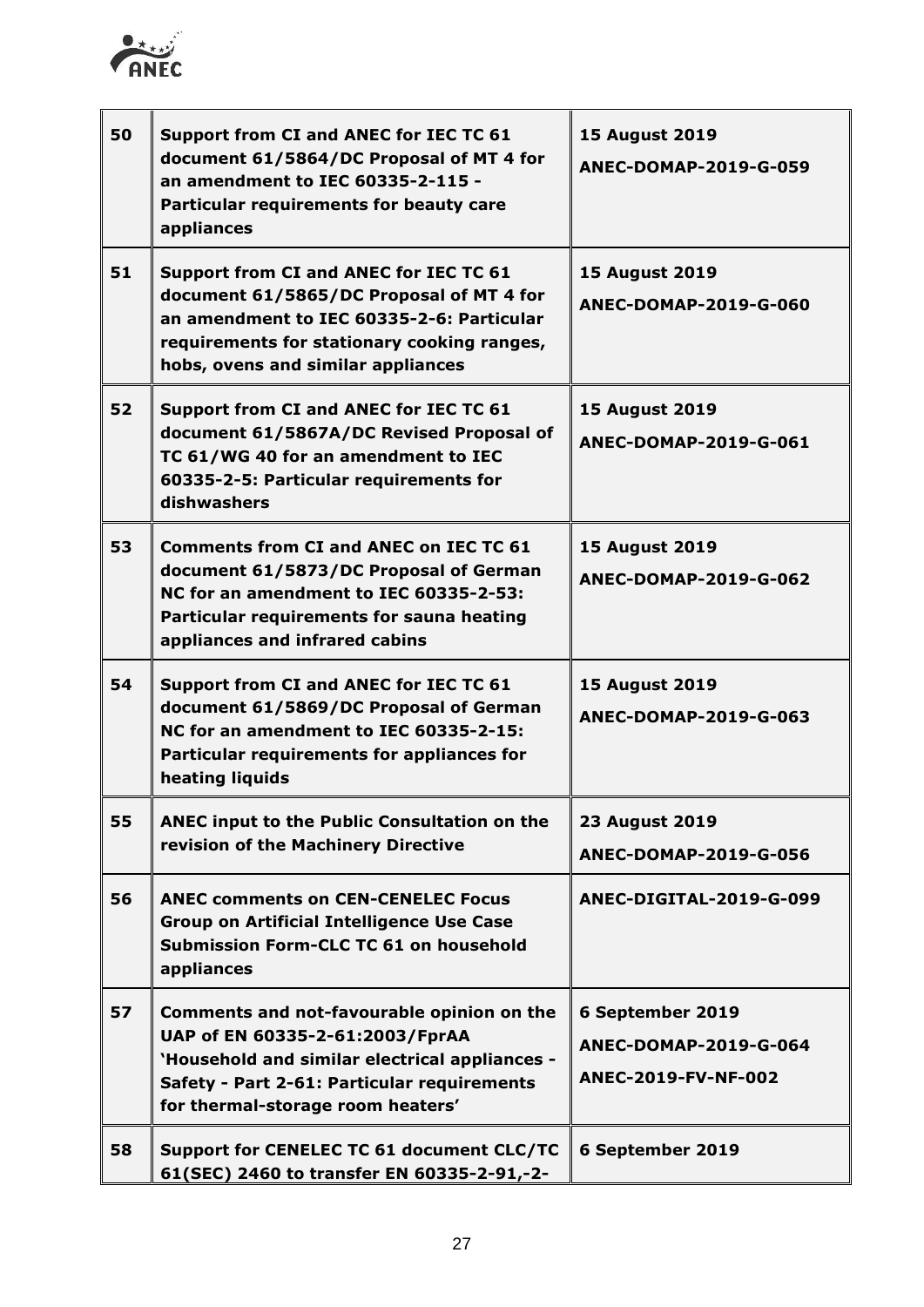

| 92,-2-94 and -2-100 to CENELEC TC 116<br>'Safety of motor-operated electric tools' | ANEC-DOMAP-2019-G-065 |
|------------------------------------------------------------------------------------|-----------------------|
|                                                                                    |                       |
|                                                                                    |                       |
|                                                                                    |                       |

|                         | DIGITAL SOCIETY (54)                                                                                                                                                                               |                                                   |  |
|-------------------------|----------------------------------------------------------------------------------------------------------------------------------------------------------------------------------------------------|---------------------------------------------------|--|
|                         | January-June                                                                                                                                                                                       |                                                   |  |
| $\mathbf{1}$            | <b>ANEC comments on CEN/TC 224 NWIP/TS</b><br><b>European Enrolment Guide for Biometric ID</b><br><b>Documents (EEG)</b>                                                                           | ANEC-DIGITAL-2019-G-003                           |  |
| $\overline{2}$          | Feedback to DG GROW on the consultation of<br>Annex III organisations on the draft<br>standardisation request for drones for use in<br>the Open category of operations                             | <b>25 January 2019</b><br>ANEC-DOMAP-2019-G-004   |  |
| 3                       | Input on CEN BT document BT N 11411 and<br>CLC BT document BT162/DG11128/DC, draft<br>standardisation mandate on drones                                                                            | <b>25 January 2019</b><br>ANEC-DOMAP-2019-G-007   |  |
| 4                       | ANEC comments on CWA 1 JTI Identity and<br><b>Transparency</b>                                                                                                                                     | <b>28 January 2019</b><br>ANEC-DIGITAL-2019-G-005 |  |
| 5                       | <b>ANEC comments on CWA 2 JTI Accountability</b><br>and Professionalism                                                                                                                            | <b>28 January 2019</b><br>ANEC-DIGITAL-2019-G-006 |  |
| 6                       | <b>ANEC comments on CWA 3 JTI Independence</b><br>and Ethics                                                                                                                                       | <b>28 January 2019</b><br>ANEC-DIGITAL-2019-G-007 |  |
| $\overline{\mathbf{z}}$ | <b>ANEC reply to European Commission</b><br>consultation on Inception Impact<br><b>Assessments on Common chargers for mobile</b><br>telephones and other compatible devices<br>(Ares(2018)6473169) | <b>29 January 2019</b><br>ANEC-DIGITAL-2019-G-008 |  |
| 8                       | <b>ANEC comments on draft CENELEC Technical</b><br><b>Report 'Reasonably Foreseeable Use EMF</b>                                                                                                   | <b>31 January 2019</b>                            |  |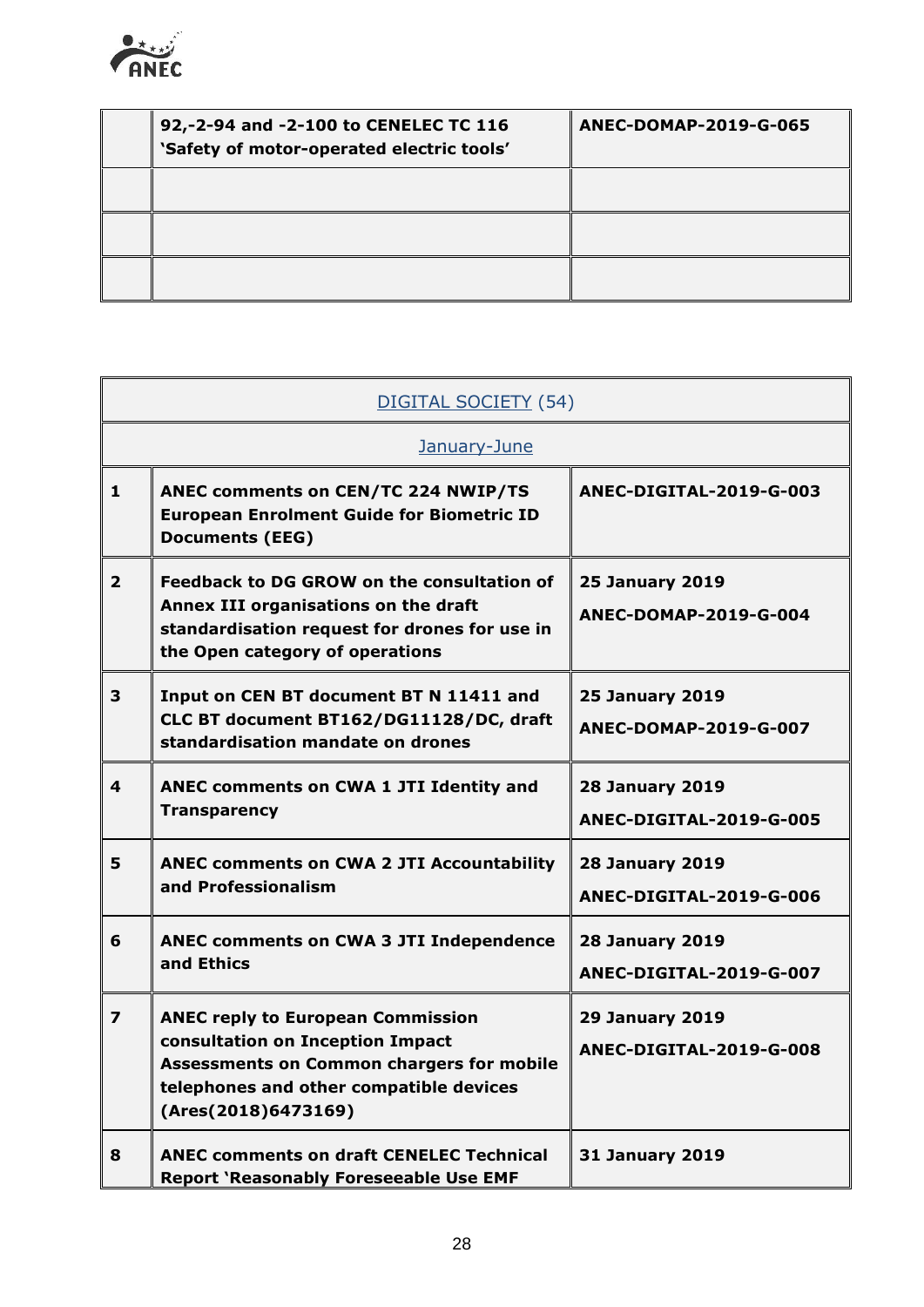

|                  | conformity assessment'                                                                                                                                                                                      | ANEC-DIGITAL-2019-G-009                         |
|------------------|-------------------------------------------------------------------------------------------------------------------------------------------------------------------------------------------------------------|-------------------------------------------------|
| $\boldsymbol{9}$ | ANEC comments on CEN/TC 224 NWIP/TR<br><b>PWI 'Overview biometric enrolment &amp;</b><br>verification across Europe'                                                                                        | 01 February 2019<br>ANEC-DIGITAL-2019-G-010     |
| 10               | ANEC comments on CEN/TC 224 NWIP/TR<br><b>PWI 'Biometrics for breeder documents'</b>                                                                                                                        | 12 February 2019<br>ANEC-DIGITAL-2019-G-011     |
| 11               | <b>ANEC comments on OCEANIS Think Piece</b><br><b>Outline Draft: AI and standards</b>                                                                                                                       | 08 February 2019<br>ANEC-DIGITAL-2019-G-014     |
| 12               | Reply to the inception impact assessment on<br>the revision of the Machinery Directive                                                                                                                      | 11 February 2019<br>ANEC-DOMAP-2019-G-013       |
| 13               | ANEC comments on prEN IEC 62368-1:2019<br>prAA 'Audio/video, information and<br>communication technology equipment - Part<br>1: Safety requirements'                                                        | 12 February 2019<br>ANEC-DIGITAL-2019-G-016     |
| 14               | ANEC favourable opinion on prEN IEC 62368-<br>1:2019 prAA `Audio/video, information and<br>communication technology equipment - Part<br>1: Safety requirements'                                             | ANEC-2019-ENQ-F-004                             |
| 15               | <b>ANEC comments on European Commission</b><br>consultation on Inception Impact Assessment<br>on a Commission delegated regulation on<br>Internet-connected radio equipment and<br>wearable radio equipment | 28 February 2019<br>ANEC-DIGITAL-2019-G-024     |
| 16               | <b>ANEC comments on High-Level Expert Group</b><br>on Artificial Intelligence Draft Ethics<br><b>Guidelines for Trustworthy AI</b>                                                                          | <b>11 March 2019</b><br>ANEC-DIGITAL-2019-G-034 |
| 17               | ANEC contribution to CEN-CLC JTC 13 WG 6<br>on Cybersecurity Requirements for Consumer<br><b>IoT devices</b>                                                                                                | <b>25 March 2019</b><br>ANEC-DIGITAL-2019-G-040 |
| 18               | ANEC draft comments on first Working draft<br>text of ISO 31700 'Consumer protection:<br>Privacy by Design for consumer goods and<br>services'                                                              | <b>26 March 2019</b><br>ANEC-DIGITAL-2019-G-041 |
| 19               | <b>ANEC comments on CEN-CLC JTC 13 NWI</b><br>Adoption of ISO/IEC 29100 as European                                                                                                                         | 03 April 2019                                   |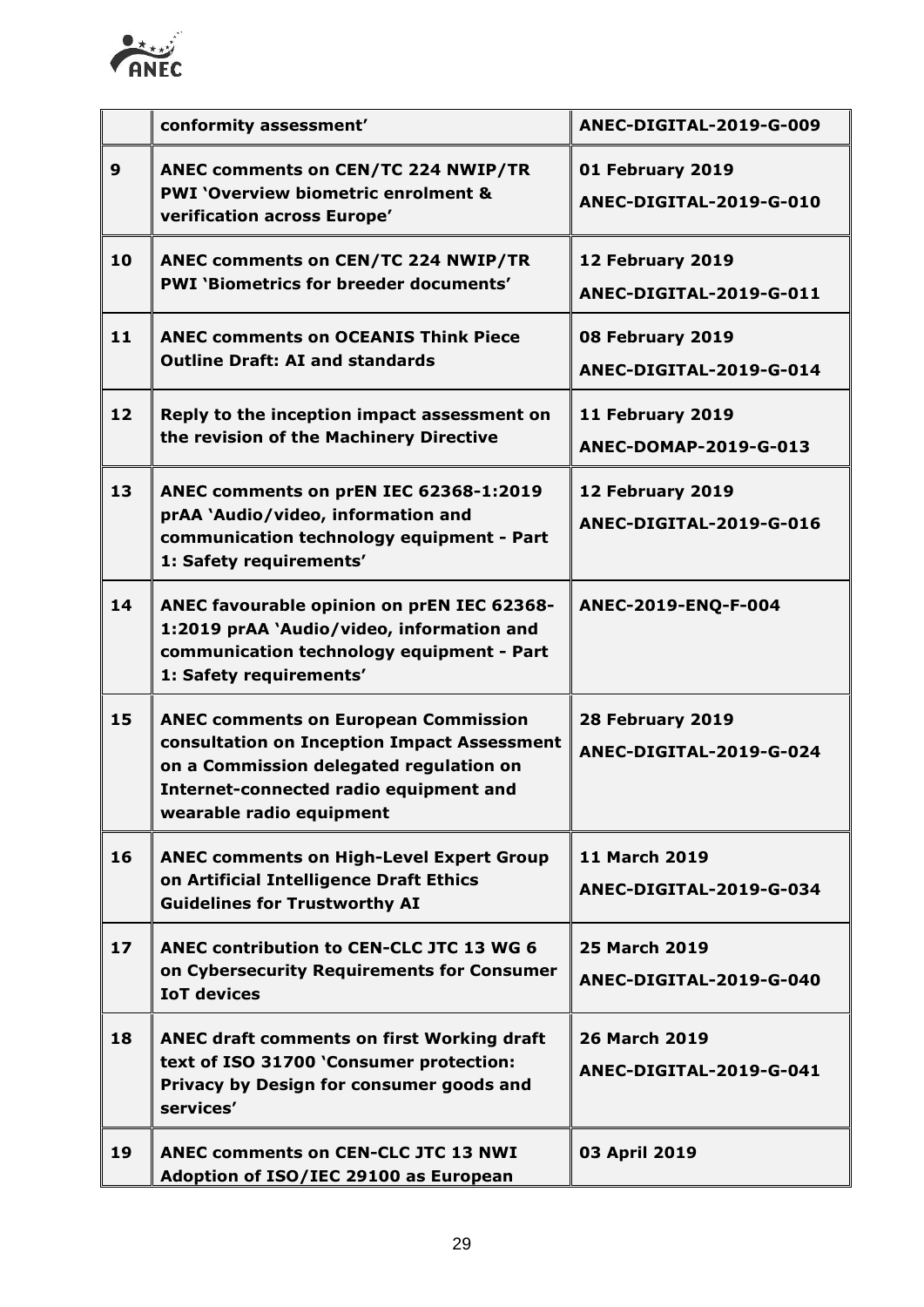

|    | <b>Standard</b>                                                                                                                                                                                          | ANEC-DIGITAL-2019-G-044                         |
|----|----------------------------------------------------------------------------------------------------------------------------------------------------------------------------------------------------------|-------------------------------------------------|
| 20 | ANEC comments on prEN 50679' Household<br>and similar electrical appliances with a radio<br>communication interface and/or a radio<br>determination interface - Safety'                                  | 03 April 2019<br>ANEC-DIGITAL-2019-G-045        |
| 21 | ANEC Press release: AI ethics guidance a first<br>step but needs to be transformed into<br>tangible rights for people                                                                                    | 08 April 2019<br>ANEC-PR-2019-PRL-005.          |
| 22 | <b>ANEC comments on CEN-CLC BTs decision on</b><br>CEN-CLC/JTC 8 NWI EN ISO/IEC 29134<br><b>Privacy impact assessment</b>                                                                                | <b>16 April 2019</b><br>ANEC-DIGITAL-2019-G-050 |
| 23 | <b>ANEC comments EC HLG AI Deliverable 2:</b><br>policy and governance issues                                                                                                                            | <b>16 April 2019</b><br>ANEC-DIGITAL-2019-G-051 |
| 24 | ANEC comments on working draft text of ISO<br>31700 'Consumer protection: Privacy by<br>Design for consumer goods and services'                                                                          | 24 April 2019<br>ANEC-DIGITAL-2019-G-056        |
| 25 | <b>ANEC Comments to SGTF EG2: Joint Position</b><br>on 7.2.8 Chapter concerning Common Criteria                                                                                                          | 26 April 2019<br>ANEC-ML-2019-046               |
| 26 | <b>ANEC comments on CEN TC 224 CIB on</b><br>Decision 2079/2019 Tolerance Request -<br>prCEN TS Personal identification - Secure and<br><b>Interoperable European Breeder Documents</b>                  | ANEC-DIGITAL-2019-G-057.                        |
| 27 | <b>ANEC comments on Systematic Review of</b><br>CEN/TS 16920:2016 Environmental influence<br>testing methodology for operational<br>deployments of European ABC systems                                  | ANEC-DIGITAL-2019-G-058.                        |
| 28 | <b>ANEC comments on Systematic Review of</b><br>CEN/TS 16921:2016 Personal identification -<br><b>Borders and law enforcement application</b><br>profiles for mobile biometric identification<br>systems | ANEC-DIGITAL-2019-G-059                         |
| 29 | <b>ANEC comments to STGF deliverables</b>                                                                                                                                                                | 09 May 2019<br><b>ANEC-AHSMG-2019-G-007</b>     |
| 30 | <b>ANEC comments on ETSI CYBER</b><br>Transposition of TS 103 645 v1.1.1 'Cyber                                                                                                                          | 09 May 2019                                     |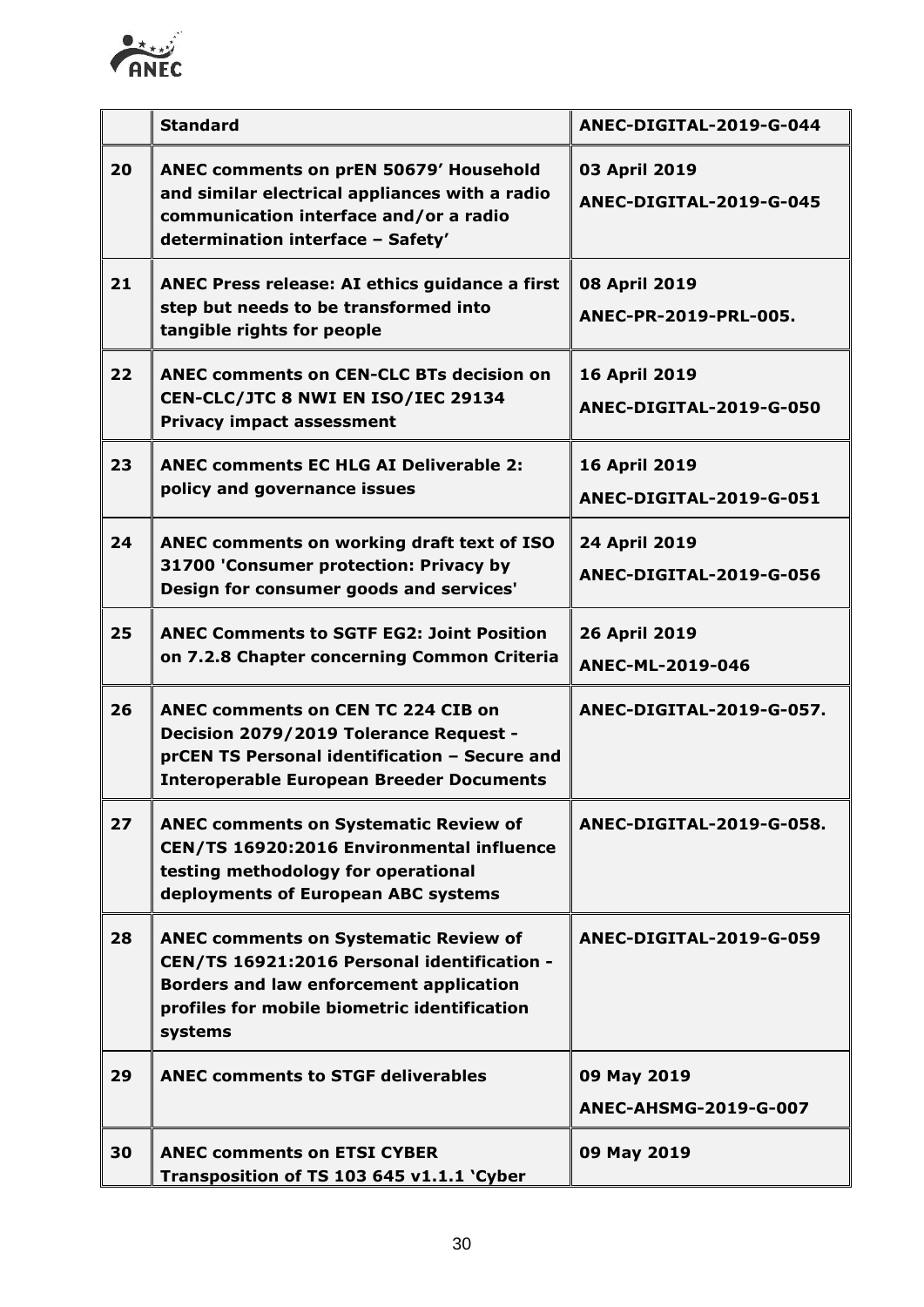

|    | <b>Security for Consumer Internet of Things'</b><br>into an EN                                                                                                                            | ANEC-DIGITAL-2019-G-061 |
|----|-------------------------------------------------------------------------------------------------------------------------------------------------------------------------------------------|-------------------------|
| 31 | <b>ANEC comments on EC High-Level Expert</b><br><b>Group on Artificial Intelligence Policy and</b><br><b>Investment Recommendations for</b><br><b>Trustworthy Artificial Intelligence</b> | ANEC-DIGITAL-2019-G-062 |
| 32 | ANEC draft comment on CEN TC 224 WG 18<br><b>N493 Biometric Group Access WD3</b>                                                                                                          | ANEC-DIGITAL-2019-G-063 |
| 33 | <b>ANEC comments on CWA Journalism Trust</b><br>Indicators updated project plan                                                                                                           | ANEC-DIGITAL-2019-G-065 |
| 34 | <b>ANEC comments on 3rd draft CWA Journalism</b><br><b>Trust Indicators</b>                                                                                                               | ANEC-DIGITAL-2019-G-066 |
| 35 | <b>ANEC comments on CEN-CLC Focus Group on</b><br>Artificial Intelligence (AI) High level vision<br>for European standardization on AI                                                    | ANEC-DIGITAL-2019-G-070 |
| 36 | <b>ANEC comments on CLC BT resolution on</b><br><b>Cooperation Mechanism between CLC TC61</b><br>and CLC TC 106X - Electromagnetic fields in<br>the human environment                     | ANEC-DIGITAL-2019-G-076 |
| 37 | <b>ANEC comments on Cooperation Mechanism</b><br>between CLC TC61 and CLC TC 106X -<br><b>Electromagnetic fields in the human</b><br>environment                                          | ANEC-DIGITAL-2019-G-074 |
| 38 | ANEC reply to CLC TC 108x Questionnaire on<br>the future of prEN 62368-1:2019 (pr=67625<br>+ 66779) and prEN 62368-3:2017<br>$(pr=64274)$                                                 | ANEC-DIGITAL-2019-G-077 |
| 39 | ANEC reply to CLC TC 108x Questionnaire on<br>the future listing of prEN 62368-1:2014<br>$(pr=64579)$                                                                                     | ANEC-DIGITAL-2019-G-078 |
|    | July-December                                                                                                                                                                             |                         |
| 40 | <b>ANEC your contribution to EC survey</b><br>'Common charger for mobile phones and<br>other portable electronic devices'                                                                 | ANEC-DIGITAL-2019-G-084 |
| 41 | <b>ANEC comments on CEN-CLC BTs decision on</b>                                                                                                                                           | ANEC-DIGITAL-2019-G-085 |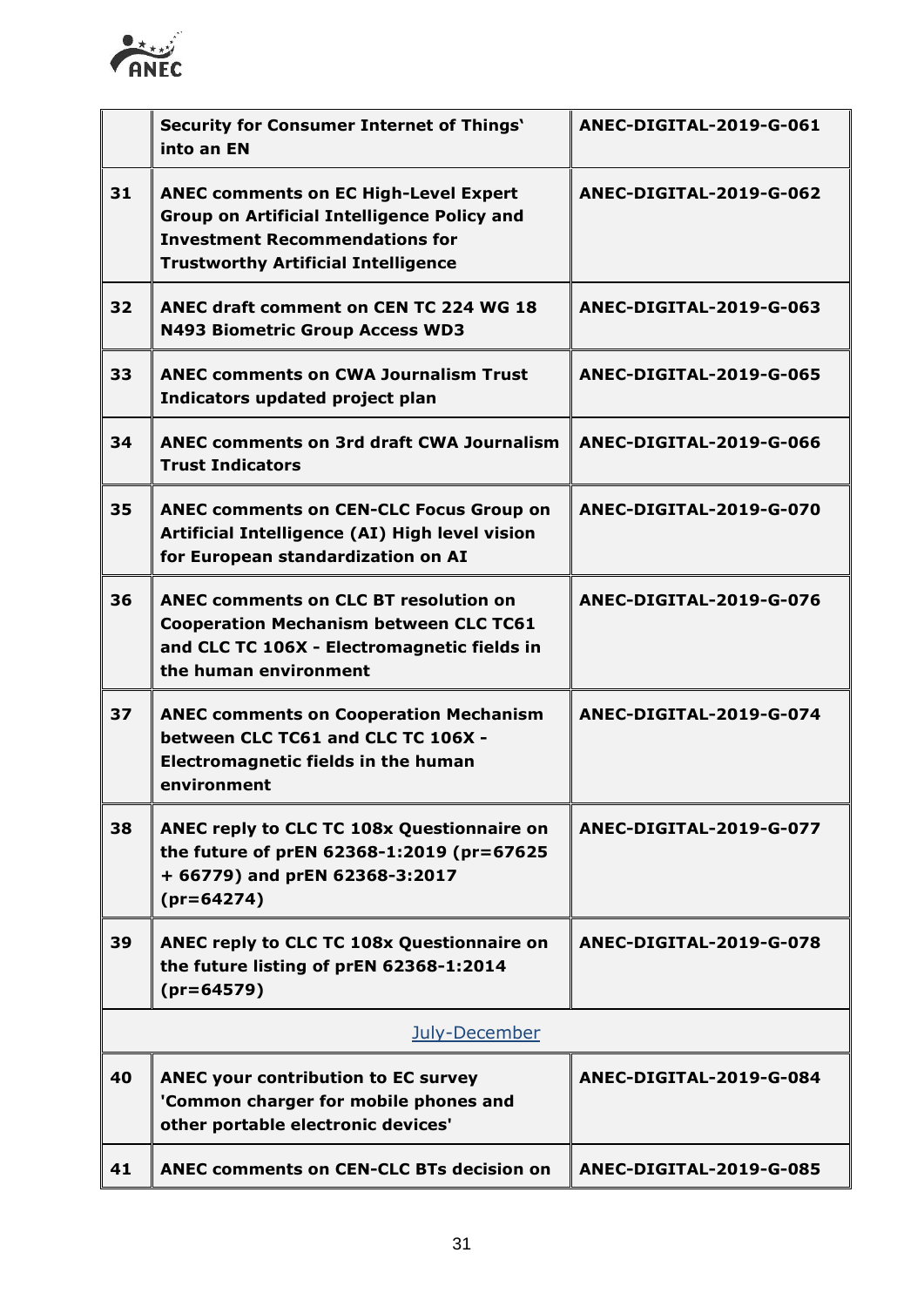

|    | disbandment of CEN-CLC/JTC 8 'Privacy<br>Management in products and services'                                                                                                                                                                                                                                                                                         |                                                |
|----|-----------------------------------------------------------------------------------------------------------------------------------------------------------------------------------------------------------------------------------------------------------------------------------------------------------------------------------------------------------------------|------------------------------------------------|
| 42 | <b>ANEC comments on CEN-CLC/JTC 13</b><br>'Cybersecurity and Data protection' BT report                                                                                                                                                                                                                                                                               | ANEC-DIGITAL-2019-G-086                        |
| 43 | <b>ANEC comments on CEN-CLC/JTC 8 'Privacy</b><br>Management in products and services' BT<br>report                                                                                                                                                                                                                                                                   | ANEC-DIGITAL-2019-G-087                        |
| 44 | ANEC comments on CLC TC 106X Proposal for<br>a Revision of EN50364 product standard for<br>human exposure to electromagnetic fields<br>from devices operating in the frequency<br>range 0 Hz to 300 GHz, used in Electronic<br><b>Article Surveillance (EAS), Radio Frequency</b><br><b>Identification (RFID) and similar</b><br>applications, Part 1: General Public | ANEC-DIGITAL-2019-G-088                        |
| 45 | <b>ANEC comments on CLC TC 106X WG20</b><br><b>Proposal for a Technical Report on</b><br><b>Reasonably Foreseeable Use referring to EMF</b><br>assessment                                                                                                                                                                                                             | ANEC-DIGITAL-2019-G-089                        |
| 46 | <b>ANEC comments on Systematic Review of EN</b><br>16656:2014 'Information technology - Radio<br>frequency identification for item management<br>- RFID Emblem'                                                                                                                                                                                                       | ANEC-DIGITAL-2019-G-090                        |
| 47 | <b>ANEC comments on Systematic Review of EN</b><br>16571:2014 'Information technology - RFID<br>privacy impact assessment process'                                                                                                                                                                                                                                    | ANEC-DIGITAL-2019-G-091                        |
| 48 | <b>ANEC comments on Appointment of a new</b><br><b>Chairman for CEN/TC224 'Personal</b><br>identification and related personal devices<br>with secure element, systems, operations and<br>privacy in a multi sectorial environment'                                                                                                                                   | ANEC-DIGITAL-2019-G-092                        |
| 49 | <b>ANEC comments on CEN-CLC BTs decision to</b><br>create of a new CEN-CLC/JTC 'Blockchain and<br><b>Distributed Ledger Technologies'</b>                                                                                                                                                                                                                             | ANEC-DIGITAL-2019-G-093                        |
| 50 | ANEC input to the Public Consultation on the<br>revision of the Machinery Directive                                                                                                                                                                                                                                                                                   | <b>23 August 2019</b><br>ANEC-DOMAP-2019-G-056 |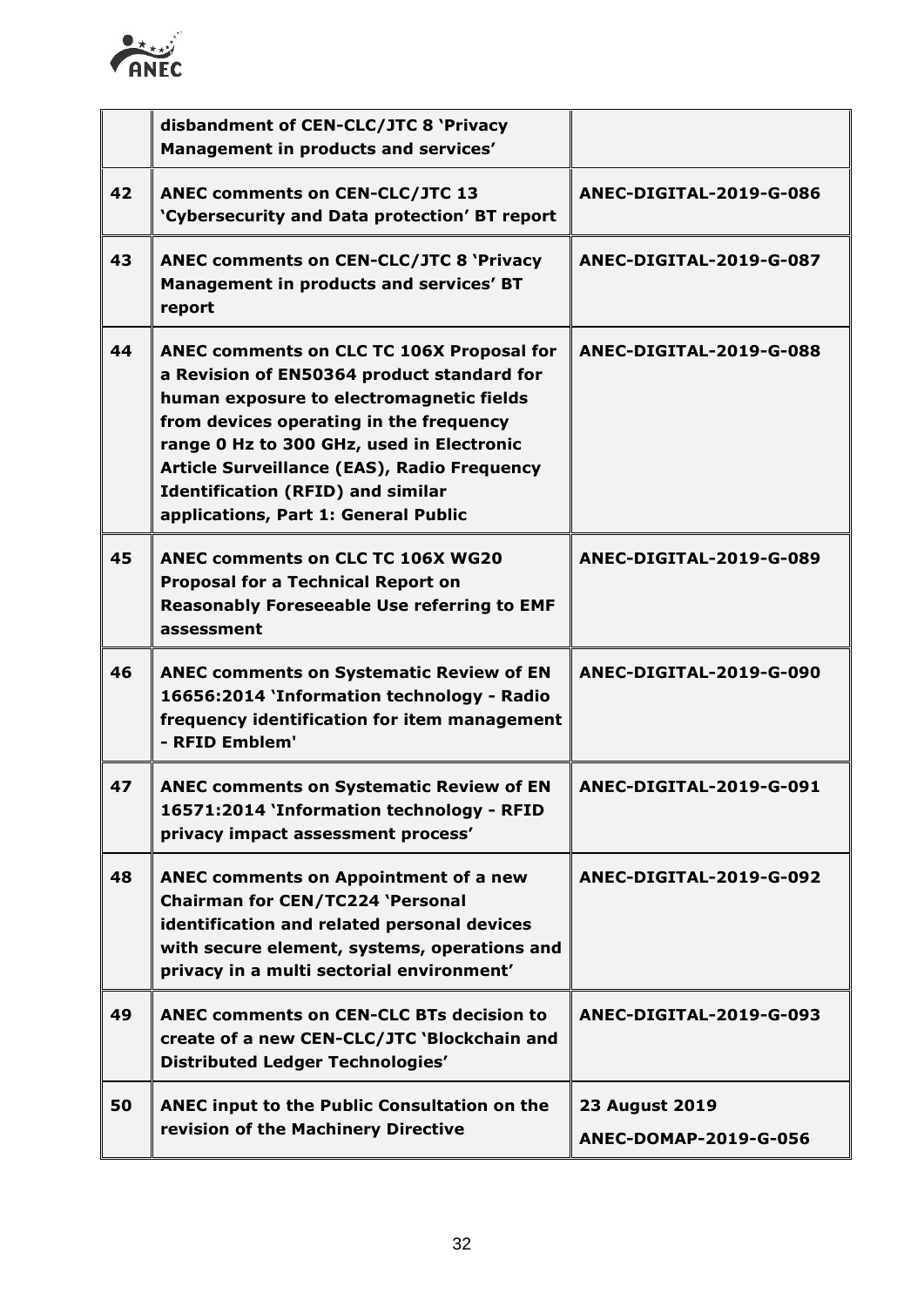

| 51 | ANEC comments on CEN TC 224 WG 18<br><b>Biometric Group Access WD3</b>                                                                                | ANEC-DIGITAL-2019-G-095 |
|----|-------------------------------------------------------------------------------------------------------------------------------------------------------|-------------------------|
| 52 | ANEC comments on prEN 1332-3<br>'Identification card systems - User Interface<br>- Part 3: Key pads'                                                  | ANEC-DIGITAL-2019-G-097 |
| 53 | ANEC comments on draft EN 303 645/TS 103<br>645 'Cyber Security for Consumer Internet of<br>Things'                                                   | ANEC-DIGITAL-2019-G-098 |
| 54 | <b>ANEC comments on CEN-CENELEC Focus</b><br><b>Group on Artificial Intelligence Use Case</b><br>Submission Form-CLC TC 61 on household<br>appliances | ANEC-DIGITAL-2019-G-099 |

|                | SERVICES (45)                                                                                                                                                          |                                                       |
|----------------|------------------------------------------------------------------------------------------------------------------------------------------------------------------------|-------------------------------------------------------|
| January-June   |                                                                                                                                                                        |                                                       |
| 1              | ANEC comments on the 6th Working draft of<br>"Patient involvement in health care -<br>Minimum requirements for person-centred<br>care                                  | <b>17 January 2019</b><br>ANEC-PT-2019-HSG-001        |
| $\overline{2}$ | ANEC comments to ISO/WD 22458 'Inclusive<br>service - Identifying and responding to<br>consumers in vulnerable situations'                                             | <b>24 January 2019</b><br><b>ANEC-SERV-2019-G-005</b> |
| 3              | ANEC Comments (ANEC-SERV-2019-G-003) to<br><b>CEN TC 448 'Funeral Services' on Draft</b><br>Decision 12 on ANNEX D of prEN15017                                        | <b>31 January 2019</b><br><b>ANEC-SERV-2019-G-003</b> |
| 4              | <b>Draft ANEC Comments to CEN BT on Guidance</b><br>document for CEN/BTTF 'Beauty Salons -<br>definitions of additional specifications for the<br>advanced treatments' | 4 February 2019<br>ANEC-PT-2019-HGS-003               |
| 5              | <b>ANEC comments to CEN TC 431 about draft</b><br><b>Technical Specification 'Service model for</b><br>social care alarms'                                             | 11 February 2019<br>ANEC-PT-2019-HSG-002              |
| 6              | <b>ANEC Comments to Draft Decision 22/2019</b><br>Establishment of CEN/TC 329/WG 6<br>"Customer Communication for Tourism                                              | 18 February 2019<br><b>ANEC-SERV-2019-G-008</b>       |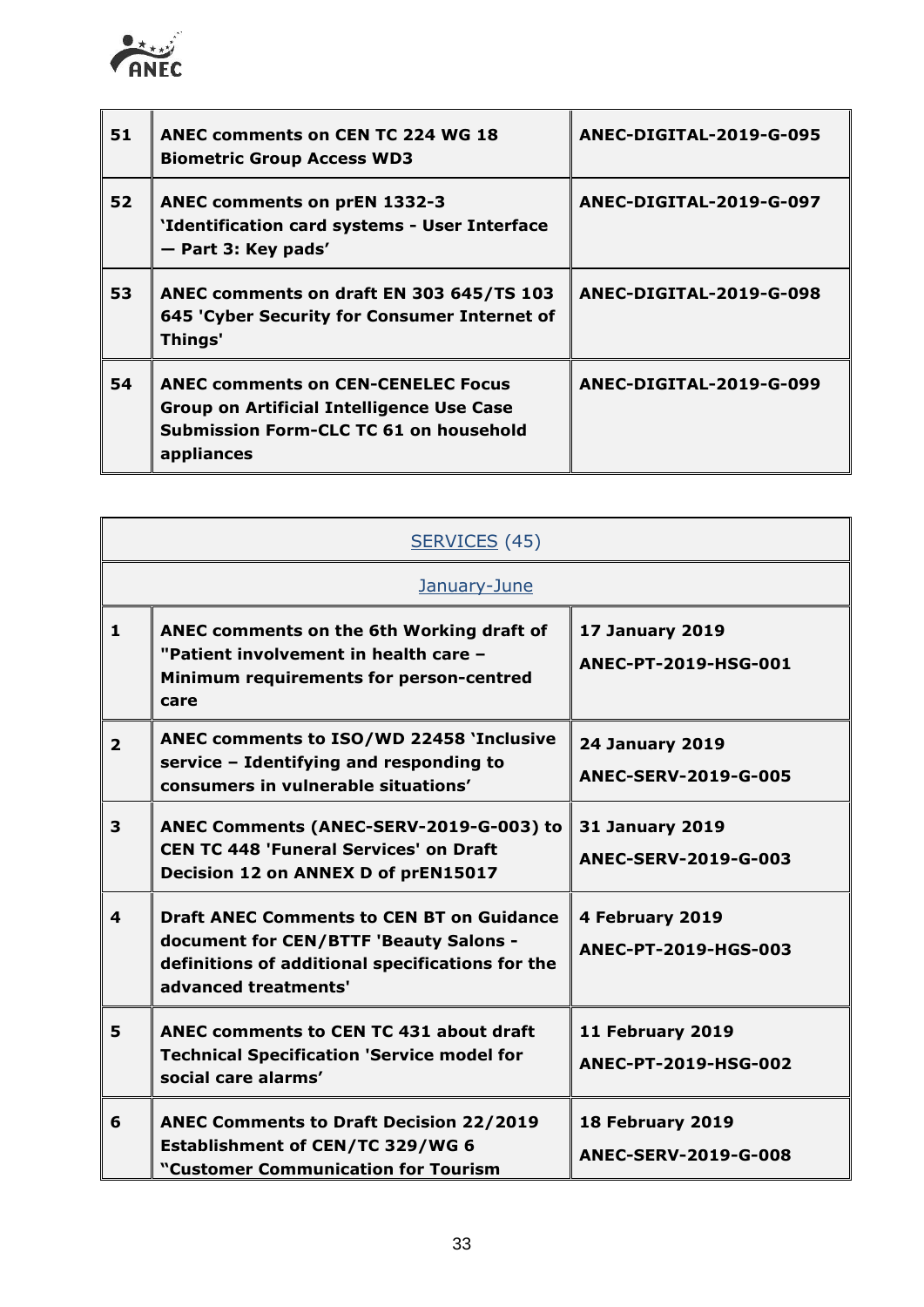

|                         | <b>Services" and Call for Experts</b>                                                                                                                                                                                                                   |                                                     |
|-------------------------|---------------------------------------------------------------------------------------------------------------------------------------------------------------------------------------------------------------------------------------------------------|-----------------------------------------------------|
| $\overline{\mathbf{z}}$ | ANEC/ETUC draft proposed text for Annex A<br>in draft prEN 17371-1 on Procurement in CEN<br>TC 447 'Horizontal standards for the<br>provision of services'                                                                                              | 22 February 2019<br>ANEC-SERV-2019-G-007            |
| 8                       | ANEC comments to draft EN 17371-1, 2 and 3<br>on procurement, services contracts and<br>performance management in CEN TC 447<br>'Horizontal standards for the provision of<br>service'                                                                  | 22 February 2019<br>ANEC-SERV-2019-G-010            |
| $\mathbf{9}$            | Annual Report from ANEC for the plenary<br>meeting of CEN TC 136 "Sports, playground<br>and other recreational equipment", to be held<br>in April 2019                                                                                                  | 27 February 2019<br>ANEC-CHILD-2019-G-028           |
| 10                      | Lobbying request to members for positive<br>vote to fprEN 17229 Fitness Centres -<br><b>Requirements for centre amenities and</b><br>operation - operational requirements                                                                               | 27 February 2019<br>ANEC-ML-2019-0039               |
| 11                      | <b>ANEC comments to Medium Term Strategy</b><br>2020-2022 and Work Programme 2020 of the<br><b>European Regulators Group for Postal</b><br><b>Services (ERGP)</b>                                                                                       | <b>11 March 2019</b><br>ANEC-SERV-2019-G-013        |
| 12                      | <b>ANEC Comments to ISO TC 176 SC 3</b><br>'Supporting technologies' about possible<br>revision of ISO 10008:2013 'Quality<br>management -- Customer satisfaction --<br><b>Guidelines for business-to-consumer</b><br>electronic commerce transactions' | <b>19 March 2019</b><br>ANEC-SERV-2019-G-018        |
| 13                      | <b>ANEC Comments to ISO DIS 22843 Tourism</b><br>and related services - Accommodation:<br><b>Hotels - Service requirements</b>                                                                                                                          | <b>20 March 2019</b><br><b>ANEC-SERV-2019-G-020</b> |
| 14                      | ANEC comments to FV in support of adoption<br>of fprEN 17229 Fitness Centres -<br><b>Requirements for centre amenities and</b><br>operation - operational requirements                                                                                  | <b>27 March 2019</b><br><b>ANEC-SERV-2019-G-022</b> |
| 15                      | FprEN 17229 Fitness centres - Requirements<br>for centre amenities and operation -<br><b>Operational and managerial requirements</b>                                                                                                                    | <b>28 March 2019</b><br>ANEC-2019-FV-F-006          |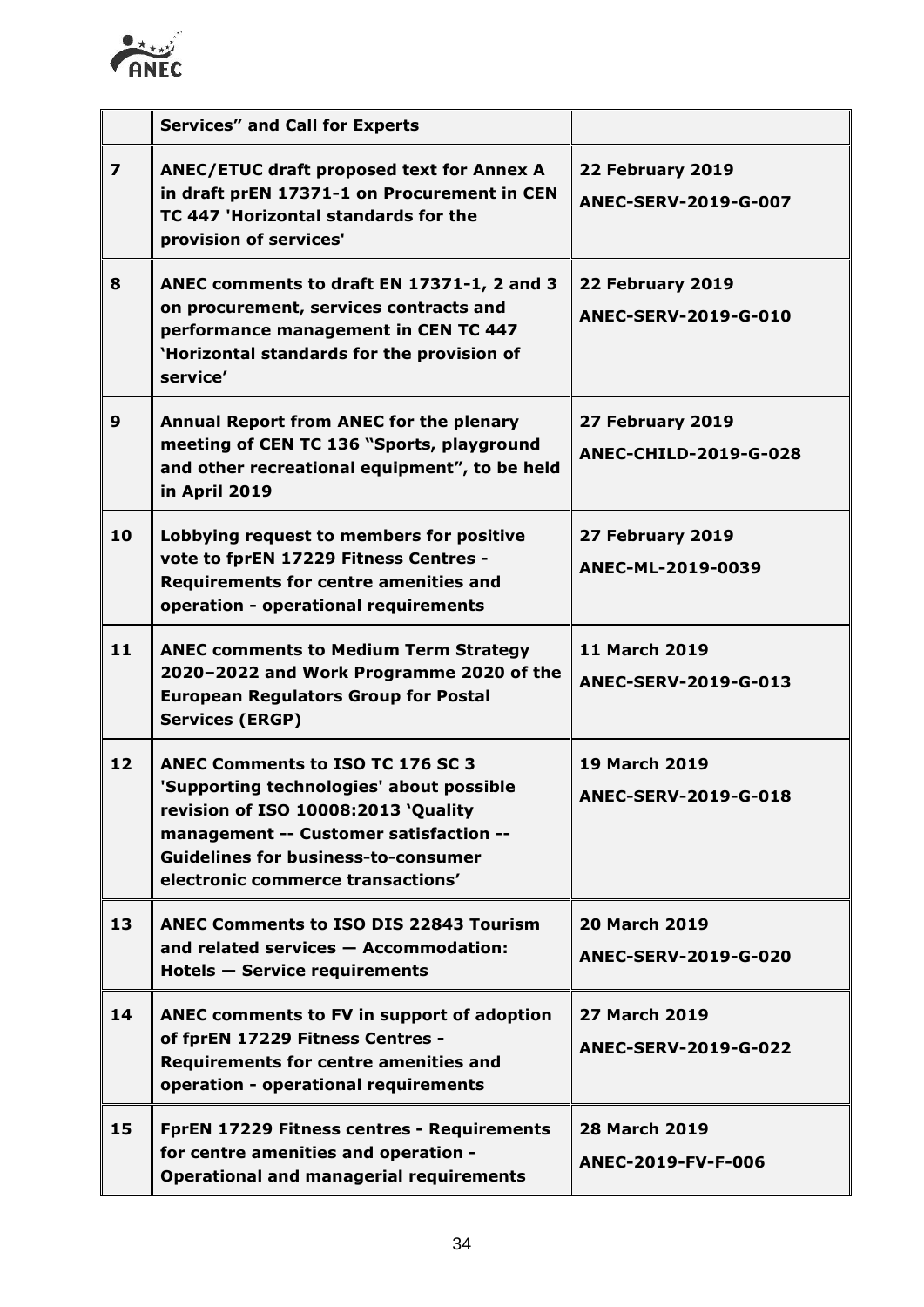

| 16 | ANEC 2019 A-liaison report to ISO TC 228<br>'Tourism and related services'                                                                                 | 3 April 2019<br>ANEC-SERV-2019-G-024        |
|----|------------------------------------------------------------------------------------------------------------------------------------------------------------|---------------------------------------------|
| 17 | ANEC Comments to enquiry vote on prEN<br>17371-3 Provisionof services - Part 3:<br><b>Management of Performance Measurement</b>                            | 10 April 2019<br>ANEC-SERV-2019-G-028       |
| 18 | <b>ANEC Comments on Activation of CEN/TC 431</b><br>Preliminary Work Item 00431006, Service<br>model for social care alarms                                | 17 April 2019<br>ANEC-PT-2019-HGS-004       |
| 19 | ANEC Comments to CEN TC 449 Wi 00449001<br>draft 'Quality of care for older people'                                                                        | 17 April 2019<br>ANEC-PT-2019-HGS-005       |
| 20 | <b>ANEC answers to WIK-Consult questionnaire</b><br>(for DG GROW) on views and expectations<br>about needs of postal users                                 | 30 April 2019<br>ANEC-SERV-2019-G-030       |
| 21 | ANEC-ETUC Proposed Annex to prEN 17371-1<br>service procurement                                                                                            | 4 May 2019<br>ANEC-SERV-2019-G-026          |
| 22 | ANEC comments to prEN 17371-2 Provision of<br>services - Part 2: Services contracts -<br>guidance for the design and structure of<br>contracts             | 4 May 2019<br>ANEC-SERV-2019-G-027          |
| 23 | <b>ANEC initial comments to draft WI Transport</b><br>Services-Customer communications for<br>passenger transport services-A Universal<br>Design approach' | 6 May 2019<br>ANEC-SERV-2019-G-031          |
| 24 | ANEC Response to ISO TC 324 survey on the<br>sharing economy'                                                                                              | 22 May 2019<br>ANEC-SERV-2019-G-036         |
| 25 | Lobbying request to ANEC members to<br>support FprEN 15017 'Funeral Services -<br>Requirements'                                                            | 6 June 2019<br>ANEC-ML-2019-0057            |
| 26 | ANEC comments on progress in CEN BT TF on<br><b>Beauty Salons for consideration at June CEN</b><br><b>BT TF meeting</b>                                    | 12 June 2019<br>ANEC-SERV-2019-G-037        |
| 27 | <b>ANEC Comments to CEN TC 447 on enquiry</b><br>ballot about prEN 17371-1 'Provision of<br><b>Services - Part 1: Service procurement</b>                  | 13 June 2019<br><b>ANEC-SERV-2019-G-025</b> |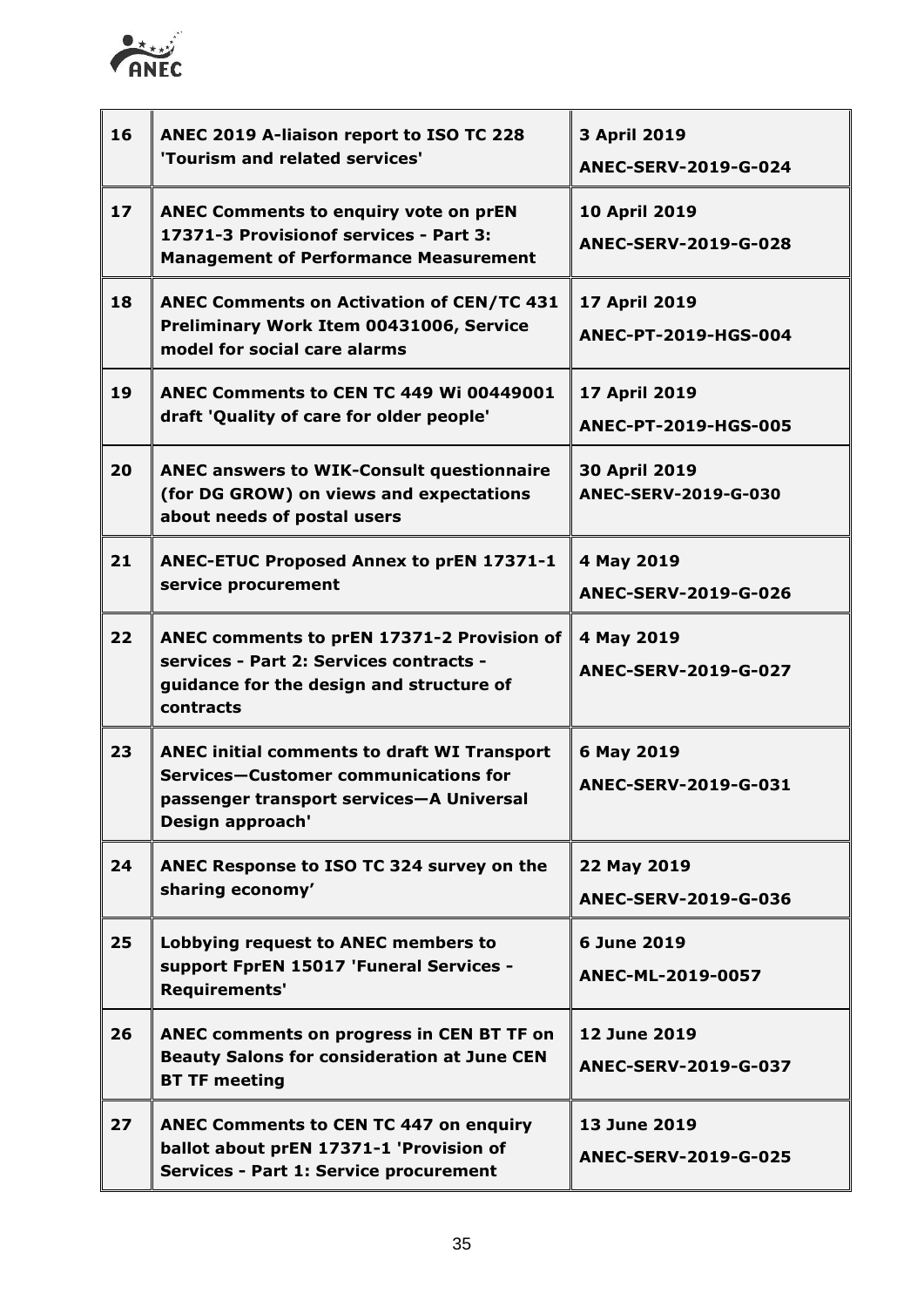

| 28 | <b>ANEC-ETUC Proposed Annex on sustainability</b><br>for prEN 17371-1 on service procurement                                                                                                | 13 June 2019<br><b>ANEC-SERV-2019-G-026</b> |
|----|---------------------------------------------------------------------------------------------------------------------------------------------------------------------------------------------|---------------------------------------------|
| 29 | <b>ANEC Comments to CEN TC 447 on enquiry</b><br>ballot about prEN 17371-2 Provision of<br>services - Part 2: Services contracts -<br>guidance for the design and structure of<br>contracts | 13 June 2019<br>ANEC-SERV-2019-G-027        |
| 30 | ANEC comments to prEN 17371-3 Provision of<br>services - Part 3: Management of<br><b>Performance Measurement</b>                                                                            | 13 June 2019<br><b>ANEC-SERV-2019-G-028</b> |
| 31 | ANEC favourable opinion on prEN 17371-1<br>'Provision of Services - Part 1: service<br>procurement'                                                                                         | 14 June 2019<br>ANEC-2019-ENQ-F-012         |
| 32 | ANEC favourable opinion on prEN 17371-2<br>'Provision of services - Part 2: Services<br>contacts - guidance for the design and<br>structure of contracts'                                   | 14 June 2019<br>ANEC-2019-ENQ-F-014         |
| 33 | ANEC favourable opinion on prEN 17371-3<br>'Provision of services - Part 3: Management<br>of Performance Measurement'                                                                       | 14 June 2019<br>ANEC-2019-ENQ-F-015         |
| 34 | Lobbying request for positive vote to support<br>FprEN14012 'Postal services - Quality of<br>service - Complaints handling principles'                                                      | 17 June 2019<br>ANEC-ML-2019-0061           |
| 35 | ANEC comments to FV on FprEN 15017 on<br>'Funeral services - requirements' developed<br>in CEN TC 448 'Funeral service'                                                                     | 24 June 2019<br><b>ANEC-SERV-2019-G-041</b> |
| 36 | ANEC favourable opinion to the Formal Vote<br>on FprEN 15017 'Funeral Services -<br>Requirements' developed in CEN TC 448<br>'Funeral services'                                             | 24 June 2019<br>ANEC-2019-FV-F-008          |
|    | July-December                                                                                                                                                                               |                                             |
| 37 | <b>ANEC favourable opinion to FV on FprEN</b><br>14012 'Postal services - Quality of service -<br><b>Complaints handling principles'</b>                                                    | 4 July 2019<br>ANEC-2019-FV-F-011           |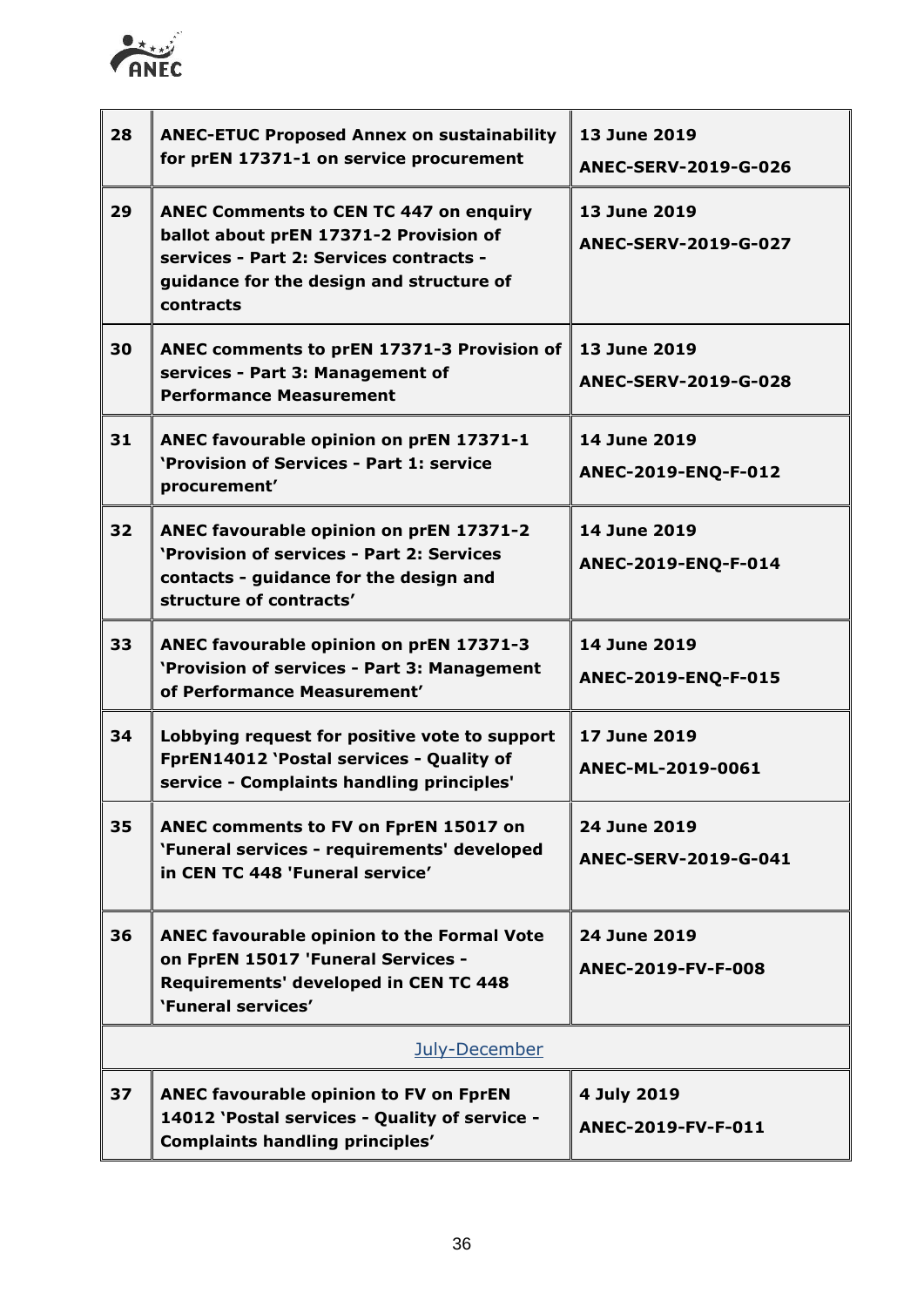

| 38 | <b>ANEC Comments to FV on FprEN 14012</b><br>'Postal services- Quality of service -<br>Complaints handling principles' developed in<br><b>CEN TC 331</b>                                                                                                 | 4 July 2019<br><b>ANEC-SERV-2019-G-043</b>      |
|----|----------------------------------------------------------------------------------------------------------------------------------------------------------------------------------------------------------------------------------------------------------|-------------------------------------------------|
| 39 | <b>ANEC comments with suggestions for change</b><br>to the draft WI 026:2019 N00427 'Transport<br>Services - Customer communications for<br>passenger transport services - A Universal<br>Design approach'                                               | 15 July 2019<br><b>ANEC-SERV-2019-G-038</b>     |
| 40 | ANEC proposed revisions for ANNEXES F; G; H<br>in WI 026:2019 'Transport Services -<br><b>Customer communications for passenger</b><br>transport services - A Universal Design<br>approach'                                                              | 15 July 2019<br><b>ANEC-SERV-2019-G-048</b>     |
| 41 | ANEC comment to the enquiry ballot on prEN<br>17398 'Patient involvement in health care -<br>Minimum requirements for person-centred<br>care'                                                                                                            | 22 July 2019<br>(ANEC-PT-2019-HGS-010)          |
| 42 | ANEC favourable opinion to ENQ vote on prEN<br>17398 'Patient involvement in health care -<br>Minimum requirements for person-centred<br>care' developed in CEN TC 450 'Patient<br>involvement in person-centred care'                                   | 30 July 2019<br>ANEC-2019-ENQ-F-019             |
| 43 | Preliminary ANEC comments to SIS on their<br>proposal for a new ISO standard about<br>design and safety requirements of sex toys                                                                                                                         | <b>1 August 2019</b><br>ANEC-ML-2019-071        |
| 44 | <b>ANEC Comments to CEN TC 136 'Sports,</b><br>playground and other recreational facilities<br>and equipment' on NWIP 'Fitness centres -<br><b>Requirements for centre amenities and</b><br>operation Supervision and operational staff<br>requirements' | 3 September 2019<br><b>ANEC-SERV-2019-G-053</b> |
| 45 | <b>Feedback to DG GROW on Fire Information</b><br><b>Exchange Platform (FIEP) enquiry about Fire</b><br>incidents in batteries                                                                                                                           | 5 September 2019<br>ANEC-SERV-2019-G-050        |
|    |                                                                                                                                                                                                                                                          |                                                 |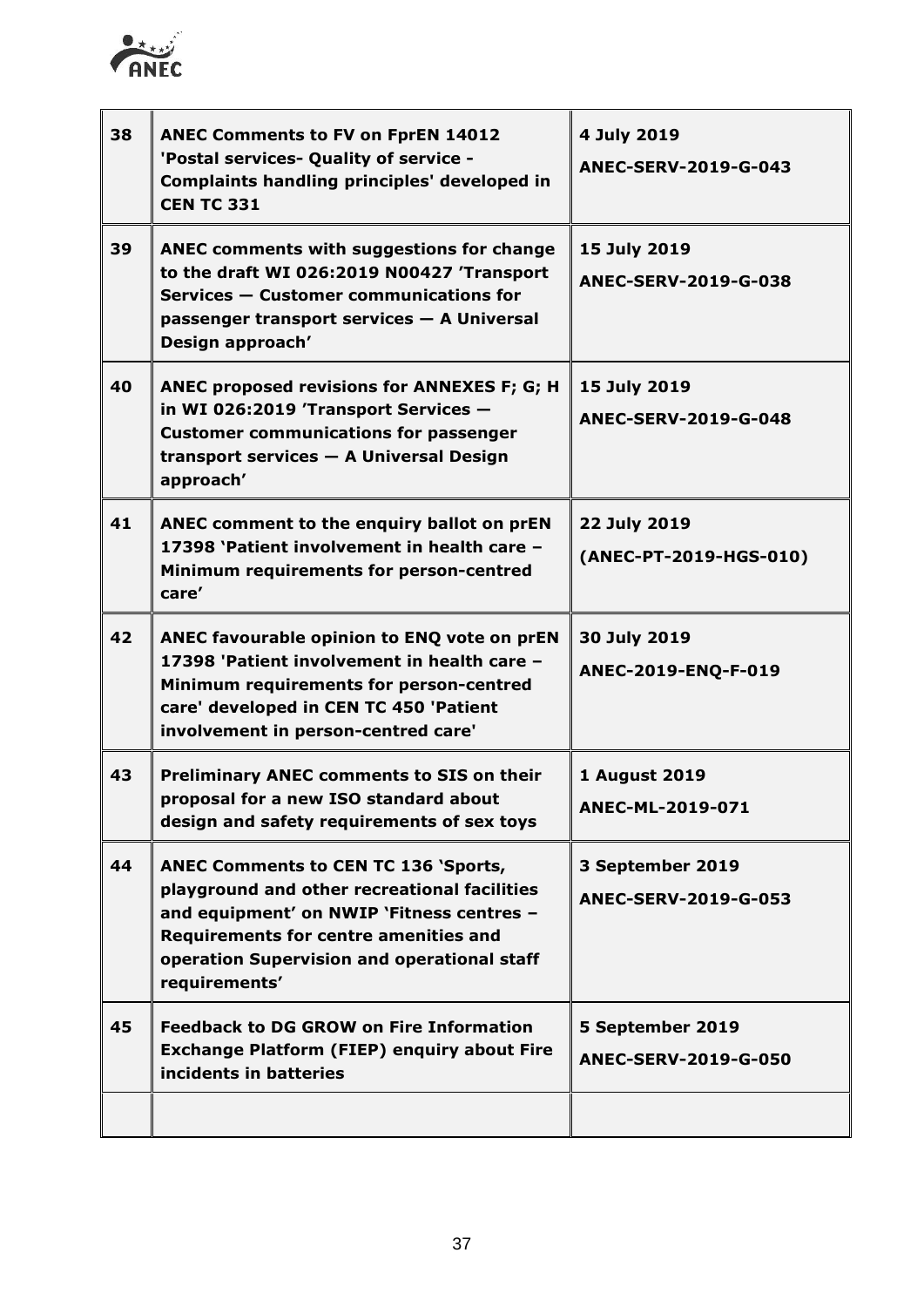

|                         | SUSTAINABILITY (26)                                                                                                                                                                                                                             |                                                       |  |
|-------------------------|-------------------------------------------------------------------------------------------------------------------------------------------------------------------------------------------------------------------------------------------------|-------------------------------------------------------|--|
| January-June            |                                                                                                                                                                                                                                                 |                                                       |  |
| $\mathbf{1}$            | ANEC views on a future product policy<br>framework to facilitate a transition to a<br>circular economy - annex to ANEC reply to DG<br><b>ENV consultation</b>                                                                                   | 9 January 2019<br>ANEC-SUST-2019-G-002                |  |
| $\overline{2}$          | <b>ANEC Comments to prEN 45554 Repairability</b><br>(TC10)                                                                                                                                                                                      | <b>17 January 2019</b><br><b>ANEC-SUST-2018-G-096</b> |  |
| 3                       | <b>ANEC Comments to prEN 45552 Durability</b><br>(TC10)                                                                                                                                                                                         | <b>24 January 2019</b><br><b>ANEC-SUST-2018-G-095</b> |  |
| 4                       | ANEC Reply to EC consultation on a future<br>product policy framework to facilitate a<br>transition to a circular economy                                                                                                                       | <b>24 January 2019</b><br>ANEC-SUST-2019-G-003        |  |
| 5                       | <b>ANEC Comments to FprEN 60704-2-</b><br>3:201X/prA11' Household and similar<br>electrical appliances - Test code for the<br>determination of airborne acoustical noise -<br>Part 2-3: Particular requirements for<br>dishwashers' (TC59X WG2) | <b>25 January 2019</b><br>ANEC-SUST-2019-G-006        |  |
| 6                       | <b>Comments on CEN CLC TC10 work</b><br>programme (for feedback under CEN/BT)                                                                                                                                                                   | <b>31 January 2019</b><br><b>ANEC-SUST-2019-G-012</b> |  |
| $\overline{\mathbf{z}}$ | Lobbying request to members for positive<br>vote on FDIS Sustainable and traceable cocoa<br>- Part 4 Requirements for certification<br>schemes (ISOFDIS 34101-42019)                                                                            | 6 February 2019<br>ANEC-ML-2019-0016                  |  |
| 8                       | ANEC comments on FV in CEN TC 415 and<br>ISO/TC 34/SC 18 - Cocoa and ISO<br>Sustainable and traceable cocoa - Part 4:<br><b>Requirements for certification schemes</b><br>(ISO/FDIS 34101-4:2019)                                               | 7 February 2019<br>ANEC-SUST-2019-G-010               |  |
| 9                       | <b>Favourable opinion to Formal Vote on FDIS</b><br>Sustainable and traceable cocoa - Part 4<br><b>Requirements for certification schemes</b><br>(ISOFDIS 34101-42019)                                                                          | 12 February 2019<br>ANEC-2019-FV-F-001                |  |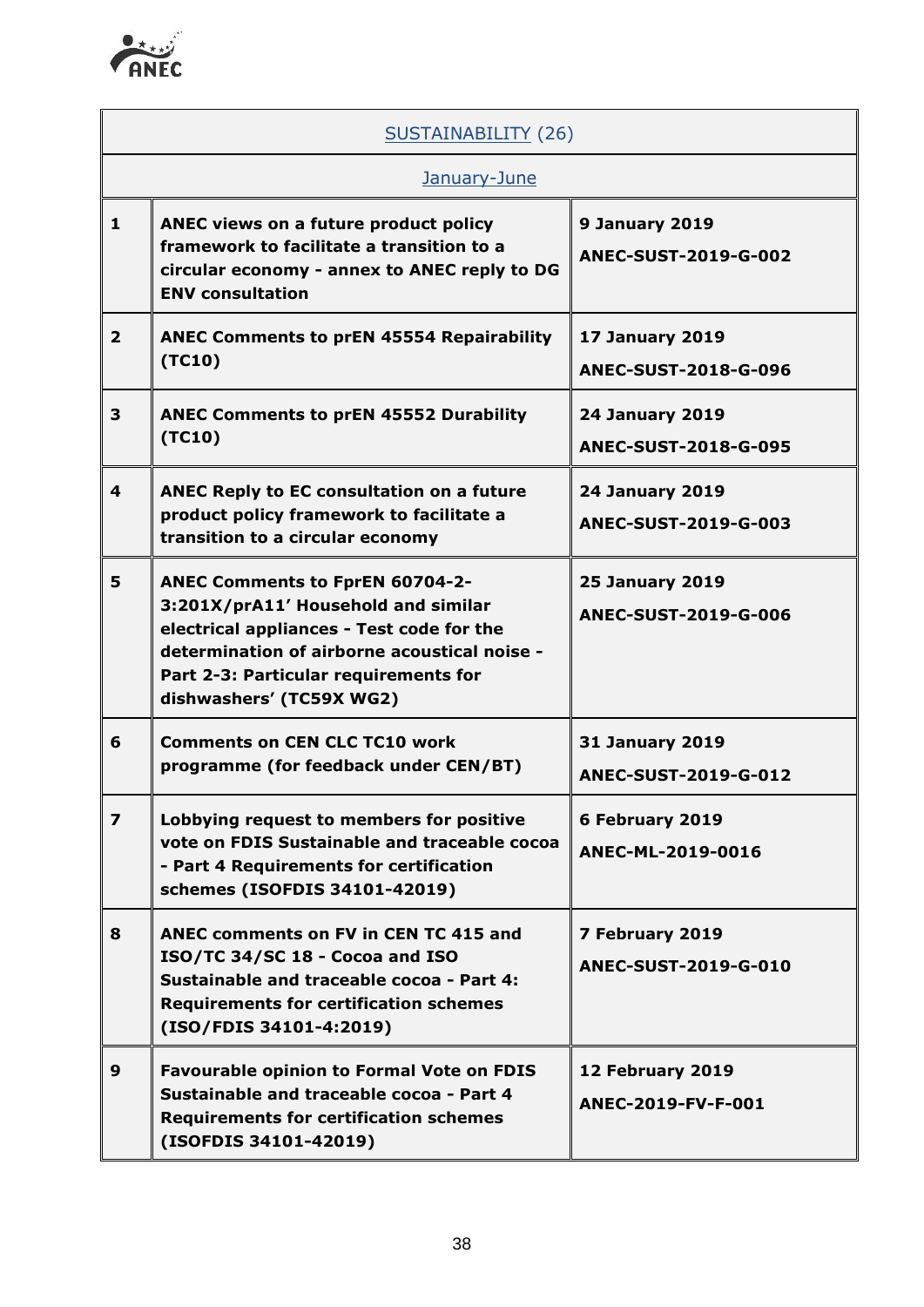

| 10 | <b>ANEC Report to CEN SABE ENIS Team on</b><br>activities about environmental aspects in<br>product standards and related EU policy<br>areas                                                                | 3 April 2019<br><b>ANEC-SUST-2019-G-016</b>  |
|----|-------------------------------------------------------------------------------------------------------------------------------------------------------------------------------------------------------------|----------------------------------------------|
| 11 | ANEC reply to ISO TC 229 'Nanotechnologies'<br>liaison survey                                                                                                                                               | <b>10 April 2019</b><br>ANEC-PT-2019-CEG-003 |
| 12 | <b>Request to PPE Sector Forum concerning</b><br>follow-up on PPE hazardous substances guide                                                                                                                | 15 April 2019<br>ANEC-ML-2019-0044           |
| 13 | <b>ANEC comments to CEN 437 'Electronic</b><br>cigarettes and e-liquids' CIB on<br>Recommended adoption of CEN/TS 17287 for<br>development by ISOTC126/SC 3                                                 | 16 April 2019<br>ANEC-PT-2019-CEG-002        |
| 14 | ANEC reply to ISO TC 229 'Nanotechnologies'<br><b>Liaison Survey</b>                                                                                                                                        | 17 April 2019<br>ANEC-PT-2019-CEG-003        |
| 15 | Comment on CEN TC 295 N602, draft<br><b>Business Plan of CEN TC 295 'Residential</b><br>solid fuel burning appliances'                                                                                      | 29 April 2019<br>ANEC-SUST-2019-G-019        |
| 16 | <b>ANEC Position paper: Need for consistent</b><br>regulation of Materials in Contact with Food -<br><b>ANEC input to the European Commission</b><br>evaluation of the Food Contact Materials<br>regulation | 30 April 2019<br>ANEC-PT-2019-CEG-004        |
| 17 | <b>ANEC Comments to CEN/TC 295 Business</b><br>Plan                                                                                                                                                         | 12 June 2019<br>ANEC-SUST-2019-G-019         |
|    | July-December                                                                                                                                                                                               |                                              |
| 18 | ANEC comments to CEN/TC 415 N660 on<br>activation of NWIP for EN ISO 34101-1<br>Sustainable and traceable cocoa - Part 1:<br><b>Requirements for cocoa sustainability</b><br>management systems             | 18 July 2019<br>ANEC-SUST-2019-G-030         |
| 19 | ANEC comments to CEN/TC 415 N661 on<br>activation of NWIP for EN ISO 34101-2<br>Sustainable and traceable cocoa - Part 2:<br><b>Requirements for performance</b>                                            | 18 July 2019<br>ANEC-SUST-2019-G-031         |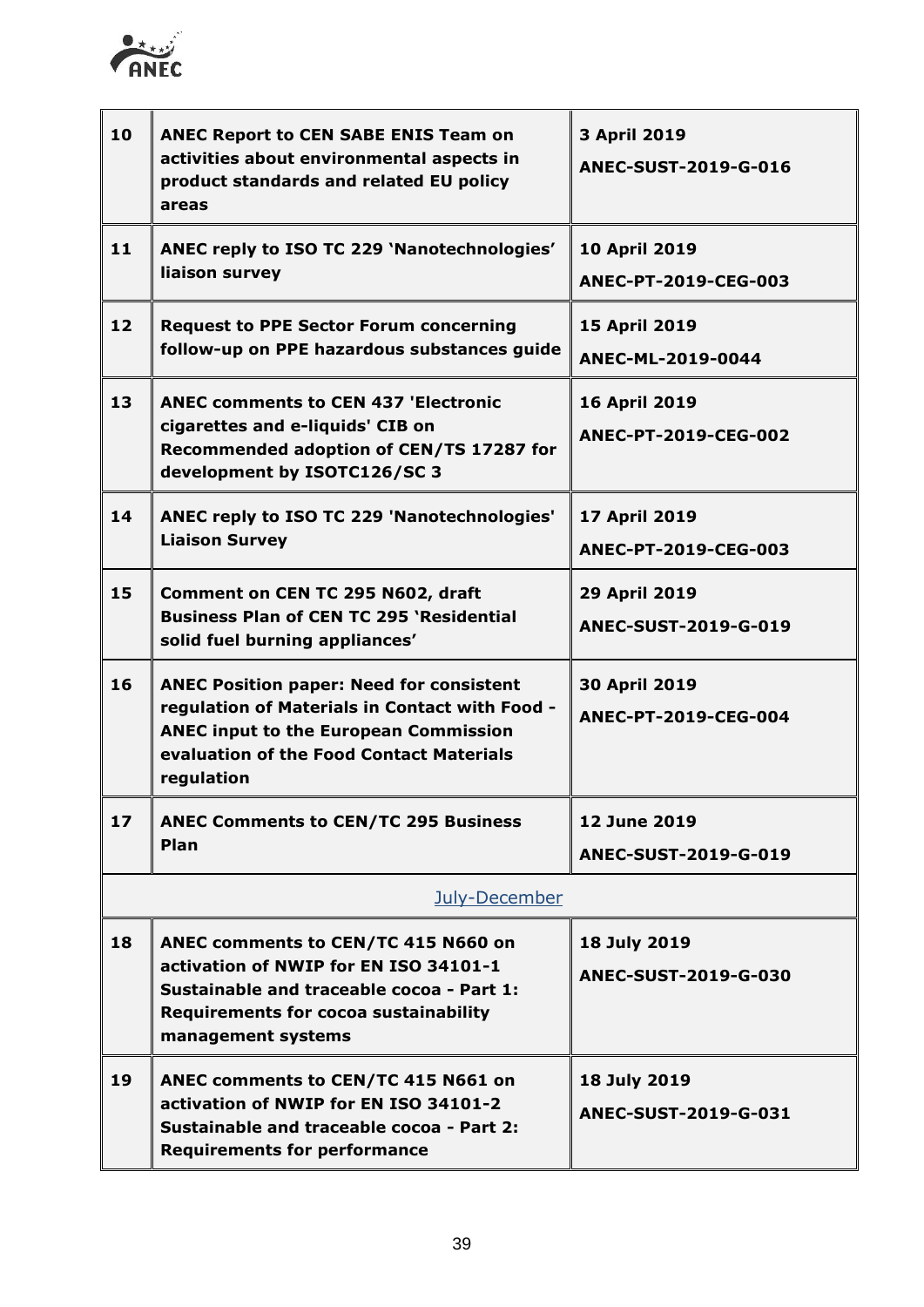

| 20 | <b>Comments on EC guidance questions related</b><br>to the need of standardization in ecodesign<br>and energy labelling                                                                                                             | 25 July 2019<br>ANEC-SUST-2019-G-034                 |
|----|-------------------------------------------------------------------------------------------------------------------------------------------------------------------------------------------------------------------------------------|------------------------------------------------------|
| 21 | <b>ANEC Comments to prEN 45553, 'General</b><br>method for the assessment of the ability to<br>re-manufacture energy related products'                                                                                              | 30 July 2019<br>ANEC-SUST-2019-G-036                 |
| 22 | ANEC position paper: E-cigarettes and e-<br>liquids - Limits for chemicals Basis for<br>discussion                                                                                                                                  | 31 July 2019<br>ANEC-PT-2019-CEG-005                 |
| 23 | <b>Comments on draft standardization request</b><br>as regards ecodesign and energy labelling<br>requirements for household dishwashers,<br>household washing machines and household<br>washer-dryers (LOT14 products)              | <b>15 August 2019</b><br><b>ANEC-SUST-2019-G-033</b> |
| 24 | <b>ANEC Comments to Fpr EN60436, 'Electric</b><br>dishwashers for household use - Methods for<br>measuring the performance'                                                                                                         | <b>15 August 2019</b><br>ANEC-SUST-2019-G-036        |
| 25 | ANEC Liaison Report to IEC/TC 34 'Lamps and<br>related equipment'                                                                                                                                                                   | <b>29 August 2019</b><br>ANEC-SUST-2019-G-036        |
| 26 | <b>ANEC Comments to EC on standardization</b><br>questions in relation to Ecodesign and Energy<br>Labelling requirements of household<br>dishwashers, household washing machines<br>and household washer-dryers (LOT14<br>products) | 4 September 2019<br>ANEC-ML-2019-073                 |

| <b>Smart Meter and Smart Grid PT (3)</b> |                                                                                                                                                    |                                                        |
|------------------------------------------|----------------------------------------------------------------------------------------------------------------------------------------------------|--------------------------------------------------------|
| January-June                             |                                                                                                                                                    |                                                        |
|                                          | <b>ANEC comments on the SGTF EG1 Working</b><br><b>Group "Electricity and Gas Data Format and</b><br>Procedures" proposed draft<br>recommendations | <b>14 January 2019</b><br><b>ANEC-AHSMG-2019-G-001</b> |
| $\mathbf{2}$                             | ANEC comments on the final report towards<br>interoperability for electricity and gas data<br>access & exchange within the EU by EG1               | 13 February 2019<br>ANEC-AHSMG-2019-G-002              |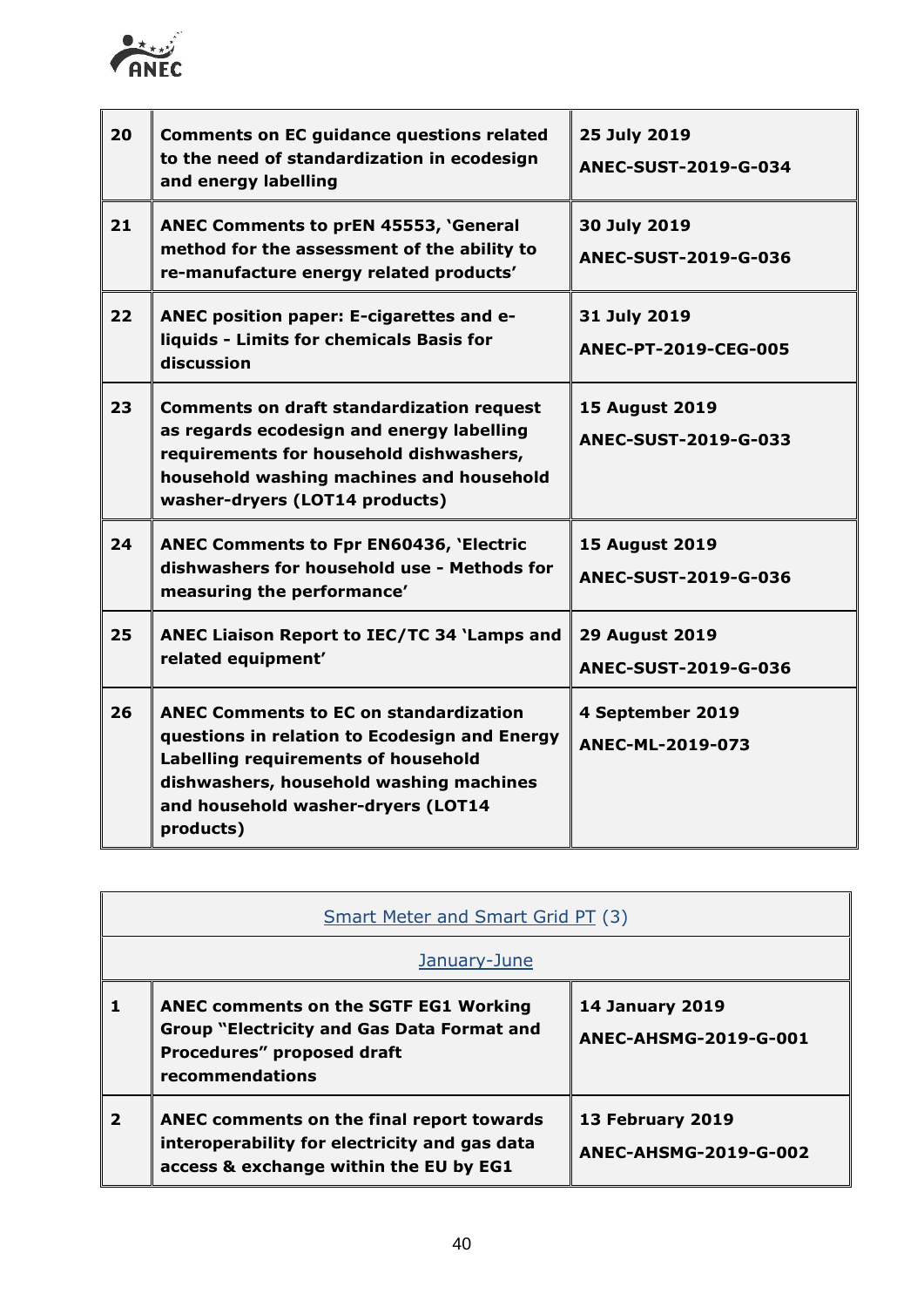

| 3 | <b>ANEC comments to EG3 final report</b> | 28 February 2019<br><b>ANEC-AHSMG-2019-G-004</b> |
|---|------------------------------------------|--------------------------------------------------|
|   | July-December                            |                                                  |
|   |                                          |                                                  |

| <b>TRAFFIC &amp; MOBILITY (14)</b> |                                                                                                                                                                               |                                                 |  |
|------------------------------------|-------------------------------------------------------------------------------------------------------------------------------------------------------------------------------|-------------------------------------------------|--|
|                                    | January-July                                                                                                                                                                  |                                                 |  |
| $\mathbf{1}$                       | ANEC comment on prEN 14344 Child care<br>articles - Child seats for cycles - Safety<br>requirements and test methods                                                          | ANEC-TRAF-2018-G-062<br><b>21 January 2019</b>  |  |
| $\overline{2}$                     | ANEC favourable opinion on prEN 14344 Child<br>care articles - Child seats for cycles - Safety<br>requirements and test methods                                               | ANEC-2019-ENQ-F-001<br><b>21 January 2019</b>   |  |
| 3                                  | <b>Feedback to DG GROW on the consultation of</b><br>Annex III organisations on the draft<br>standardisation request for drones for use in<br>the Open category of operations | <b>25 January 2019</b><br>ANEC-DOMAP-2019-G-004 |  |
| 4                                  | Input on CEN BT document BT N 11411 and<br>CLC BT document BT162/DG11128/DC, draft<br>standardisation mandate on drones                                                       | <b>25 January 2019</b><br>ANEC-DOMAP-2019-G-007 |  |
| 5                                  | <b>Coalition letter: Calling on members of the</b><br><b>IMCO committee in the European Parliament</b><br>to back vehicle safety measures                                     | 12 February 2019<br>ANEC-TRAF-2019-G-006        |  |
| 6                                  | <b>Coalition letter: Review of the vehicle safety</b><br>and pedestrian safety regulations                                                                                    | 4 March 2019<br><b>ANEC-TRAF-2019-G-005</b>     |  |
| $\overline{\mathbf{z}}$            | GSR - Call for a swift adoption / Joint<br>stakeholder letter                                                                                                                 | 1 April 2019<br>ANEC-TRAF-2019-G-007            |  |
| 8                                  | ANEC views/comment: Query about a<br>possible misunderstanding on the use of C<br>pictogram of EN 17186                                                                       | 11 April 2019<br>ANEC-TRAF-2019-G-009           |  |
| 9                                  | <b>ANEC comments on ISO 4210-10 "Electric</b>                                                                                                                                 | 10 May 2019                                     |  |